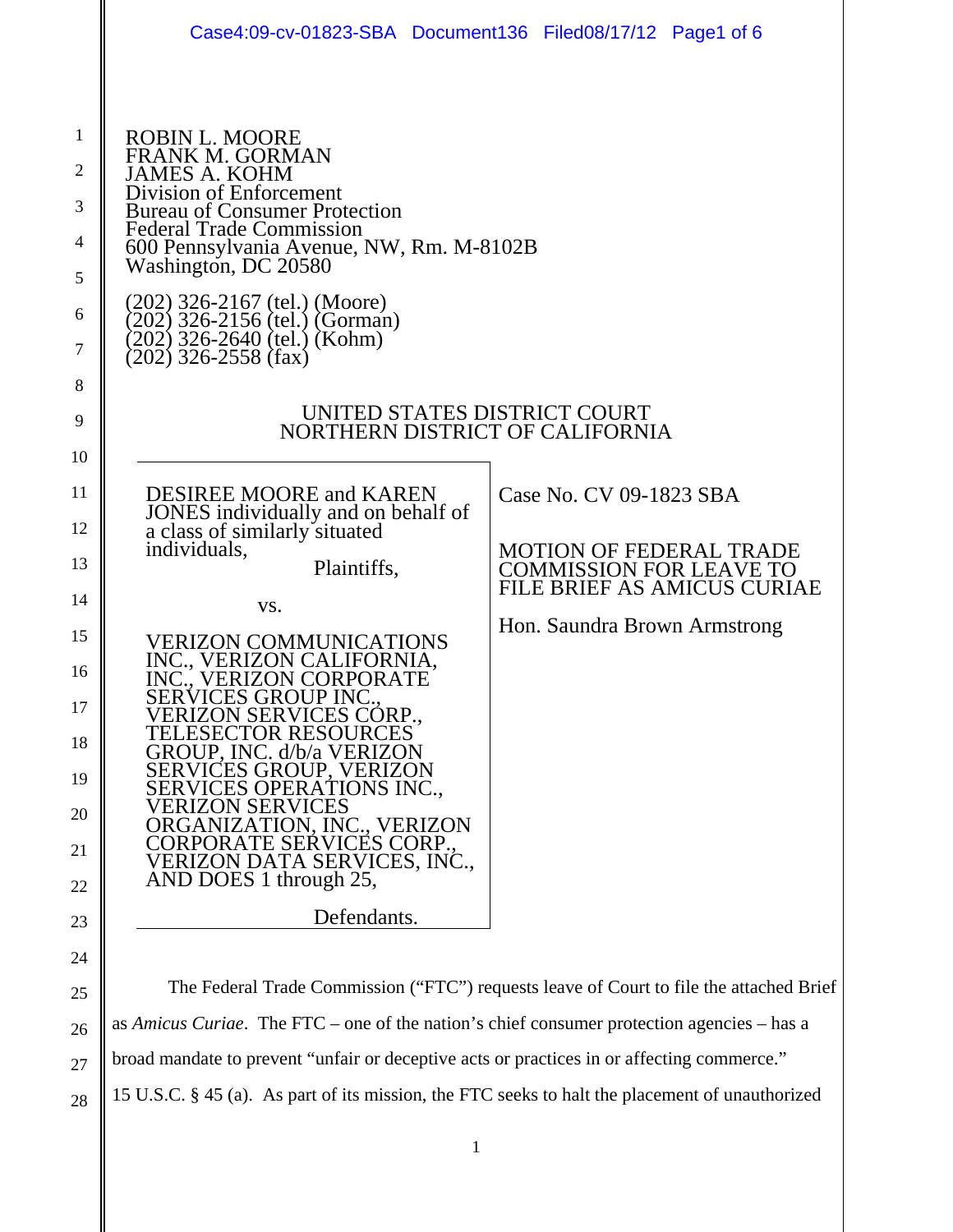charges on consumers' phone bills – a practice known as cramming. The Commission has brought dozens of cases against third-party marketers and aggregators who wrongly billed consumers without their knowledge<sup>1</sup> and, through its ongoing contempt case against Billing Services Group ("BSG"), seeks to hold an aggregator in contempt for placing more than \$70 million in unauthorized charges on consumers' phone bills.<sup>2</sup> The FTC thus has considerable expertise in issues related to cramming that may be useful to this Court in evaluating whether the settlement in this case is fair, reasonable, and adequate.

 The FTC has also studied how to best protect consumer interests and other fairness issues in the class action context and has a tradition of filing amicus briefs commenting on potentially unfair class settlements.<sup>3</sup> Moreover, in contrast to the parties to this litigation, who represent their own interests, the FTC represents the public interest. Indeed, the distinction between public and private interests – and its implications for aiding the court – is evidenced, *inter alia*, by the fact that in the courts of appeals, where *amicus* briefs are routinely filed, a United States agency like the Commission may file an *amicus curiae* brief as a matter of right, whereas nongovernment *amicus curiae* are required to obtain either consent of the parties or leave of the court. *See* FRAP Rule 29. Moreover, as outlined in the FTC's brief, the settlement has serious implications for consumers that the parties have not addressed, including an overly broad release that encompasses not only Verizon but also aggregators (including BSG) and unidentified third-

<sup>1</sup> *See e.g., FTC v. Inc21.com Corp.*, 745 F. Supp. 2d 975 (N.D. Cal. 2010), *aff'd* No. 11-5330, 2012 WL 1065543 (9th Cir. Mar. 30, 2012); Stipulated Order, *FTC v. Nationwide Connections and BSG Clearing Solutions*, No. 06- 80180 (S.D. Fla. Sept. 18, 2008); Stipulated Order, *FTC v. Websource Media, LLC*, No. H-06-1980 (S.D. Tex. July 17, 2007); *FTC v. Cyberspace.com*, No. C00-1806L, 2002 WL 32060289 (W.D. Wash. July 10, 2002), *aff'd* 453 F.3d 1196 (9th Cir. 2006); Stipulated Order, *FTC v. Epixtar Corp.*, No. 03-8511 (S.D.N.Y. Nov. 29, 2006); Stipulated Orders, FTC v. 800 Connect, Inc., No. 03-CIV-60150 (S.D. Fla. Feb. 4, 2003); Stipulated Order, *FTC v.* 

*Access Resources Servs., Inc.*, No. 02-CIV-60336 (S.D. Fla. Nov. 4, 2002).

<sup>&</sup>lt;sup>2</sup> See FTC's Mot. for an Order to Show Cause Why Billing Servs. Grp. Ltd.; Billing Servs. Grp. N. America, Inc.; HBS Billing Servs. Co.; Enhanced Billing Servs., Inc.; Billing Concepts, Inc.; and ACI Billing Servs., Inc. Should Not Be Held in Contempt, *FTC v. Hold Billing Servs.*, No. SA-98-CA-0629-FB (W.D. Tex. Mar. 28, 2012), ECF No. 65.

<sup>3</sup> For example, the FTC recently filed a brief in *Vassalle v. Midland Funding*. *See* FTC's Brief as Amicus Curiae, *Vassalle v. Midland Funding*, 3:11-cv-00096 (N.D. Oh. June 11, 2011), available at http://www ftc.gov/

os/2011/06/110621midlandfunding.pdf (challenging, among other things, a broad release of claims). For a list of additional *amicus* filings, see http://www ftc.gov/bcp/workshops/classaction/index.shtm.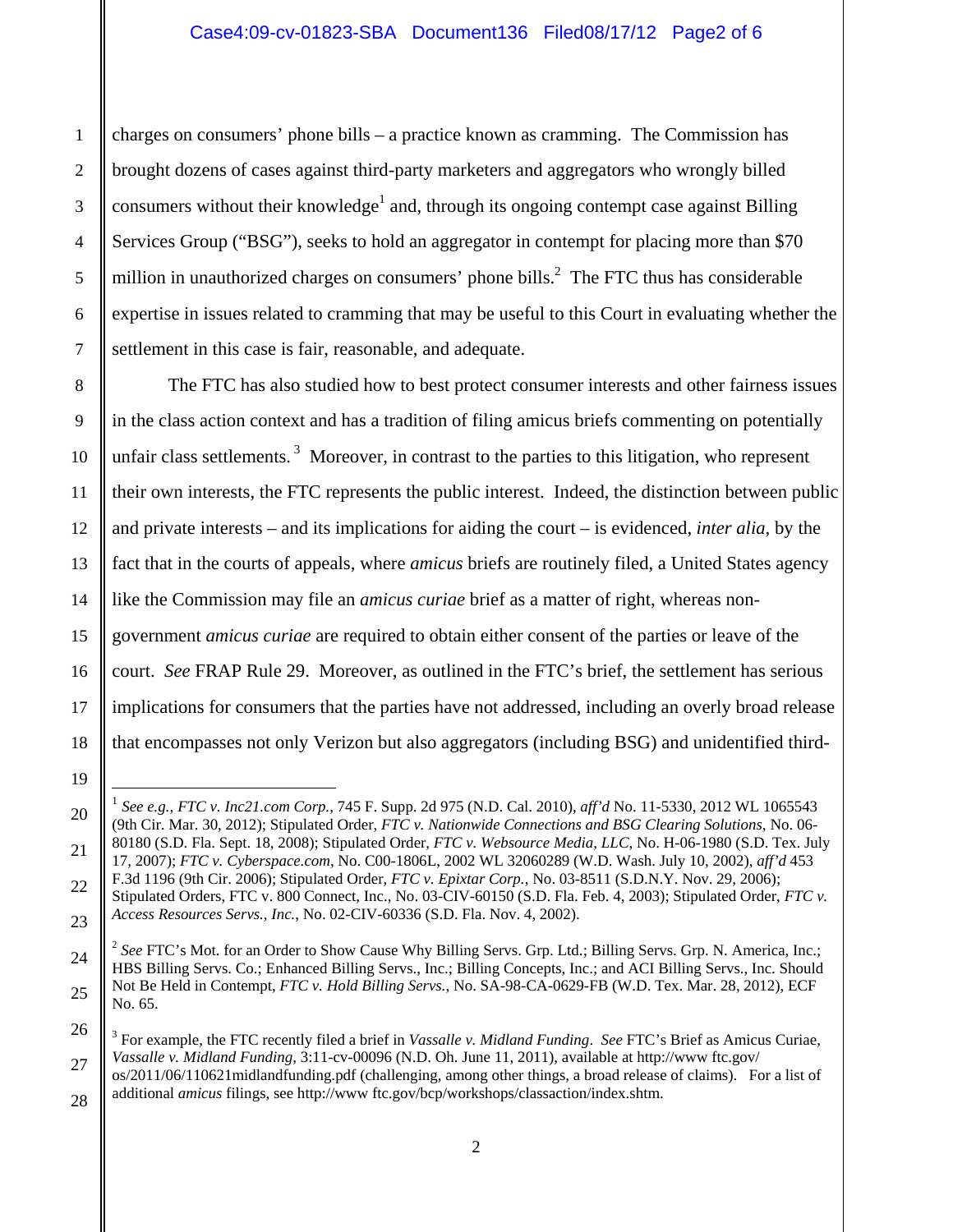#### Case4:09-cv-01823-SBA Document136 Filed08/17/12 Page3 of 6

party merchants; the fact that the release operates against the entire class irrespective of whether a class member obtains redress under the settlement; and an arduous claims process that, among other things, allows the parties that wrongfully billed consumers in the first place to challenge consumer claims based on unreliable – and often falsified – records.<sup>4</sup> In addition, the settlement may impair the Commission's ability to provide redress to consumers through its enforcement actions.

The FTC's focus on consumer welfare, objectivity, and subject matter expertise make it uniquely situated to comment on the settlement in this case. Accordingly, the court should grant it *amicus* status*. 5 See e.g., Woodfin Suite Hotels, LLC v. City of Emeryville*, No. C-06-1254, 2007 WL 81911, at \*3 (N.D. Cal. Jan. 9, 2007) (Armstrong, J.) (explaining that "an individual seeking to appear as amicus must merely make a showing that his participation is useful or otherwise desirable to the court.") (internal citations and quotations omitted); *Sonoma Falls Developers, LLC v. Nevada Gold & Casinos, Inc.*, 272 F. Supp. 2d 919, 925 (N.D. Cal. 2003) (explaining that *amicus* status may be granted "concerning legal issues that have potential ramifications beyond the parties directly involved or if the amicus has 'unique information or perspective that can help the court beyond the help that lawyers for the parties are able to provide.'") (internal citations omitted). *Cf. In re Roxford Foods Litig.*, 790 F. Supp. 987, 997

4 The FTC, Plaintiffs' counsel, and Verizon's counsel discussed issues raised in the attached *amicus* brief but were unable to reach a resolution.

 $<sup>5</sup>$  The FTC also requests that the Court allow it to appear at the Final Approval Hearing.</sup>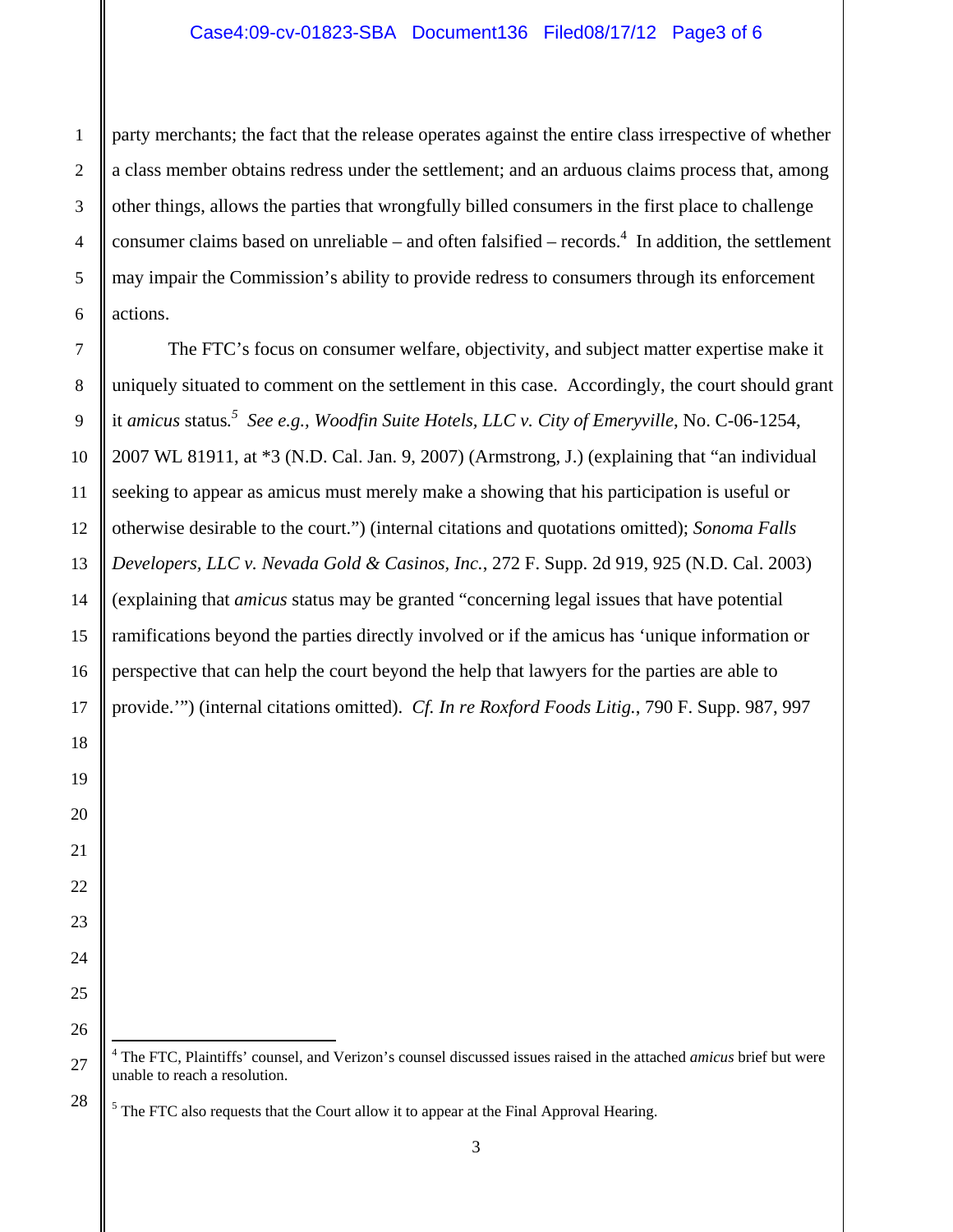(E.D. Cal. 1991) (granting *amicus* status to a government agency where, among other things, agency had oversight authority of act being interpreted).

| $\mathfrak{Z}$ |                        |                                                                  |
|----------------|------------------------|------------------------------------------------------------------|
| $\overline{4}$ | Dated: August 17, 2012 | Respectfully submitted,                                          |
| 5              |                        | /s/ Robin L. Moore                                               |
| 6              |                        | Robin L. Moore                                                   |
| $\tau$         |                        | Frank M. Gorman<br>James A. Kohm                                 |
| $8\,$          |                        | Division of Enforcement<br><b>Bureau of Consumer Protection</b>  |
| $\overline{9}$ |                        | <b>Federal Trade Commission</b>                                  |
| 10             |                        | 600 Pennsylvania Avenue, NW, Rm. M-8102B<br>Washington, DC 20580 |
| 11             |                        | $(202)$ 326-2167                                                 |
| 12<br>13       |                        |                                                                  |
| 14             |                        |                                                                  |
| 15             |                        |                                                                  |
| 16             |                        |                                                                  |
| 17             |                        |                                                                  |
| 18             |                        |                                                                  |
| 19             |                        |                                                                  |
| 20             |                        |                                                                  |
| 21             |                        |                                                                  |
| 22             |                        |                                                                  |
| $23\,$         |                        |                                                                  |
| 24             |                        |                                                                  |
| 25             |                        |                                                                  |
| 26             |                        |                                                                  |
| 27             |                        |                                                                  |
| 28             |                        |                                                                  |
|                |                        | $\overline{4}$                                                   |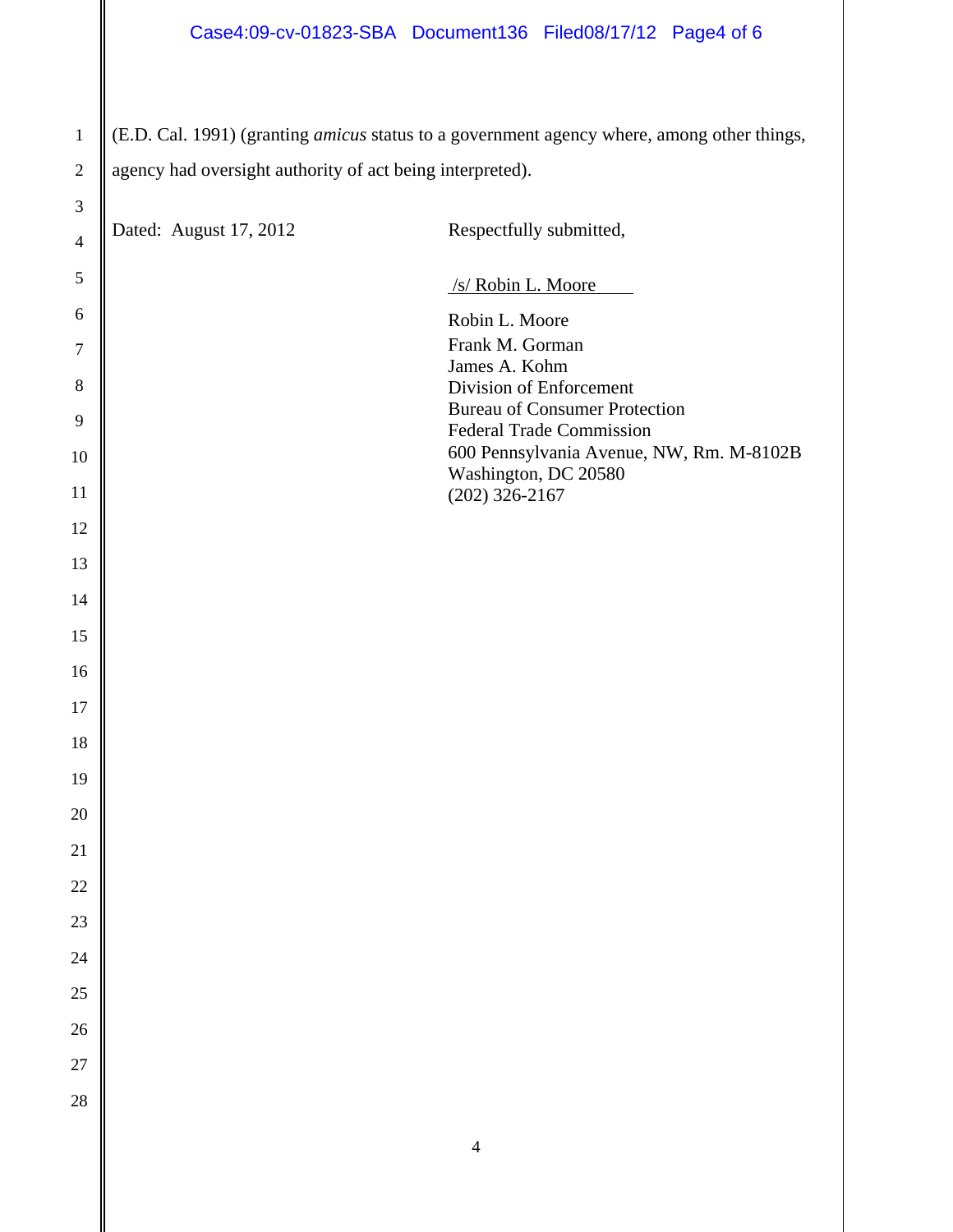|                     | Case4:09-cv-01823-SBA Document136 Filed08/17/12 Page5 of 6                                                                                                                                                               |
|---------------------|--------------------------------------------------------------------------------------------------------------------------------------------------------------------------------------------------------------------------|
|                     | <b>CERTIFICATE OF SERVICE</b>                                                                                                                                                                                            |
| $\mathbf{1}$        |                                                                                                                                                                                                                          |
| $\overline{2}$<br>3 | I am a resident of the District of Columbia and over the age of 18 years, and I am not a party to<br>this action. My business address is 600 Pennsylvania Avenue, N.W., M-8102B, Washington,                             |
| $\overline{4}$      | DC 20580. On August 17, 2012, I served the foregoing MOTION OF FEDERAL TRADE<br>COMMISSION FOR LEAVE TO FILE BRIEF AS AMICUS CURIAE and the attached<br>FEDERAL TRADE COMMISSION'S MEMORANDUM OF LAW AS AMICUS CURIAE by |
| 5                   | filing the document electronically with the clerk of the court by using the CM/ECF system,<br>which will send a notice of electronic filing to:                                                                          |
| 6                   |                                                                                                                                                                                                                          |
| $\tau$              | Jeffrey F. Keller                                                                                                                                                                                                        |
| 8                   | Keller Grover, LLP<br>1965 Market Street                                                                                                                                                                                 |
|                     | San Francisco, CA 94103                                                                                                                                                                                                  |
| 9                   | jkeller@kellergrover.com                                                                                                                                                                                                 |
| 10                  | John G. Jacobs                                                                                                                                                                                                           |
| 11                  | Bryan G. Kolton                                                                                                                                                                                                          |
| 12                  | Jacobs Kolton, Chtd<br>122 South Michigan Avenue                                                                                                                                                                         |
| 13                  | Suite 1850                                                                                                                                                                                                               |
|                     | Chicago, IL 60603<br>jgjacobs@jacobskolton.com                                                                                                                                                                           |
| 14                  | bgkolton@jacobskolton.com                                                                                                                                                                                                |
| 15                  |                                                                                                                                                                                                                          |
| 16                  | David Schachman<br>David Schachman & Associates, P.C.                                                                                                                                                                    |
| 17                  | 122 South Michigan Avenue                                                                                                                                                                                                |
| 18                  | Suite 1850<br>Chicago, IL 60603                                                                                                                                                                                          |
|                     | ds@schachmanlaw.com                                                                                                                                                                                                      |
| 19                  |                                                                                                                                                                                                                          |
| 20                  | Michael W. Sobol<br>Jahan C. Sagafi                                                                                                                                                                                      |
| 21                  | Lieff Cabraser Heimann & Bernstein, LLP<br>275 Battery Street, 29 <sup>th</sup> Floor                                                                                                                                    |
| 22                  | San Francisco, CA 94111-3339                                                                                                                                                                                             |
| 23                  | msobol@lchb.com<br>jsagafi@lchb.com                                                                                                                                                                                      |
| 24                  |                                                                                                                                                                                                                          |
| 25                  | Attorneys for plaintiffs                                                                                                                                                                                                 |
| 26                  |                                                                                                                                                                                                                          |
| 27                  |                                                                                                                                                                                                                          |
| 28                  |                                                                                                                                                                                                                          |
|                     |                                                                                                                                                                                                                          |
|                     | 5                                                                                                                                                                                                                        |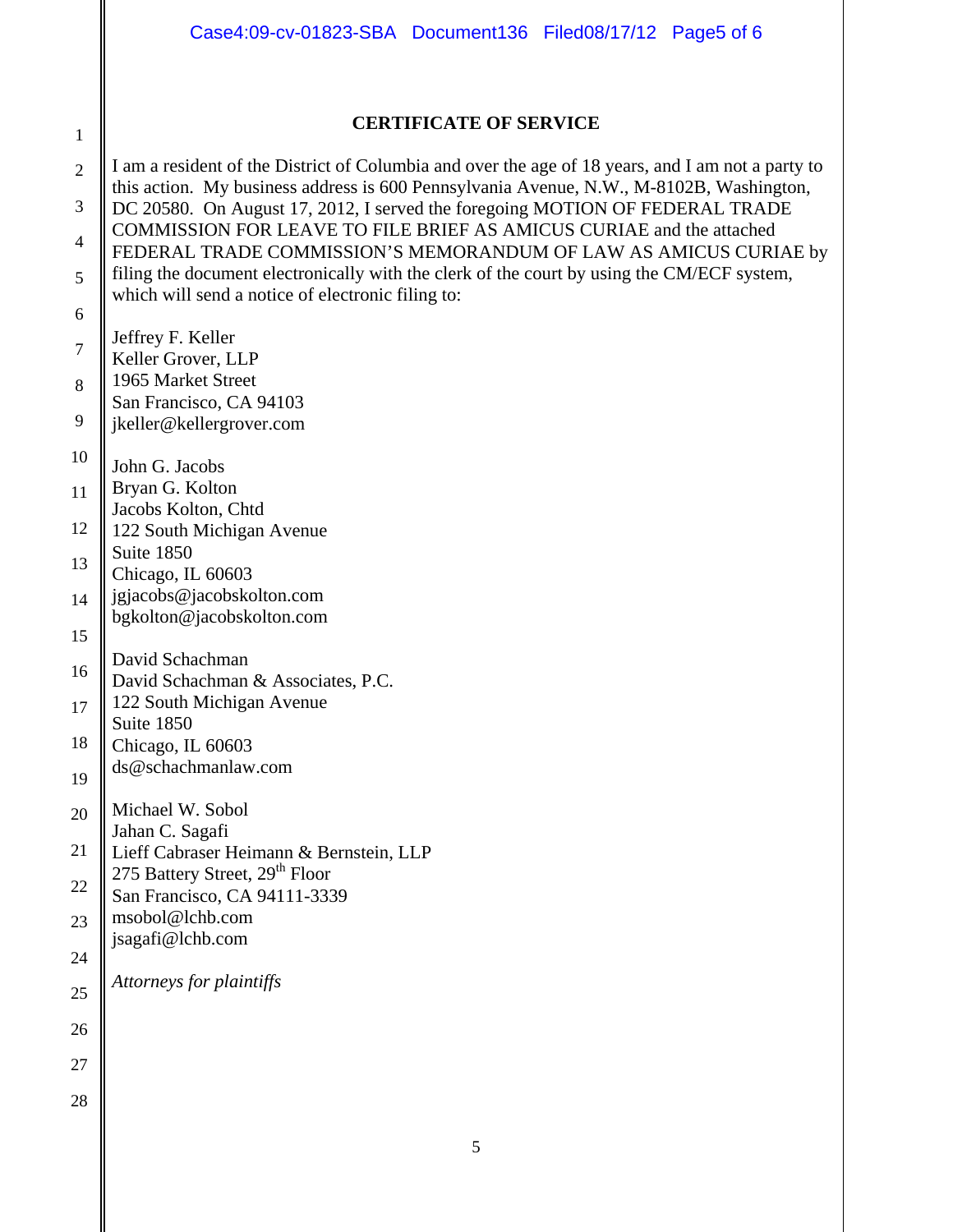|                                                                                                  | Case4:09-cv-01823-SBA Document136 Filed08/17/12 Page6 of 6                                                                                                                                                                                                                                                            |            |                   |  |
|--------------------------------------------------------------------------------------------------|-----------------------------------------------------------------------------------------------------------------------------------------------------------------------------------------------------------------------------------------------------------------------------------------------------------------------|------------|-------------------|--|
| $\mathbf{1}$<br>$\mathfrak{2}$<br>$\mathfrak{Z}$<br>$\overline{4}$<br>5<br>6<br>$\tau$<br>8<br>9 | Henry Weissmann<br>Avi Braz<br>Rosemary Theresa Ring<br>Munger, Tolles & Olson LLP<br>355 South Grand Avenue<br>$35th$ Floor<br>Los Angeles, CA 90071-1560<br>henry.weissmann@mto.com<br>avi.braz@mto.com<br>rose.ring@mto.com<br>Gabriel P. Sanchez<br>560 Mission Street<br>$27th$ Floor<br>San Francisco, CA 94105 |            |                   |  |
| 10                                                                                               | gabriel.sanchez@mto.com                                                                                                                                                                                                                                                                                               |            |                   |  |
| 11                                                                                               | <b>Attorneys for Verizon Defendants</b>                                                                                                                                                                                                                                                                               |            |                   |  |
| 12<br>13                                                                                         |                                                                                                                                                                                                                                                                                                                       |            |                   |  |
| 14                                                                                               |                                                                                                                                                                                                                                                                                                                       |            | /s Robin L. Moore |  |
| 15                                                                                               |                                                                                                                                                                                                                                                                                                                       |            |                   |  |
| 16                                                                                               |                                                                                                                                                                                                                                                                                                                       |            |                   |  |
| $17\,$                                                                                           |                                                                                                                                                                                                                                                                                                                       |            |                   |  |
| $18\,$                                                                                           |                                                                                                                                                                                                                                                                                                                       |            |                   |  |
| 19                                                                                               |                                                                                                                                                                                                                                                                                                                       |            |                   |  |
| 20                                                                                               |                                                                                                                                                                                                                                                                                                                       |            |                   |  |
| 21                                                                                               |                                                                                                                                                                                                                                                                                                                       |            |                   |  |
| $22\,$                                                                                           |                                                                                                                                                                                                                                                                                                                       |            |                   |  |
| 23                                                                                               |                                                                                                                                                                                                                                                                                                                       |            |                   |  |
| 24                                                                                               |                                                                                                                                                                                                                                                                                                                       |            |                   |  |
| 25                                                                                               |                                                                                                                                                                                                                                                                                                                       |            |                   |  |
| 26                                                                                               |                                                                                                                                                                                                                                                                                                                       |            |                   |  |
| 27                                                                                               |                                                                                                                                                                                                                                                                                                                       |            |                   |  |
| $28\,$                                                                                           |                                                                                                                                                                                                                                                                                                                       |            |                   |  |
|                                                                                                  |                                                                                                                                                                                                                                                                                                                       | $\sqrt{6}$ |                   |  |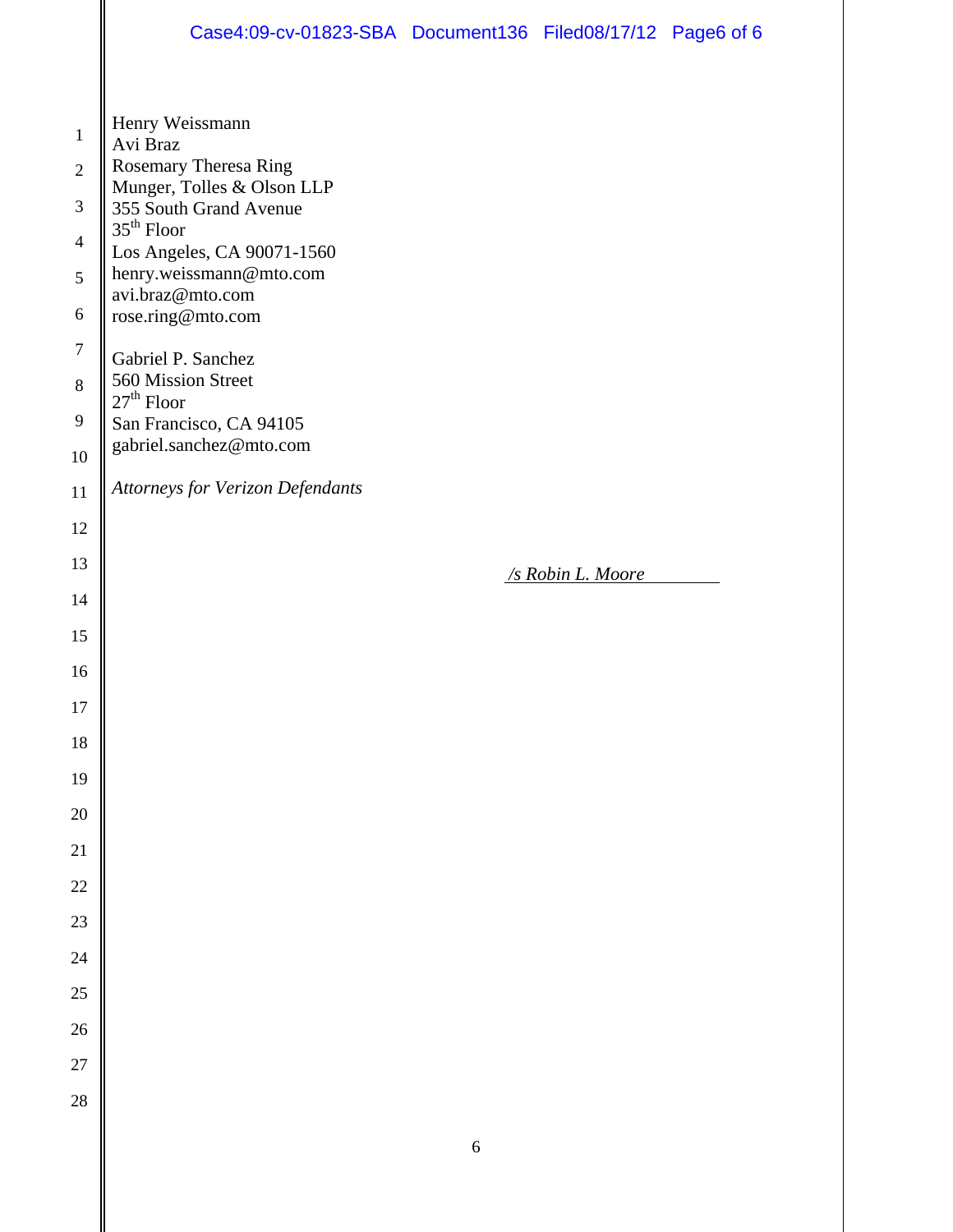WILLARD K. TOM General Counsel Federal Trade Commission

ROBIN L. MOORE FRANK M. GORMAN JAMES A. KOHM Division of Enforcement Bureau of Consumer Protection Federal Trade Commission 600 Pennsylvania Avenue, NW, Rm. M-8102B Washington, DC 20580

(202) 326-2167 (tel.) (Moore) (202) 326-2156 (tel.) (Gorman) (202) 326-2640 (tel.) (Kohm) (202) 326-2558 (fax)

#### UNITED STATES DISTRICT COURT NORTHERN DISTRICT OF CALIFORNIA

DESIREE MOORE and KAREN JONES individually and on behalf of a class of similarly situated individuals,

Plaintiffs,

vs.

VERIZON COMMUNICATIONS INC., VERIZON CALIFORNIA, INC., VERIZON CORPORATE SERVICES GROUP INC., VERIZON SERVICES CORP., TELESECTOR RESOURCES GROUP, INC. d/b/a VERIZON SERVICES GROUP, VERIZON SERVICES OPERATIONS INC., VERIZON SERVICES ORGANIZATION, INC., VERIZON CORPORATE SERVICES CORP., VERIZON DATA SERVICES, INC., AND DOES 1 through 25,

Defendants.

Case No. CV 09-1823 SBA

FEDERAL TRADE COMMISSION'S MEMORANDUM OF LAW AS AMICUS CURIAE

Hon. Saundra Brown Armstrong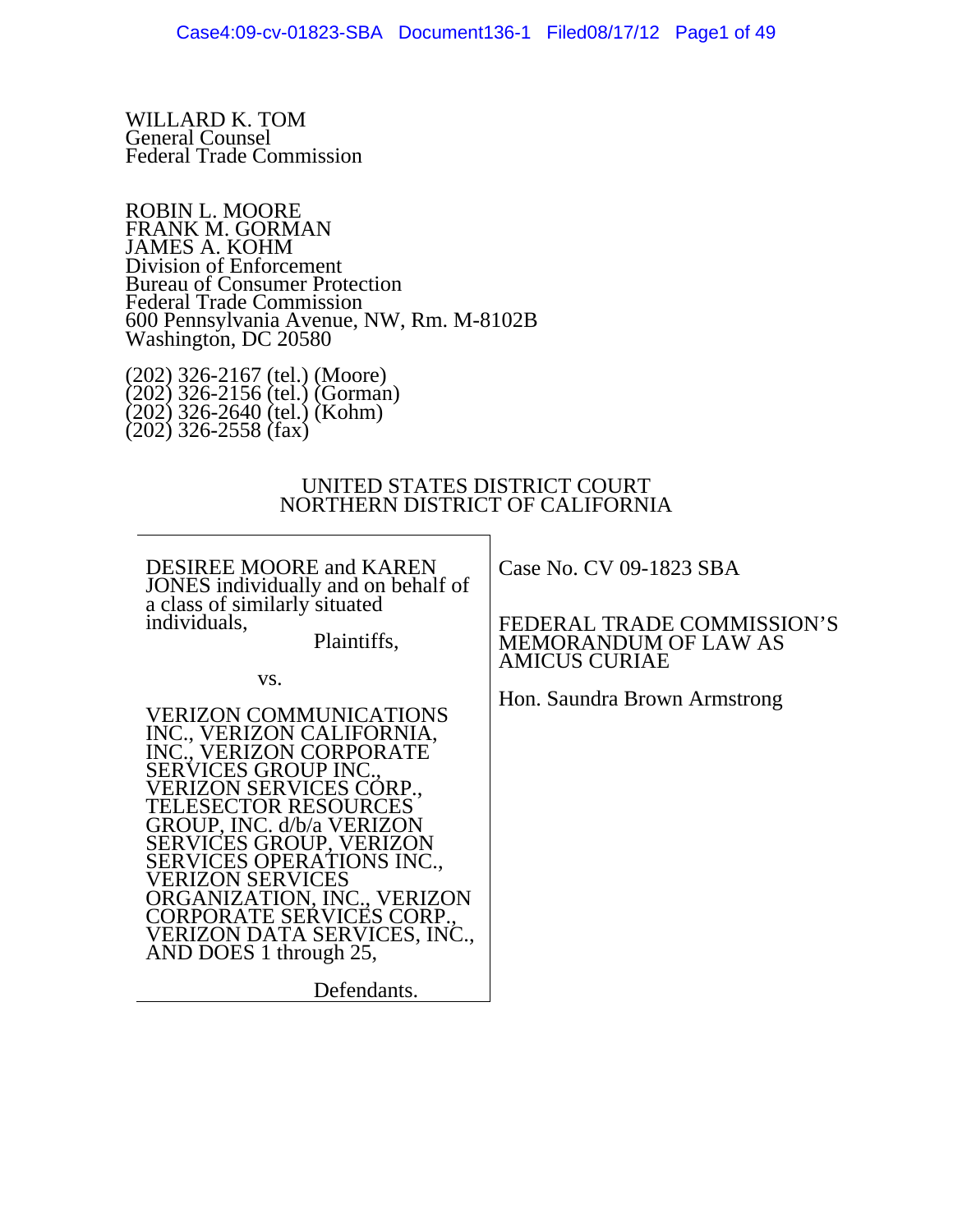### **Table of Contents**

| $\overline{2}$ | I.  |                                                                                                    |
|----------------|-----|----------------------------------------------------------------------------------------------------|
| 3              | II. |                                                                                                    |
| 4              | Ш.  |                                                                                                    |
| 5              |     | A.                                                                                                 |
| 6              |     | The Procedure for Challenging Full Restitution Claims Unduly Burdens Class<br><b>B.</b><br>Members |
| 7              |     | C.                                                                                                 |
| 8              |     | The Injunctive Relief Does Not Protect Consumers from Cramming 14<br>D.                            |
| 9              |     | Ε.                                                                                                 |
|                | IV. |                                                                                                    |
| 10             | V.  |                                                                                                    |
| 11             | VI. |                                                                                                    |
| 12             |     |                                                                                                    |
| 13             |     |                                                                                                    |
| 14             |     |                                                                                                    |
| 15             |     |                                                                                                    |
| 16             |     |                                                                                                    |
| 17             |     |                                                                                                    |
| 18             |     |                                                                                                    |
|                |     |                                                                                                    |
| 19             |     |                                                                                                    |
| 20             |     |                                                                                                    |
| 21             |     |                                                                                                    |
| 22             |     |                                                                                                    |
| 23             |     |                                                                                                    |
| 24             |     |                                                                                                    |
| 25             |     |                                                                                                    |
|                |     |                                                                                                    |
| 26             |     |                                                                                                    |
| 27             |     |                                                                                                    |
| 28             |     |                                                                                                    |
|                |     | $\rm ii$                                                                                           |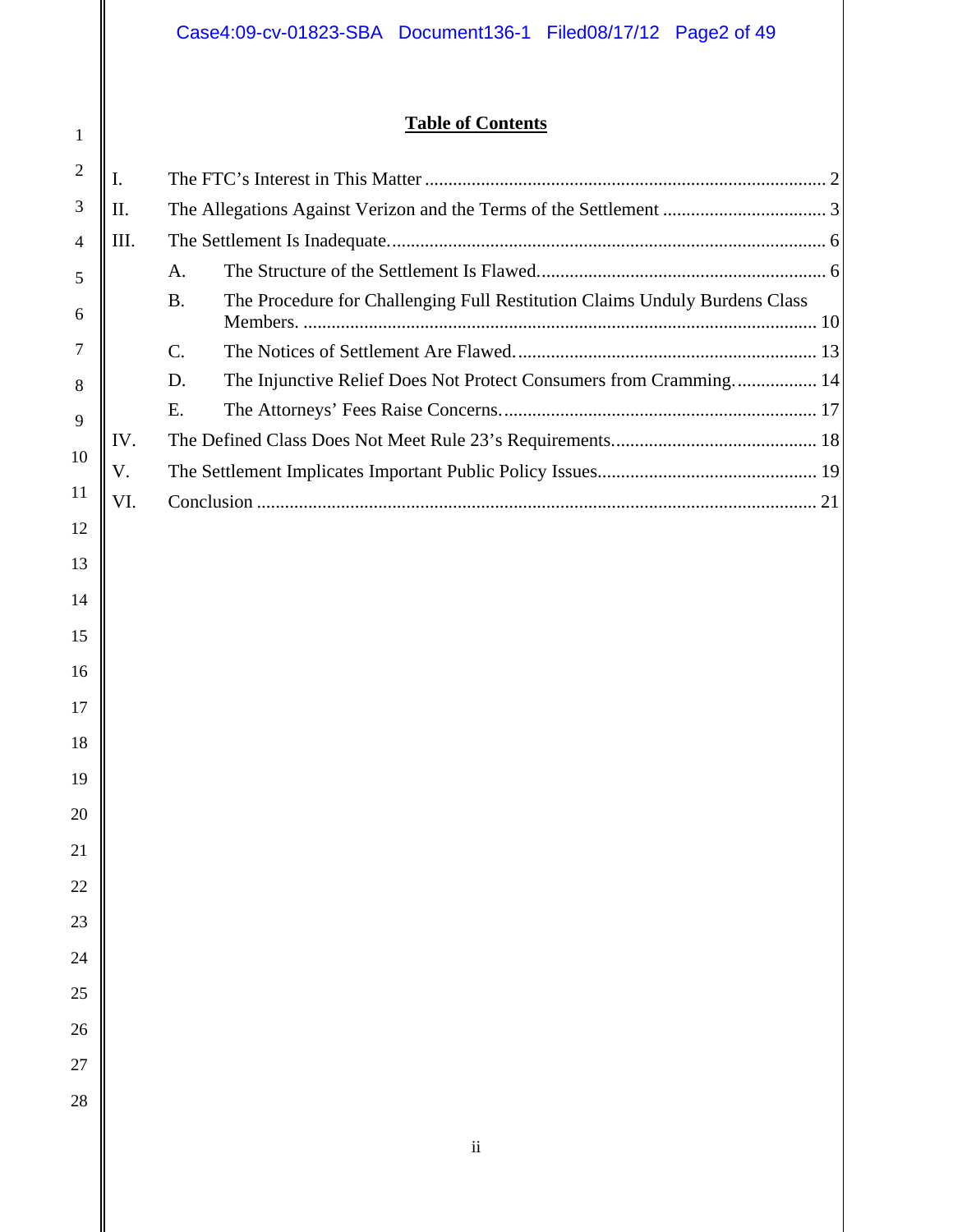### **Table of Authorities**

### **Cases**

1

| 3        |                                                                                              |
|----------|----------------------------------------------------------------------------------------------|
| 4        | Ferrington v. McAfee, Inc., No. 10-CV-01455-LHK, 2012 WL 1156399 (N.D. Cal. Apr. 6, 2012)    |
| 5        |                                                                                              |
| 6        | FTC v. Access Resources Servs., Inc., No. 02-CIV-60336 (S.D. Fla. Nov. 4, 2002)  3           |
| $\gamma$ |                                                                                              |
| 8        | FTC v. Cyberspace.com, No. C00-1806L, 2002 WL 32060289 (W.D. Wash. July 10, 2002),           |
| 9        |                                                                                              |
| 10       |                                                                                              |
| 11       | FTC v. Hold Billing Servs., No. SA-98-CA-0629-FB (W.D. Tex. Mar. 28, 2012) 2, 8              |
| 12       | FTC v. Inc21.com, 745 F. Supp. 2d 975 (N.D. Cal. 2010), aff'd No. 11–15330, 2012 WL          |
| 13       |                                                                                              |
| 14       | FTC v. Mercury Mktg. of Del., No. Civ.A.00-3281,                                             |
| 15       | FTC v. Nationwide Connections, Inc., No. 06-80180 (S.D. Fla. Sept. 18, 2008)                 |
| 16       | FTC v. QT, Inc., 448 F. Supp. 2d 908 (N.D. Ill. 2006), amended by 472 F. Supp. 2d 990 (N.D.  |
| 17       |                                                                                              |
| 18       |                                                                                              |
| 19       |                                                                                              |
| 20       |                                                                                              |
| 21       | In re Bluetooth Headset Prods. Liab. Litig., 654 F.3d 935 (9th Cir. 2011) 6, 17, 18          |
| 22       | Kagan v. Wachovia Secs., LLC, Nos. 09-5337 SC, 11-0412 SC, 2012 WL 1109987 (N.D. Cal.        |
| 23       | Lady Di's Inc., v. Enhanced Servs. Billing, Inc., 10-3903 (7th Cir. Apr. 20, 2011) 12        |
| 24       | Officers for Justice v. Civil Serv. Comm'n of San Francisco, 688 F.2d 615 (9th Cir. 1982) 17 |
| 25       |                                                                                              |
| 26       |                                                                                              |
| 27       | Walter v. Hughes Commc'ns, Inc., No. 09-2136,                                                |
| 28       | Zimmerman v. Zwicker, No. 09-3905, 2011 WL 65912, at *8 (D.N.J. Jan. 10, 2011)               |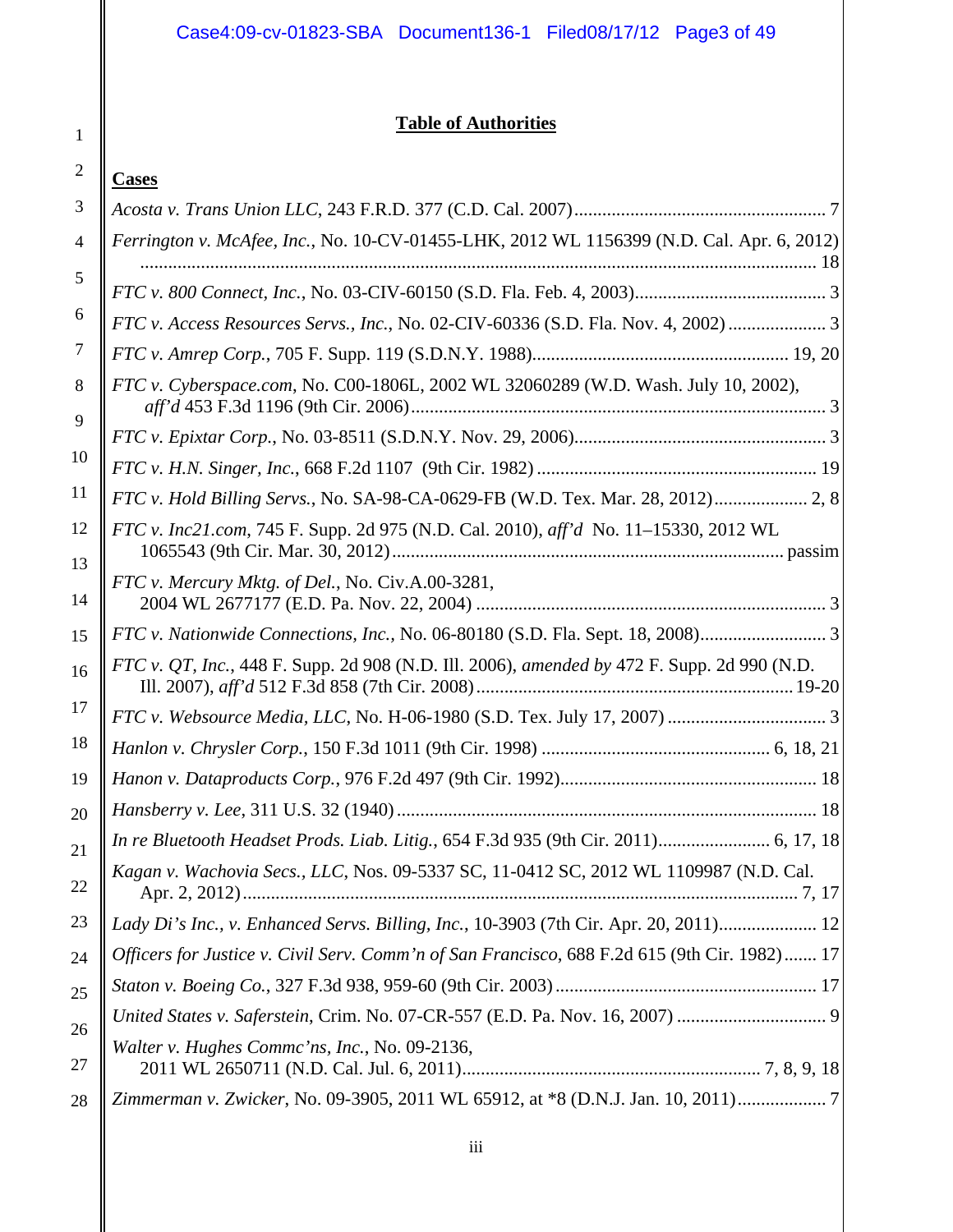## Case4:09-cv-01823-SBA Document136-1 Filed08/17/12 Page4 of 49

| 1              |                                                                                                                                                                        |
|----------------|------------------------------------------------------------------------------------------------------------------------------------------------------------------------|
| $\overline{2}$ | <b>Statutes</b>                                                                                                                                                        |
|                |                                                                                                                                                                        |
|                |                                                                                                                                                                        |
|                |                                                                                                                                                                        |
|                | <b>Other Authorities</b>                                                                                                                                               |
|                | FED. TRADE COMM'N, THE FTC IN 2011: FEDERAL TRADE COMMISSION ANNUAL REPORT                                                                                             |
|                | STAFF OF S. COMM. ON COMMERCE, SCIENCE AND TRANSPORTATION, UNAUTHORIZED CHARGES<br>ON TELEPHONE BILLS (2011), available at http://commerce.senate.gov/public/?a=Files. |
|                | Unauthorized Charges on Telephone Bills: Why Crammers Win and Consumers Lose, Hearing                                                                                  |
|                | Before the S. Comm. on Commerce, Science, and Transportation, 112th Cong. (2011),                                                                                      |
|                | available at http://www.gpo.gov/fdsys/pkg/CHRG-112shrg71640/pdf/CHRG-                                                                                                  |
|                | <b>Rules</b>                                                                                                                                                           |
|                |                                                                                                                                                                        |
|                |                                                                                                                                                                        |
|                |                                                                                                                                                                        |
|                |                                                                                                                                                                        |
|                |                                                                                                                                                                        |
|                |                                                                                                                                                                        |
|                |                                                                                                                                                                        |
|                |                                                                                                                                                                        |
|                |                                                                                                                                                                        |
|                |                                                                                                                                                                        |
|                |                                                                                                                                                                        |
|                |                                                                                                                                                                        |
|                |                                                                                                                                                                        |
|                |                                                                                                                                                                        |
|                |                                                                                                                                                                        |
|                |                                                                                                                                                                        |
|                |                                                                                                                                                                        |
|                |                                                                                                                                                                        |
|                |                                                                                                                                                                        |
|                | iv                                                                                                                                                                     |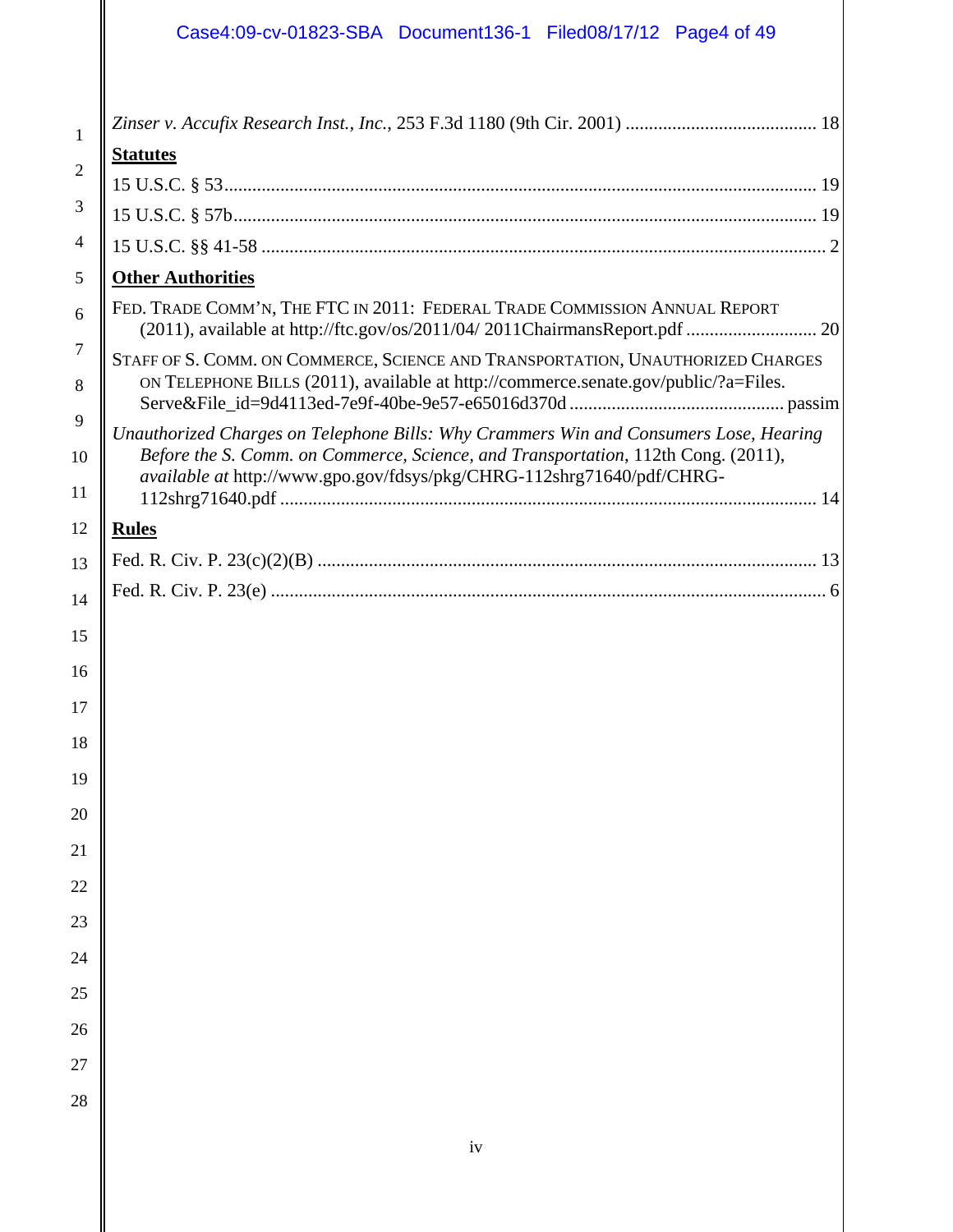The Federal Trade Commission ("FTC") opposes the pending class action settlement in this case because it is not fundamentally fair, adequate, and reasonable. Specifically, the settlement provides only illusory recovery for most consumers who have had unauthorized charges placed on their phone bills (a practice known as "cramming"), does not prevent future cramming, fails to provide consumers with adequate notice, and undermines the public interest. Moreover, the proposed settlement handsomely rewards Plaintiffs' counsel without providing adequate safeguards to ensure that consumers are adequately compensated. The central problem with the settlement lies in its broad release – which forecloses class members who fail to opt out of the settlement from asserting claims against Verizon and numerous unnamed non-parties. These consumers waive any ability to recover their losses despite the fact that they did not obtain financial recovery under the settlement.

Indeed, because cramming is designed to escape consumers' notice, the vast majority of consumers have no idea that they have been wrongfully billed and thus are likely to disregard a notice of settlement related to such charges. This hurdle to class recovery would be bad enough, but the settlement also contemplates an arduous claims process that creates significant barriers to recovery and a notice that does not clearly inform class members about the breadth of the parties released. Compounding the problem, the notice also fails to identify other avenues class members may have for recovery, such as through ongoing Federal Trade Commission litigation, and fails to explain what, if any, impact the settlement would have on a class member's rights to restitution from such an action.

Finally, the settlement may impair the FTC's ability to provide redress to consumers who have been harmed by unauthorized billing. Such a result is particularly troublesome where, as here, the class members have been victims of fraud and the release operates against them regardless of whether they have obtained financial redress for their harm. For all these reasons, the Commission asks the Court to reject the proposed settlement.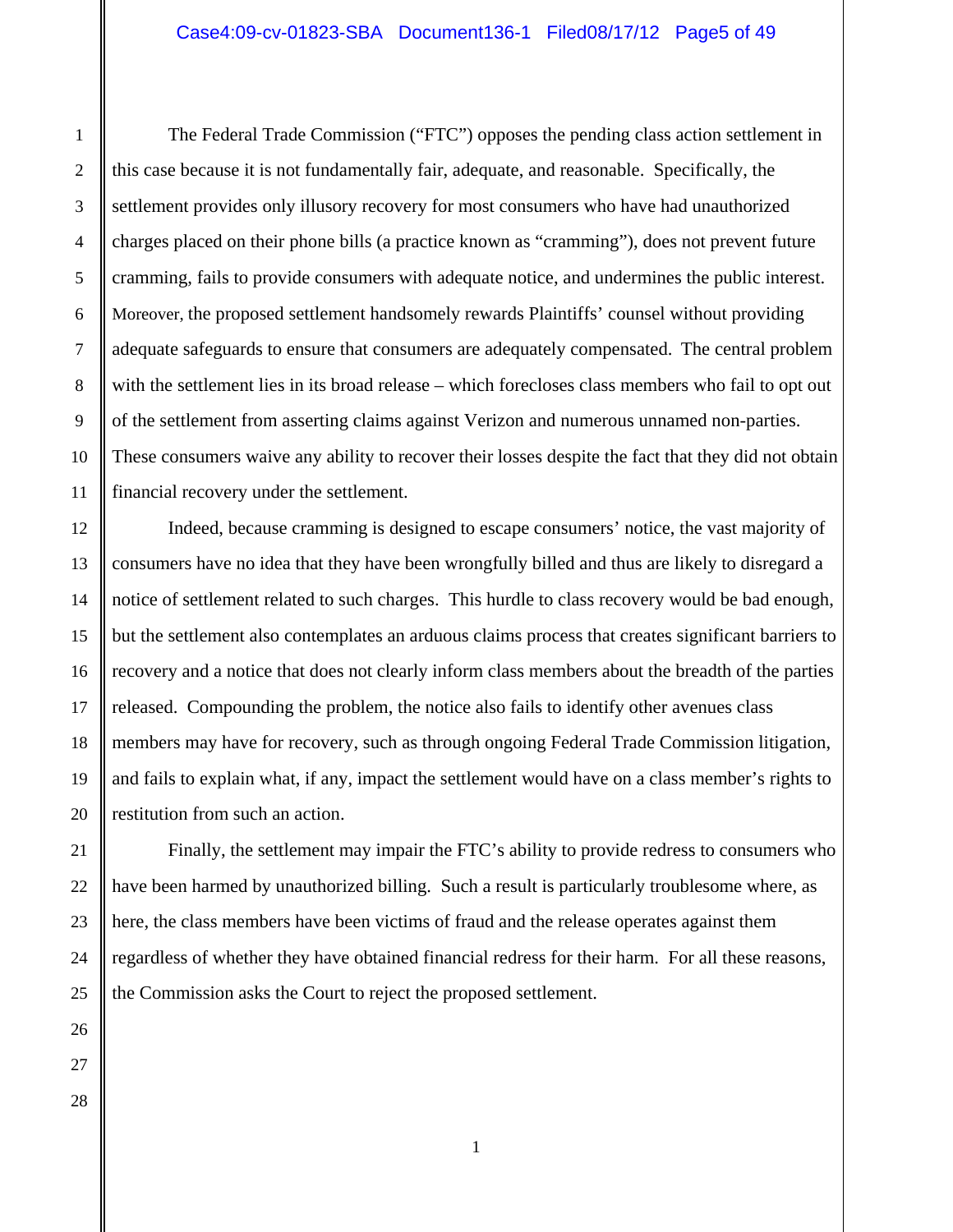1 2

3

4

5

6

7

8

9

10

11

12

13

14

15

16

17

18

19

20

21

22

23

24

25

### **I. The FTC's Interest in This Matter**

 The FTC is an independent federal law enforcement agency whose mission is to protect consumers from unfair or deceptive acts or practices and to increase consumer choice by promoting vigorous competition. The Commission's primary legislative mandate is to enforce the FTC Act, 15 U.S.C. §§ 41-58, which prohibits unfair or deceptive acts or practices and unfair methods of competition in or affecting commerce. This amicus brief is based on the Commission's extensive experience prosecuting unfair and deceptive acts or practices, including particular experience with regard to unauthorized billing through Local Exchange Carriers ("LECs"), and its interest in ensuring that class action settlements provide appropriate relief for consumers.

 As part of the Commission's consumer protection mission, the Commission seeks to halt cramming and redress victimized consumers. Cramming thrives because consumers are unaware that they have been charged. In the FTC's recent *Inc21.com* case, for example, Judge Alsup found that a mere five percent of the defendants' so-called customers were aware of the defendants' charges. *FTC v. Inc21.com*, 745 F. Supp. 2d 975, 996 (N.D. Cal. 2010), *aff'd* No. 11–15330, 2012 WL 1065543 (9th Cir. Mar. 30, 2012). An even smaller percentage of consumers actually use the purported services for which they are billed – a point that underscores that consumers do not knowingly purchase  $-$  or want  $-$  such services.<sup>1</sup> Indeed, a recent Senate report found usage rates of approximately one to two percent, *see* Senate Report at 27, a result consistent with a contempt case recently filed by the FTC, where the evidence shows consumer usage rates well below one percent. $2$ 

l  $^{\rm 1}$  Staff of S. Comm. on Commerce, Science and Transportation, Unauthorized Charges on Telephone BILLS 27-28 (2011), available at http://commerce.senate.gov/public/?a=Files. Serve&File\_id=9d4113ed-7e9f-40be-9e57-e65016d370de ("Senate Report").

 <sup>26</sup>  <sup>2</sup> See FTC's Mot. for an Order to Show Cause Why Billing Servs. Grp. Ltd.; Billing Servs. Grp. N. America, Inc.; HBS Billing Servs. Co.; Enhanced Billing Servs., Inc.; Billing Concepts, Inc.; and ACI Billing Servs., Inc. Should Not Be Held in Contempt at 4-5, 11-12, *FTC v. Hold Billing Servs.*, No. SA-98-CA-0629-FB (W.D. Tex. Mar. 28,

 <sup>27</sup>  28 2012) (describing usage rates of .01 percent for streaming video services) ("BSG Contempt Motion" or "BSG contempt litigation") (attached as Exhibit 1).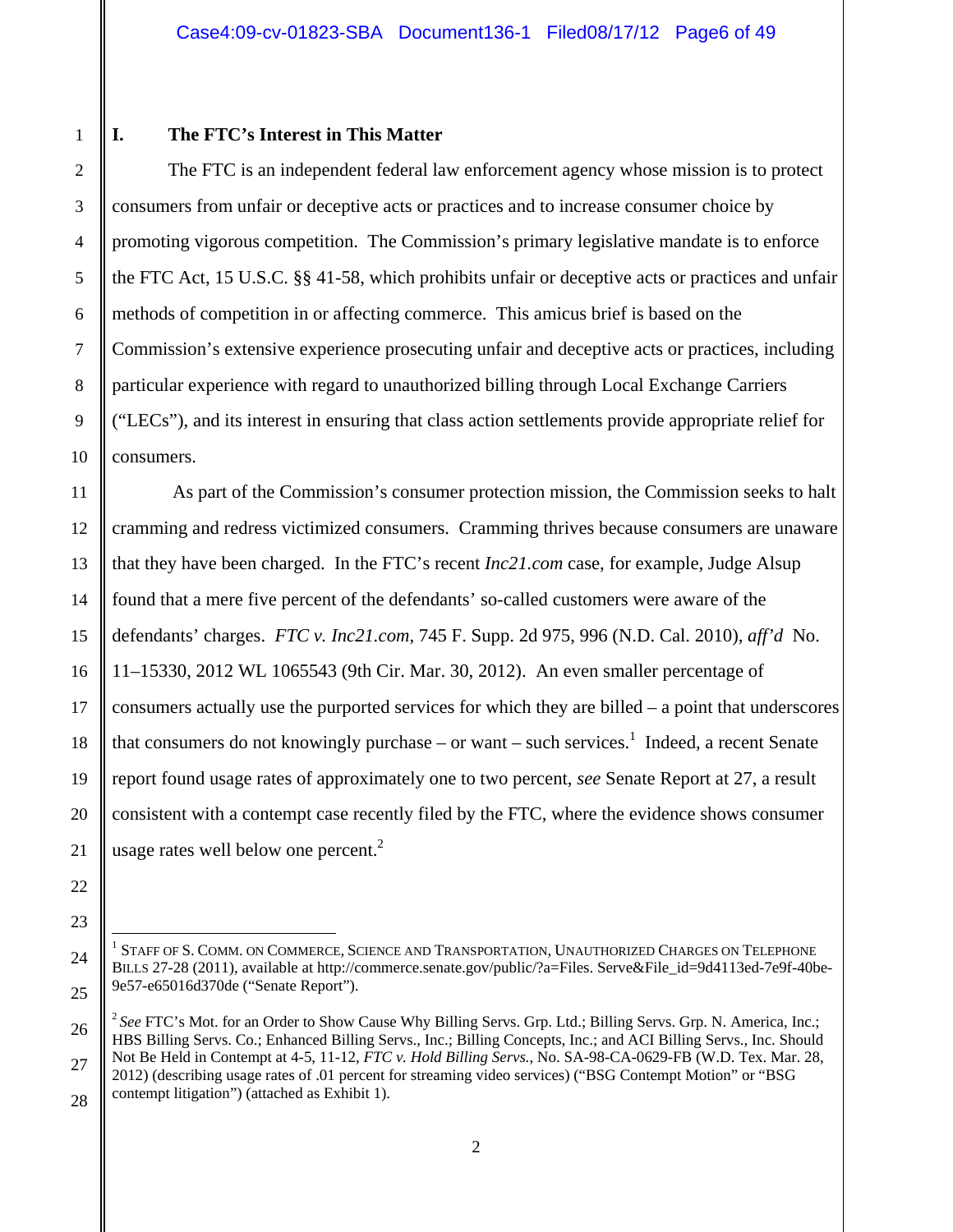The Commission has already brought dozens of cases against third-party marketers and billing aggregators<sup>3</sup> who have engaged in cramming<sup>4</sup> and will likely bring more. Indeed, through its ongoing contempt case against Billing Services Group ("BSG"), the FTC seeks to hold an aggregator in contempt for placing more than \$70 million in unauthorized charges on consumers' phone bills. The settlement here undermines these efforts by allowing Verizon, these Aggregators, and these Third-Party Service Providers to purchase broad *res judicata* at bargainbasement prices.<sup>5</sup> Specifically, the settlement may foreclose not only those consumers who fail to opt out of it but also may impair the Commission's ability to provide redress to consumers through its enforcement actions.<sup>6</sup> Such a result would not provide sufficient relief to consumers in this class action and could impede important federal enforcement objectives.

### **II. The Allegations Against Verizon and the Terms of the Settlement**

Plaintiffs allege that Verizon, through its third-party billing and collection system, has allowed aggregators and third-party merchants to perpetrate massive fraud on its customers. Plaintiffs allege, among other things, that Verizon failed to ensure that such third-party charges were authorized by consumers, relied on the aggregators and third-party merchants for consumer authorizations, and described such charges on consumers' phone bills in a misleading and

 $3$  Billing aggregators serve as intermediaries between the vendors and the LECs. They contract with the LECs for billing and collection, and they contract with vendors to submit vendors' billing applications to the LECs.

<sup>4</sup>*See, e.g., FTC v. Inc21.com Corp.*, 745 F. Supp. 2d 975 (N.D. Cal. 2010), *aff'd* No. 11-5330, 2012 WL 1065543 (9th Cir. Mar. 30, 2012); Stipulated Order, *FTC v. Nationwide Connections, Inc.,* No. 06-80180 (S.D. Fla. Sept. 18, 2008); *FTC v. Mercury Mktg. of Del.*, No. Civ.A.00-3281, 2004 WL 2677177 (E.D. Pa. Nov. 22, 2004); Stipulated Order, *FTC v. Websource Media, LLC*, No. H-06-1980 (S.D. Tex. July 17, 2007); *FTC v. Cyberspace.com*, No. C00-1806L, 2002 WL 32060289 (W.D. Wash. July 10, 2002), *aff'd* 453 F.3d 1196 (9th Cir. 2006); Stipulated Order, *FTC v. Epixtar Corp.*, No. 03-8511 (S.D.N.Y. Nov. 29, 2006); Stipulated Orders, *FTC v. 800 Connect, Inc.*, No. 03- CIV-60150 (S.D. Fla. Feb. 4, 2003); Stipulated Order, *FTC v. Access Resources Servs., Inc.*, No. 02-CIV-60336 (S.D. Fla. Nov. 4, 2002).

 $<sup>5</sup>$  The term "Third-Party Service Provider(s)" is defined in the settlement as "any Person whose charges were billed</sup> by Verizon to the Settlement Class through an Aggregator." Stipulation and Settlement Agreement at Definition 45, ECF No. 91-1 ("Settlement Agreement"). The term "Aggregators" means "Billing Concepts, Inc. a/k/a Billing Services Group Clearing Solutions or BSG d/b/a USBI and ZPDI, ACI Billing Services Inc. d/b/a OAN, Enhanced Services Billing, Inc. d/b/a ESBI, and HBS Billing Services Company (collectively, "Billing Concepts Inc."), The Billing Resource d/b/a Integretel ("The Billing Resource"), ILD Teleservices, Inc., ("ILD"), Transaction Clearing, LLC ("Transaction Clearing") and PaymentOne Corp., d/b/a PaymentOne or Ebillit ("Payment One") or any of them." *Id.* at Definition 2.

 <sup>28</sup>  <sup>6</sup> *See* Section V, *infra*.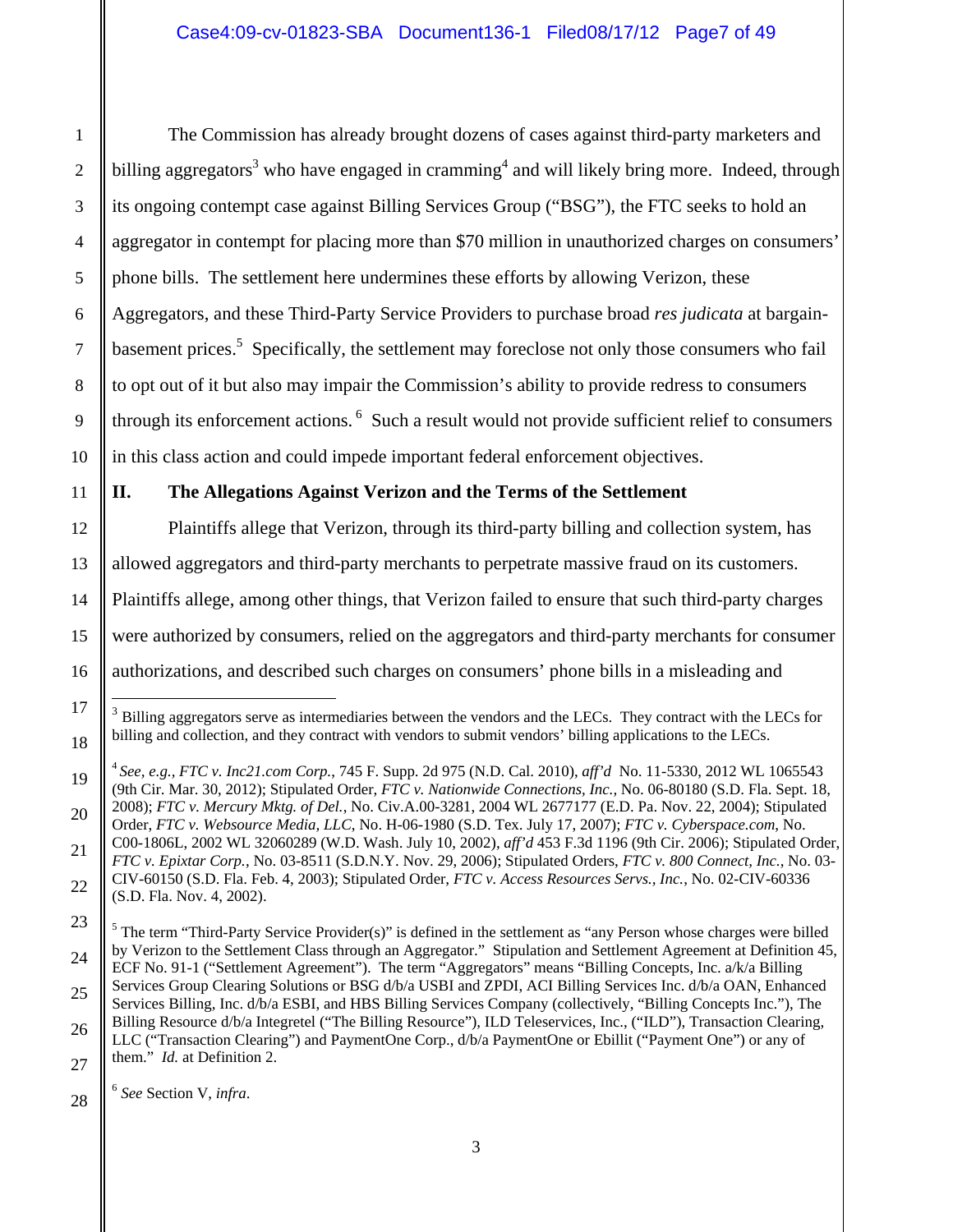deceptive manner. Second Am. Compl. ¶¶ 54-55, 65, ECF No. 101. The settlement, if approved, would provide financial recovery only to those few class members who file a successful claim and injunctive relief that is likely ineffective.

The settlement provides two types of payments to class members who were charged without their authorization. Class members may submit a claim to obtain a \$40 flat payment (an amount that appears to have been pulled out of thin air and likely understates significantly average consumer loss) or a claim for full reimbursement for all documented unauthorized charges. To make either claim, the class member must obtain a form (which is not included in the settlement notice) and submit it electronically or through the mail to the Settlement Administrator. Claimants also must verify under penalty of perjury that they paid for the Third-Party Charges, did not authorize the charges, did not receive a full refund of the charges, did not intentionally use the service associated with the charges, and did not release claims related to the charges.

Verizon, the Aggregators, and/or unnamed Third-Party Service Providers may challenge both types of claims for a variety of reasons<sup>7</sup> and may challenge a full payment claim by providing a letter of authorization ("LOA"), a third-party verification ("TPV") recording authorizing the charges, or other evidence showing authorization. Once a claim is approved, Verizon must cease billing for the claimed charges and provide the funds to the Settlement Administrator, who will mail settlement checks to the claimants. However, if the claimant is a current customer, Verizon, at its option, may provide a bill credit to the claimant. $8$ 

Class members who do not submit a claim will not receive any financial compensation. However, they will nonetheless be bound by the settlement and deemed to have released their claims, unless they affirmatively opt out of it. The settlement releases, among other things, the class members' claims against the Verizon defendants, Aggregators, and Third-Party Service

The challenging party may submit records that show that the claimant did not pay the Third-Party Charges, received a refund for the Third-Party Charges, released claims related to the Third-Party Charges in prior litigation, or used the product or service.

8 The funds represented by uncashed checks will be returned to Verizon for a *cy pres* distribution.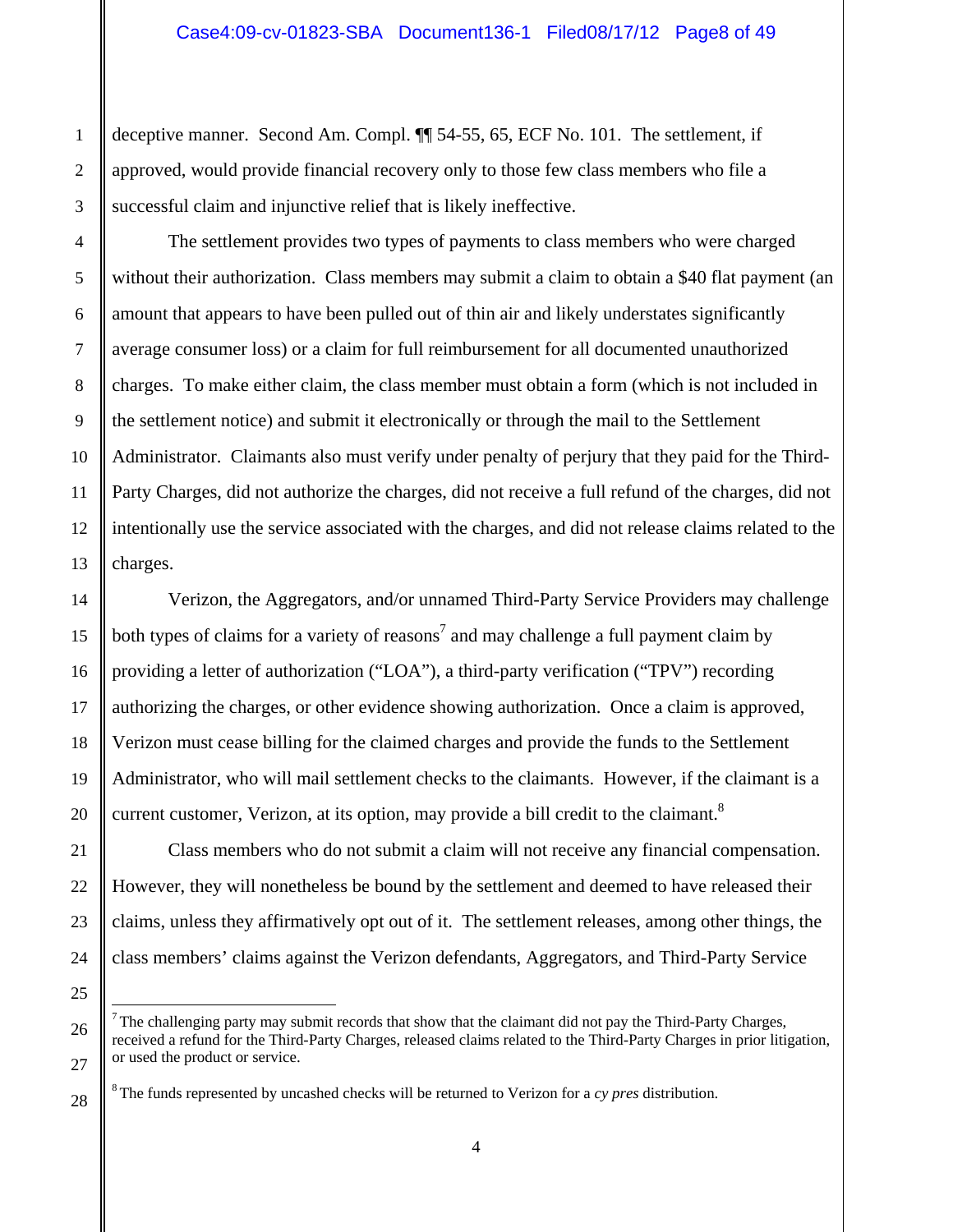Providers arising out of or related to Third-Party Charges billed by Verizon on behalf of the Aggregators for the class period. These released Aggregators and Third-Party Service Providers, of course, are the parties alleged to have fraudulently billed consumers through Verizon in the first place. Moreover, these Third-Party Service Providers are not even identified in the settlement notice, which, as discussed below, makes it impossible for consumers to make an informed decision about releasing their claims against them.

To effectuate notice of the settlement, Verizon will use an agreed-upon or approved search methodology of its electronic billing records to identify class members, who will receive a bill stuffer notice, e-mail, or postcard. In addition, the settlement requires Verizon to publish a notice in two issues of USA Today and provide a notice of the settlement on its website with a link to the settlement website. These notices, however, do not make clear the scope of claims being released. Indeed, the only reference to the broad releases discussed above are oblique statements that class members who choose to do nothing relinquish the "right to sue Defendants and other released entities" or will be bound by the settlement and "release claims against Released Persons, as defined in the Settlement Agreement." Settlement Agreement at Exh. C at 3; Exh. D at 4; Exh. E at 2; Exh. F; Exh. G at 1. Moreover, Exhibit E, which appears to be the full notice, has inconsistencies regarding the scope of claims released – stating in one place that consumers who take no action give up the "right to sue Defendants and other released entities" and in another that consumers give up the right to sue Verizon. *See id.* at Exhibit E at 2, 11.

Finally, the injunctive relief requires Verizon to provide consumers with notices aimed at allowing consumers to discover – and halt – fraudulent charges on their telephone bills. For example, the settlement requires Verizon to send its current customers bill stuffer notices informing them that Third-Party Charges *may* appear on their phone bill and that they have the option to block such charges. Similarly, Verizon must inform new customers that their accounts are subject to Third-Party Charges and give customers an ability to block third-party billing. If these customers fail to block such billing when their account is established, they are in no different position than Verizon's current customers and merely will receive annual notices that their accounts are subject to Third-Party Charges. Finally, the settlement requires Verizon to

28

1

2

3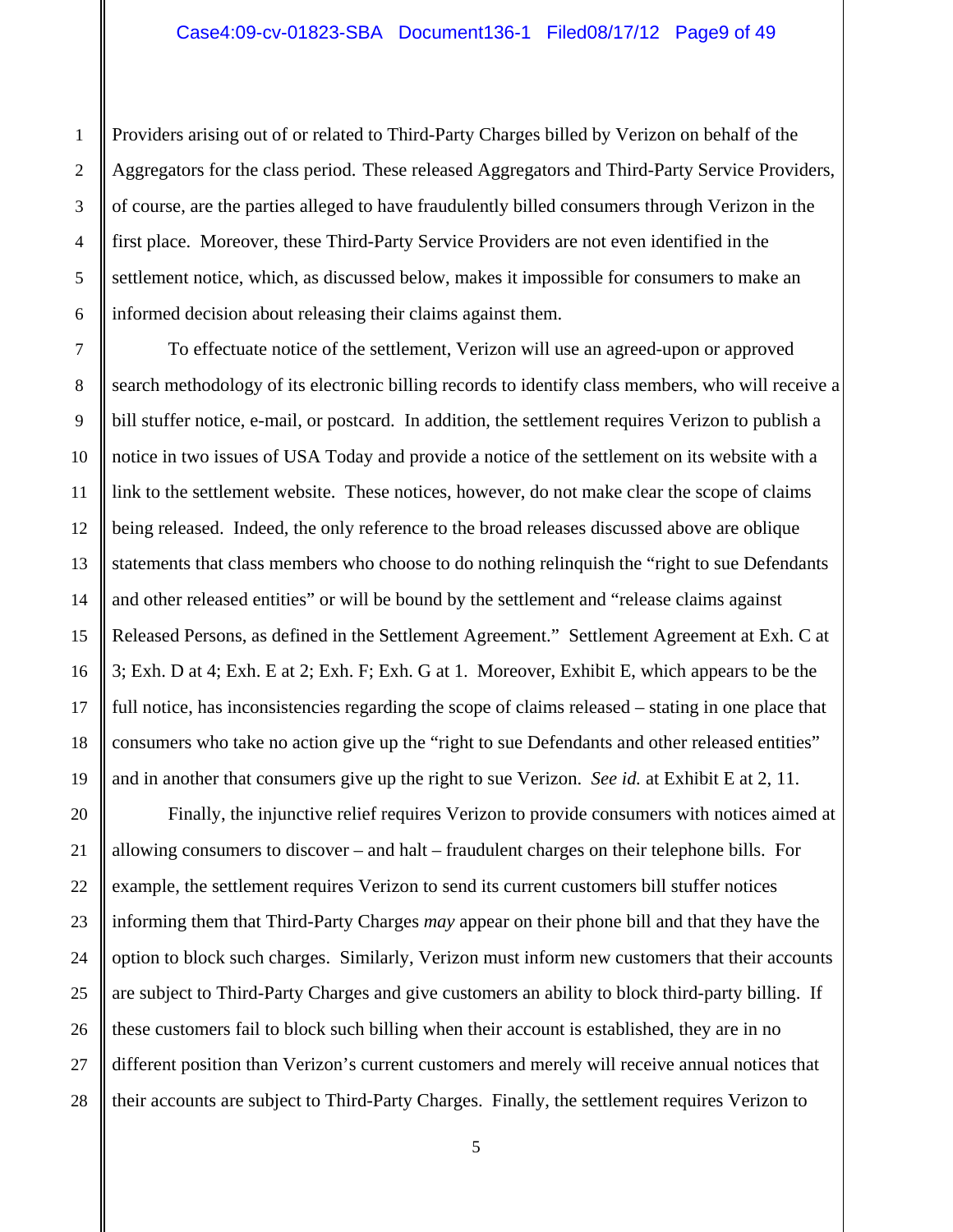make Aggregators – who cause consumers' accounts to be charged in the first place – send confirmation letters to consumers they bill for new services resulting in Third-Party Charges.

**III. The Settlement Is Inadequate.** 

 A class settlement must be "fundamentally fair, adequate, and reasonable" to gain district court approval. *Hanlon v. Chrysler Corp.*, 150 F.3d 1011, 1026 (9th Cir. 1998); *see also* Fed. R. Civ. P. 23(e). Moreover, where, as here, the settlement is reached prior to class certification, its approval requires a "more probing inquiry than may normally be required under Rule 23(e)." *Hanlon*, 150 F.3d at 1026 (collecting cases); *see also In re Bluetooth Headset Prods. Liab. Litig.*, 654 F.3d 935, 946-47 (9th Cir. 2011) (holding that agreements made prior to formal class certification "must withstand an even higher level of scrutiny for evidence of collusion or other conflicts of interest than is ordinarily required under Rule 23(e) . . ."). Here, the settlement falls well short of Rule 23's standard for three reasons. First, it couples an arduous claims process with a broad release that forecloses class members' claims irrespective of whether they obtain any financial recovery under the settlement. Second, the settlement notices are insufficient. The notices do not identify the vast array of non-party entities the settlement releases. They also do not inform class members that failure affirmatively to opt out of the settlement may impact other avenues of compensation available to them, such as the Federal Trade Commission's recent BSG contempt litigation. Third, the injunctive relief – which largely relies on notices – places the burden of discovering and halting cramming on consumers and, indeed, could not have been designed to be less effective. Because the structure of the settlement does not protect the class members' monetary interests, the settlement notices do not adequately provide consumers with adequate information, and the injunctive relief will not prevent future cramming, the settlement should be rejected.

#### **A. The Structure of the Settlement Is Flawed.**

 The settlement's requirement that Verizon pay only those class members whose claims are approved, coupled with its arduous claims process and blanket release of claims from the

1

2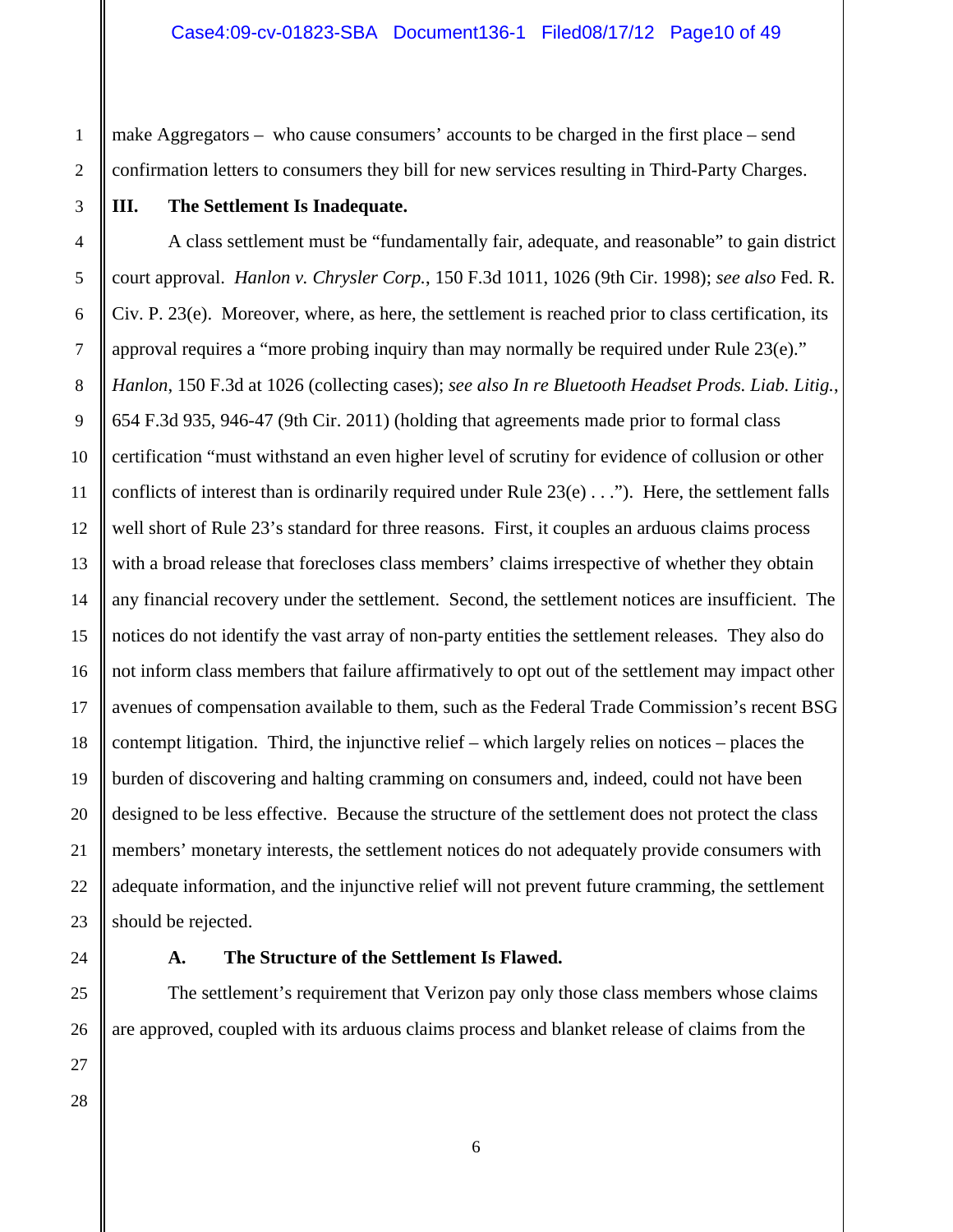entire class, does not protect the interests of the class as a whole.<sup>9</sup> As one court in this Circuit has explained, releases that are not tied to class members' receiving compensation give the defendant "an incentive to suppress the number of claimants by undertaking minimal notice procedures and making the process for submitting Proofs of Claim unduly difficult." *Kagan v. Wachovia Secs., LLC*, Nos. 09-5337 SC, 11-0412 SC, 2012 WL 1109987, at \*7 (N.D. Cal. Apr. 2, 2012); *see also Walter v. Hughes Commc'ns, Inc.*, No. 09-2136, 2011 WL 2650711, at \*11 (N.D. Cal. Jul. 6, 2011) (finding that a settlement contains "no structural protections of the interests of the class as a whole" where, among other things, a defendant receives a release regardless of whether claims were submitted or funds were distributed to the class). These are the exact concerns presented by the current settlement. The settlement releases claims for Verizon and a vast array of fraudulent actors whether or not consumers obtain compensation. Given this fact, it is hardly surprising that the notice is ineffective and the claims process arduous – terms that ensure that few, if any, consumers are likely to receive any compensation at all.

The notice – which comes primarily in the form of a bill stuffer for Verizon's current customers – is likely to be overlooked by consumers.<sup>10</sup> Cramming succeeds because, as Plaintiffs concede, "most people – upwards of 95% – do not even realize that the charges have been placed on their bills. . . ." Pls.' Notice of Mot. and Mot. for Prelim. Approval of Class Action Settlement; Mem. of Points and Authorities in Support Thereof 2, ECF No. 91 (emphasis omitted) ("Motion for Approval"); *see also Inc21.com*, 745 F. Supp. 2d at 996 (finding that only 5% of defendants' customers were aware of defendants' charges). Indeed, consumers who do not scrutinize their bills for bogus charges are even less likely to read a bill stuffer notice – especially since such notices are usually advertisements. Moreover, the notices do not identify

l

 $9^9$  The fact that consumers may opt out of the settlement does not resolve the settlement's defects. As one court in this Circuit has found, "common sense and empirical study admonish that any belief that a significant number of class members would [opt out] is ill-founded." *Acosta v. Trans Union LLC*, 243 F.R.D. 377, 389 (C.D. Cal. 2007). Thus, courts have rejected the notion that an opt-out provision cures an otherwise defective settlement. *See id.* at 389-90; *Zimmerman v. Zwicker*, No. 09-3905, 2011 WL 65912, at \*8 (D.N.J. Jan. 10, 2011).

<sup>10</sup> Verizon customers who receive Verizon e-bills will receive an e-mail notice. *See* Settlement Agreement at § III.A.3.b. In addition, Verizon will send an e-mail notice to current customers on the Settlement Class List for whom Verizon has e-mail addresses. *See id.* at § III.A.4.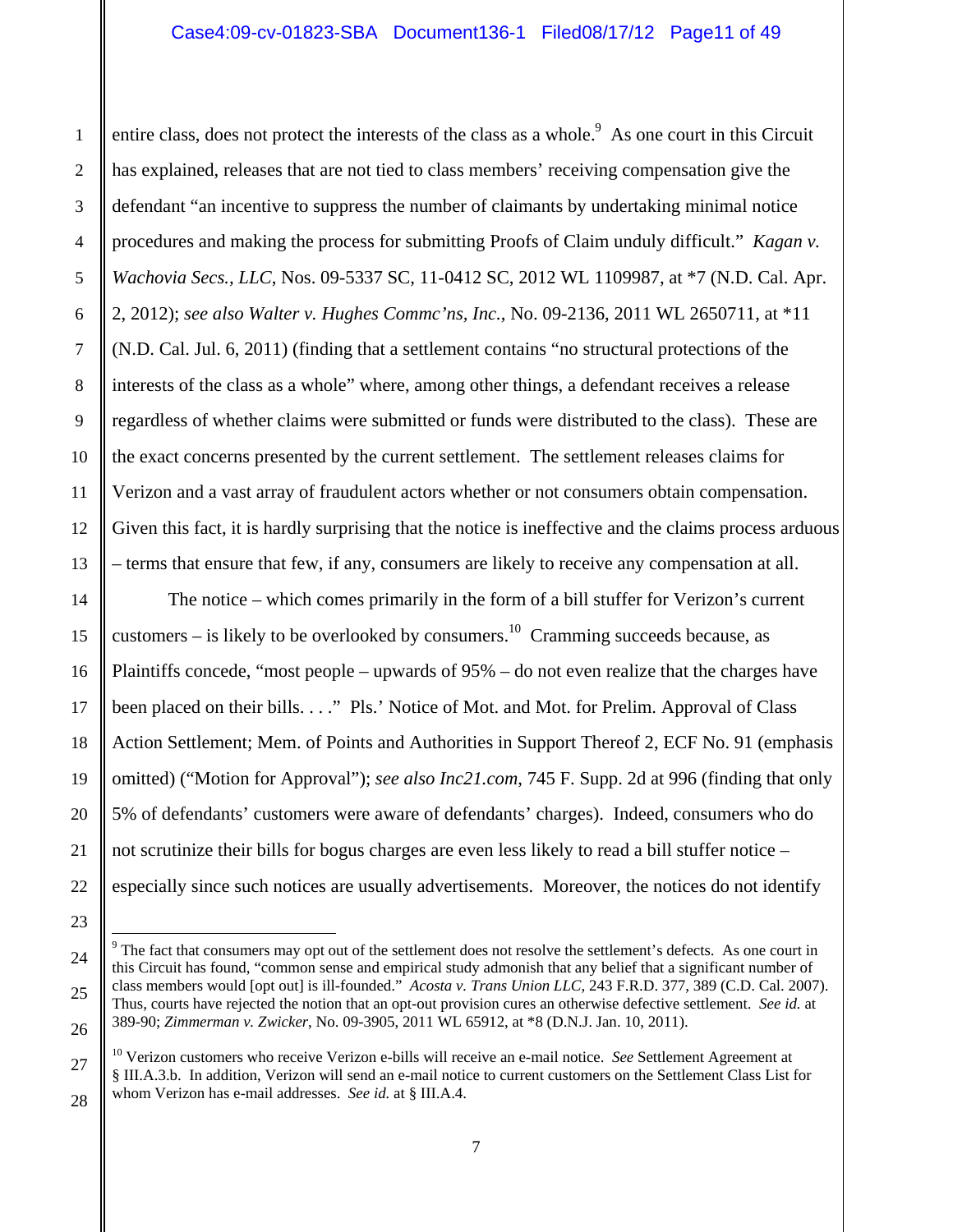any of the Third-Party Service Providers released by the settlement and do not correctly identify Aggregators released by the settlement – flaws which make it more difficult for consumers to discover that they have been wrongfully billed.<sup>11</sup> Finally, crammers employ deceptive and unfair marketing to dupe consumers into providing so-called authorizations and, in many instances, falsify documents or voice recordings to persuade complaining consumers that they agreed to the charges.<sup>12</sup> Accordingly, consumers who receive notice of these unauthorized charges are likely to simply disregard them, erroneously believing that they are not entitled to relief. 13

The settlement also requires class members seeking to file either type of claim to verify numerous statements under penalty of perjury, and, if necessary, fight a challenge by the entities that wrongly billed them – hurdles that are likely to block valid claims. For example, two averments required by the claims form – that the claimant was billed for charges and did not knowingly authorize them – implicate the heart of the cramming problem. As discussed above, cramming victims do not know they have been wrongly charged or, in some instances, have been fraudulently told that they authorized the bogus charges. Thus, when faced with these averments, a large number of consumers are likely to forego the claims process altogether, wrongly believing that they do not meet these two requirements. Moreover, those engaged in fraudulent billing frequently change their names to continue their fraudulent enterprise because they exceed the LECs' cramming complaint levels and are banned from billing through them.

l  $11$  Although the notices identify some aggregators in a section that defines the settlement class, they do not correctly identify aggregators' names (there is no entity known as "Billing Services Group Clearing Solutions"). Nor do the notices correctly identify all names that appear on telephone bills. For example, BSG bills in the name "OAN Services Inc.," not "OAN," as identified in the notice. Moreover, the aggregators are not identified on the notices as "released entities" or "Released Persons." Thus, even if class members are aware that Verizon billed on behalf of the Aggregators, there is nothing in the notice to alert them that their claims against the Aggregators will be released.

<sup>&</sup>lt;sup>12</sup> See Senate Report at 12, 15-16; *Inc21.com*, 745 F. Supp. 2d at 990-92 (discussing manipulation and falsification of TPV recordings); BSG Contempt Motion at 9-11, 19-20 (describing an aggregator's use of LOAs that consumers never saw as proof to complaining consumers that they authorized the contested charges).

<sup>&</sup>lt;sup>13</sup> Indeed, even in non-cramming cases, average claim submission rates are extremely low and can easily fall within a range of "ten percent or less." *Walter*, 2011 WL 2650711, at \*13 (collecting cases with settlement claims submission rates of 0.1 percent to 9.7 percent).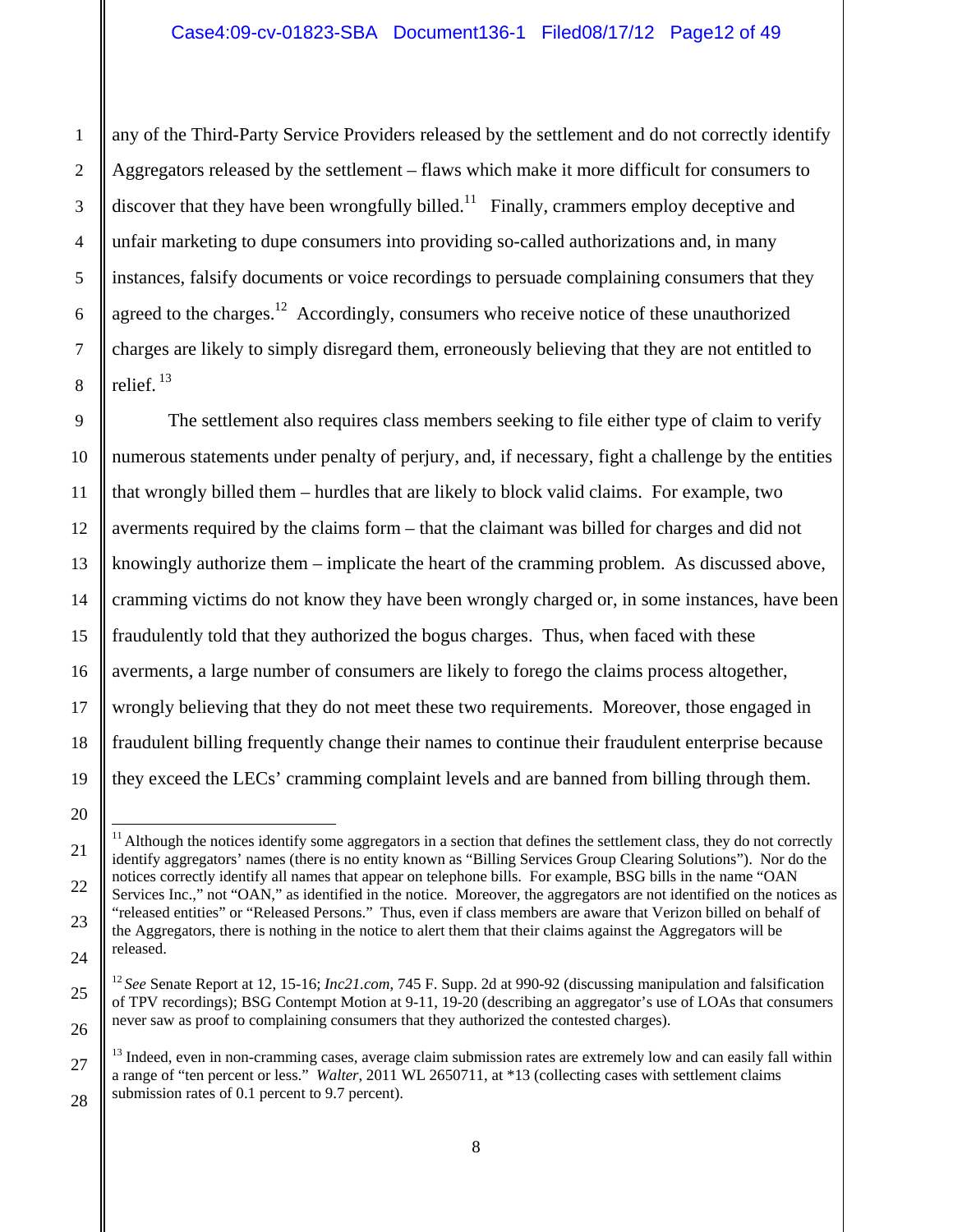*See Inc21.com*, 745 F. Supp. 2d at 997-98 (describing misrepresentations and falsified LEC billing applications used by defendants to "circumvent[] safeguards designed to prevent known fraudsters from re-entering the LEC billing industry using 'new' products and business entities"). This ever-morphing slate of entities that appear on consumers' phone bills is likely to confuse consumers and further deter them from filing a claim, especially where consumers must swear under penalty of perjury that they were billed for charges that they did not knowingly authorize.

Assuming consumers decide to investigate whether they have been fraudulently charged, they must obtain and review their bills for a seven-year period to determine whether they were wrongfully charged.<sup>14</sup> The claim form also requires class members to investigate whether they received a refund or intentionally used the services for which they were billed. Finally, the claim form requires claimants to attest to a legal conclusion – namely, that they have not released their claims through prior litigation. This last requirement – which would, among other things, require consumers to know whether they were included in a prior class – is likely to confuse consumers and dissuade them from filing a claim for payment. Because class members are likely to weigh the cash benefit against the amount of effort required to submit a claim, s*ee Walter*, 2011 WL 2650711, at \*15, the time-consuming and confusing attestations required by the claim form will likely impede class members from filing a claim and thus lower the class' recovery.

Balancing the likelihood that the vast majority of consumers will not obtain restitution under the settlement against the extremely low incidence of legitimate Third-Party Charges, the only fair, reasonable, and adequate method for providing monetary relief is to eliminate the claims process and provide refunds to consumers who paid such charges unless there is reliable evidence that the consumer actually used the product.<sup>15</sup> This approach more closely aligns the

<sup>&</sup>lt;sup>14</sup> Consumers wishing to file a Full Payment Claim may also obtain charge summaries from Verizon.

<sup>&</sup>lt;sup>15</sup> Because the fraudulent billing alleged in this case typically emanates from the same Third-Party Service Providers that have the consumer usage data, an independent third party, such as the Settlement Administrator, should review and decide the reliability of any evidence submitted to exclude consumers from recovery based on their use of the product or service. Indeed, in *United States v. Saferstein*, a parallel criminal action to the FTC's *Mercury Mktg*. cramming case, the CEO and CIO were indicted for conspiring to commit perjury through the CIO's false testimony

about the number of consumers who used the company's services. *See* Indictment, *United States v. Saferstein*, Crim. No. 07-CR-557 (E.D. Pa. July 17, 2007) 13-15, ECF No. 1. The CIO pleaded guilty to this count. *See* Minute

Entry, *United States v. Saferstein*, Crim. No. 07-CR-557 (E.D. Pa. Nov. 16, 2007), ECF No. 52 (entering guilty plea).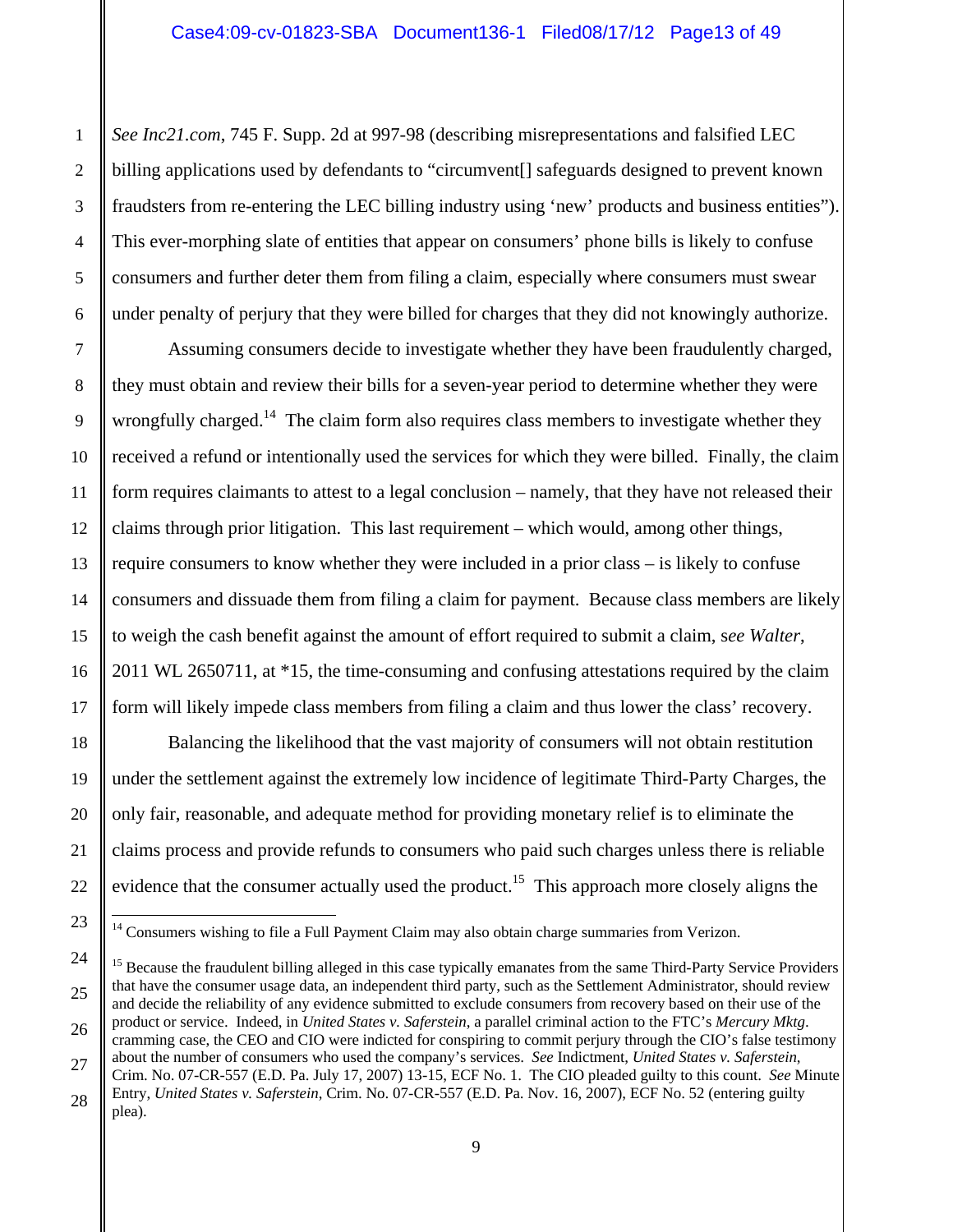monetary relief with the reality that the vast majority of consumers who paid Third-Party Charges did not authorize them, have never used the so-called products or services, and would be entitled to recovery under a fair claims process. *See* Senate Report at 27 (describing low usage rates as "strong evidence that consumers did not knowingly purchase the services" for which they were billed); *Inc21.com*, 745 F. Supp. 2d at 1000-01 (finding that, on average, 97 percent of consumers had not agreed to purchase defendants' products). It also places the burden of establishing whether consumers have been billed fraudulently on the parties with the best information – those who billed the consumers in the first place. For example, Verizon has the best information about the Third-Party Charges consumers paid and were refunded.<sup>16</sup> Similarly, the Third-Party Service Providers have the ability to determine whether consumers actually used the products for which they were billed. Moreover, providing a simple refund will solve the structural flaw in the current settlement that allows Verizon, the Aggregators, and the Third-Party Service Providers to obtain a release from the entire class while paying out claims to only a perseverant few.<sup>17</sup>

l

### **B. The Procedure for Challenging Full Restitution Claims Unduly Burdens Class Members.**

Allowing Verizon, the Aggregators, and the Third-Party Service Providers to challenge claims for full compensation by presenting an LOA or TPV recording serves no legitimate purpose and will frustrate consumers' efforts to recover the money fraudulently taken from them. Indeed, LOAs and TPV recordings are meant to address a single issue – whether the consumer actually authorized the charge. As discussed above, however, the settlement already requires

<sup>&</sup>lt;sup>16</sup> That Verizon has the best information about the charges is contemplated by the provision of the settlement that allows consumers to request their billing records. *See* Settlement Agreement at §I.B. Moreover, the settlement contemplates that Verizon, the Aggregators, and the Third-Party Service Providers have the records necessary to mount a credible challenge to any claim and thus should be able to use these same records, with one exception, to affirmatively determine which consumers were crammed and which of those crammed consumers received a refund. The FTC stresses that letters of authorization ("LOAs") or third-party verification ("TPV") recordings – standing alone – should not be used as proof of authorization due to the rampant fraud associated with them. *See* Section III.B, *infra*.

 $17$  This approach would also solve other problems with the settlement, such as the use of LOAs, TPV recordings, or billing data to challenge consumer claims and the flawed notice to consumers, discussed below.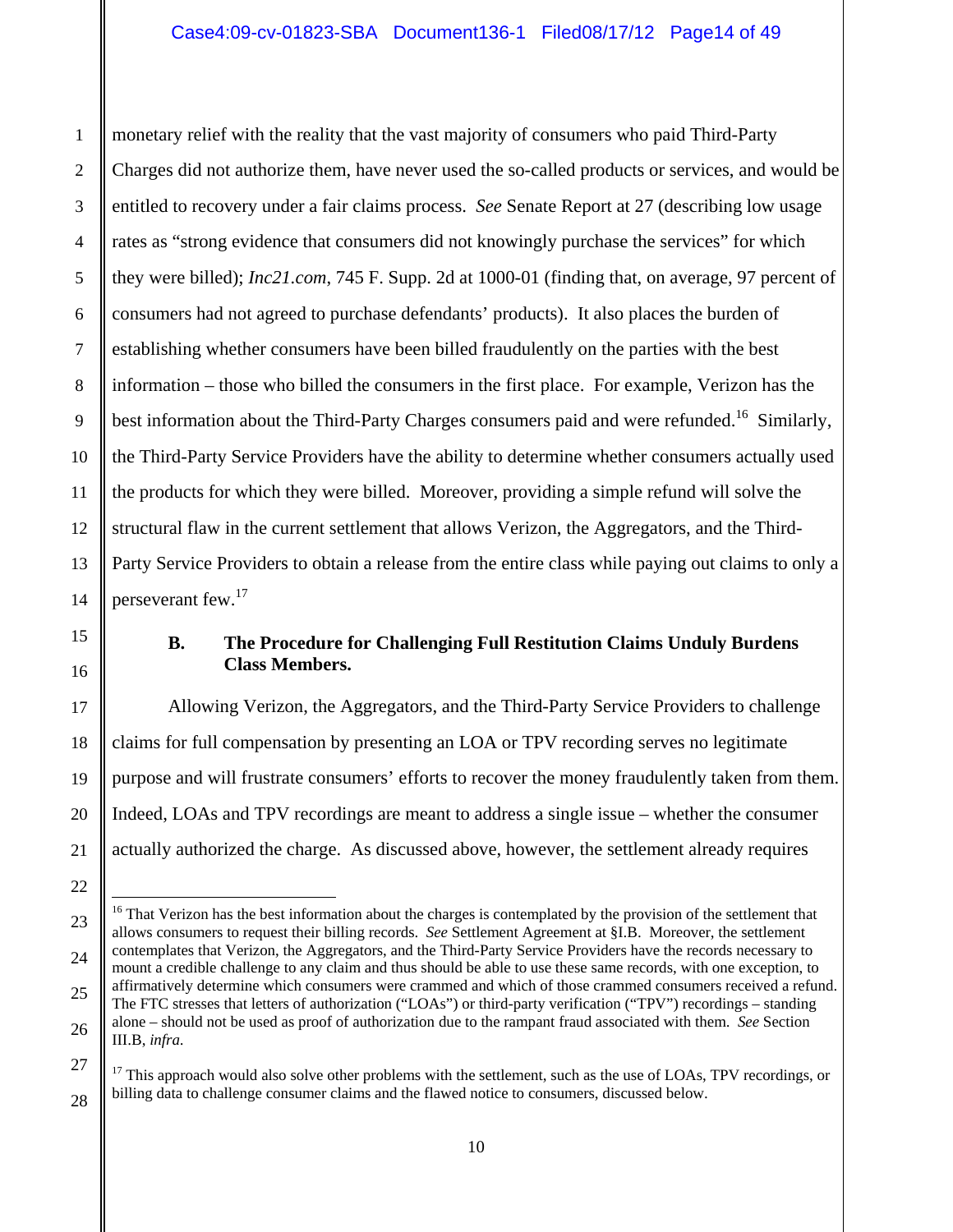consumers to certify – under penalty of perjury – that they did not authorize the charges. Moreover, those engaged in cramming often fabricate or manipulate LOAs and TPV recordings to convince consumers that their charges are legitimate. *See* Senate Report at 12, 15-16 (discussing unreliability of LOAs and practice of falsifying TPV recordings); *Inc21.com*, 745 F. Supp. 2d at 990-92, 996 (finding that TPV recordings had been fabricated and manipulated).<sup>18</sup> Given the unreliable nature of these records and the extremely low incidence of consumers who authorize such third-party charges, requiring consumers to rebut the LOAs and TPV recordings erects unfair – and needless – hurdles to recovery.<sup>19</sup> First, consumers must discover that their claim has been challenged and determine how to respond to the challenge. The Settlement Agreement does not specify how consumers will be informed of the challenge or what information they will be provided regarding how to respond to the challenge.<sup>20</sup> Thus, it is impossible to evaluate whether consumers whose claims are challenged will even be aware that they need to rebut such a challenge. Second, because consumers are unlikely to have the wherewithal – or incentive – to prove the falsity of the LOAs and TPV recordings, their rebuttal will likely rest on swearing *for a second time* that they did not authorize the charges – a prospect many consumers may conclude is fruitless and, accordingly, forego. Both of these hurdles likely will reduce the number of consumers who participate in the rebuttal process and, accordingly, could depress the number of successful claims irrespective of their merits. Indeed, even those  $\overline{\phantom{a}}$ 

<sup>&</sup>lt;sup>18</sup> See also Press Release, U.S. Dep't of Justice, President of Telemarketing Fraud Business Pleads Guilty (Oct. 30, 2009), http://www.justice.gov/usao/pae/News/2009/oct/safersteinplearelease.pdf (describing the creation of "fake sales-verification tapes" that purported to show consumers' consent as part of the cramming scam).

<sup>&</sup>lt;sup>19</sup> Enhanced Services Billing Inc. ("ESBI"), a subsidiary of BSG, recently made clear that it plans to challenge Full Payment Claims "rigorously . . . to show that the charges were indeed authorized . . . ." ESBI's Application for Leave to File Supplemental Brief Exh. 1, at 7-8 n.6, ECF No. 125-1. It further explained that "[p]ursuant to ESBI's contracts with its clients, ESBI's clients are required to be able to provide proof of authorization for each charge. Based upon this contractual framework, ESBI believes it will be able to prove that many of the disputed third-party charges were authorized by the consumer." *Id.* Indeed, it appears that ESBI plans to challenge as many consumer claims as possible with these unreliable LOAs and TPV recordings, adding an additional – and unfair – hurdle to consumers' recovery.

 $20$  Although the Settlement Agreement provides that consumers may use "evidence and/or further sworn testimony" to rebut challenges, *see* Settlement Agreement at § I.D.4, consumers are unlikely to locate the Settlement Agreement and peruse its contents to figure out how to respond to a challenge. Moreover, although the Settlement Agreement requires the challenge to be sent to Class Counsel, *see id.* at § I.D.3, there is no requirement that Class Counsel contact consumers to ensure that they know of, and how to respond to, the challenge.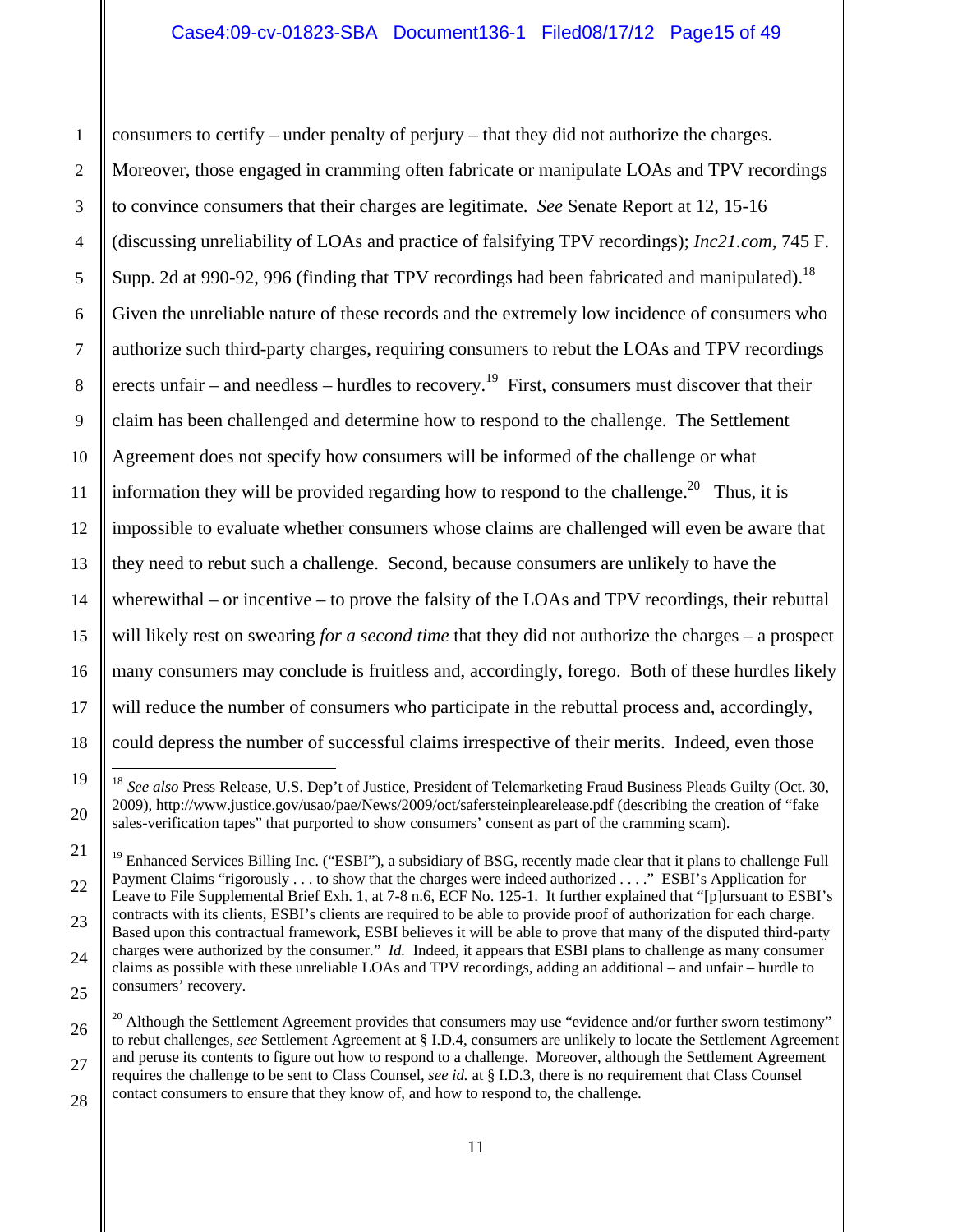consumers who complete the process are not assured victory – rather, their claims simply will be sent to the Settlement Administrator or the Court to resolve. *See* Settlement Agreement § I.D.5.

Similarly, the provision that allows a challenge based on "other evidence showing that the claimed charges were authorized," Settlement Agreement at § I.D.2, is overly broad and is likely to result in challenges based on records that have nothing to do with whether a consumer actually authorized the charges. For example, BSG receives billing data from Third-Party Service Providers that includes coding regarding whether the charges were authorized as well as other billing information, such as the consumer's telephone number. $^{21}$  It appears that BSG treats a charge as "authorized" – and thus eligible to be forwarded to a LEC for billing – so long as the coding indicates that the charge is authorized and other billing information, such as the consumer's telephone number, appears valid.<sup>22</sup> Because simply validating a consumer's billing information – much of which is public – says nothing about whether a consumer actually authorized the charge, such data amounts to nothing more than the Third-Party Service Providers' averment that the charge is legitimate. Indeed, that this data (and the so-called verification process used by aggregators) has nothing to do with a consumer's actual authorization is borne out by the staggering percentage of consumers who do not know they have been billed and, in fact, never use the product or service for which they are charged. *See* Section III.A, *supra.* Moreover, because the Aggregators require this data from the Third-Party Service Providers as part of the billing process, they likely have it for every consumer that was billed and could use it to rebut any consumer claim, resulting in a *de facto* additional step that consumers must take to rebut this so-called evidence. Allowing challenges based on such self-serving – and unreliable – information thus imposes unnecessary costs on consumers, likely reduces the number of claims, and serves no legitimate benefit.

 28 <sup>22</sup> *Id.*

 $\overline{\phantom{a}}$ 

1

2

3

4

5

6

7

8

9

10

11

12

13

14

15

16

17

18

19

20

21

22

23

 <sup>25</sup>  26 27 <sup>21</sup> See Plaintiff's Combined Appendix of Evidence in Support of: (1) Consolidated Reply in Support of Plaintiff's Motion for Class Certification, and (2) Response in Opposition to ESBI's Motion for Summary Judgment Exh. A at 37:21–39:6; 41:11–42:20; 63:9–64:13*, Lady Di's Inc., v. Enhanced Servs. Billing, Inc.*, 10-3903 (7th Cir. Apr. 20, 2011), ECF No. 23-7 (describing process of validating charges as checking that the data submitted by vendors contains coding that the charge is authorized and checking, among other things, that the phone number is valid).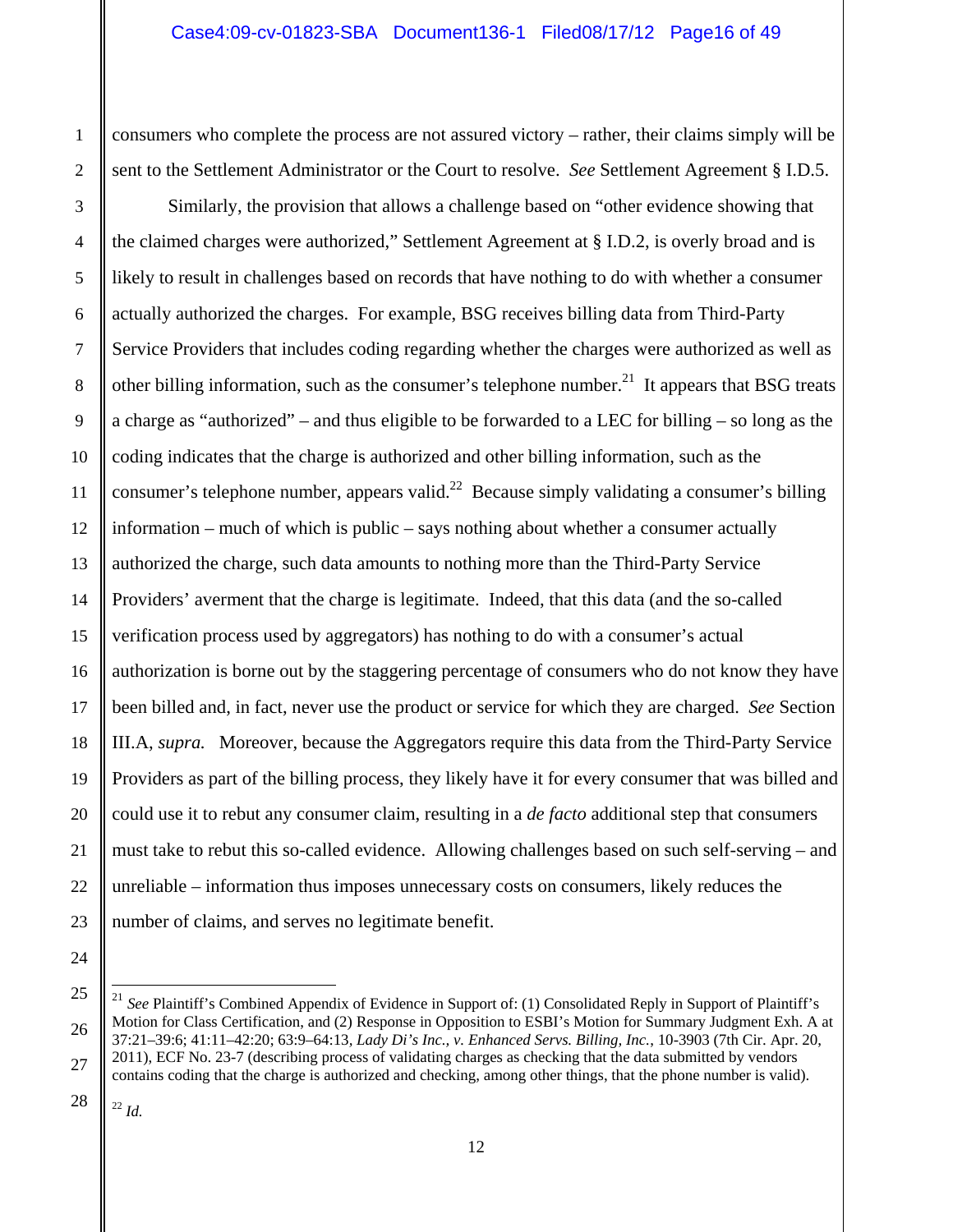Although allowing parties with the best information to challenge a claim may be appropriate in an ordinary settlement, cramming is perpetrated by "con artists and unscrupulous companies." Senate Report at ii. Thus, permitting the very companies that have defrauded the class members to use unreliable evidence to impose additional hurdles to recovery re-victimizes these consumers, increases the costs of pursuing recovery, and, for most, will foreclose recovery altogether. For all of these reasons, Verizon, the Aggregators, and the Third-Party Service Providers should not be permitted to challenge any consumer claim simply by presenting an LOA, TPV recording, or billing data provided by the Third-Party Service Providers.

1

#### **C. The Notices of Settlement Are Flawed.**

The settlement notices do not provide class members with "the best notice that is practicable under the circumstances." Fed. R. Civ. P. 23(c)(2)(B). Rule 23 requires notices to "clearly and concisely state in plain, easily understood language . . . the binding effect of a class judgment on members." *Id.* As discussed above, it is highly doubtful that any notice can be effective given the inherent fraudulent nature of cramming and low percentage of consumers who are aware that they have been billed. That said, the notices have two significant omissions. First, they do not clearly inform consumers that, by remaining in the settlement, they forego the right to sue not only Verizon but also a vast array of unidentified aggregators and third-party merchants. Instead, they contain a single sentence that, if class members do nothing, they waive their rights to sue Verizon and "released entities" or "Released Persons." These vague descriptions do not alert class members that the settlement extinguishes their claims against all of the parties responsible for wrongly charging them.

Second, the notices fail to inform class members of other avenues of recovery, such as the FTC's BSG contempt litigation, and to explain the settlement's potential impact, if any, on the members' ability to pursue such avenues. Unlike the typical case, where class members have the choice of participating in the settlement or undertaking the time and cost of suing class action defendants, class members in this case may have a third option – obtaining restitution through actions brought by the FTC or other law enforcement agencies. Thus, those consumers who fail to opt out may have relinquished something of real value yet received nothing in return.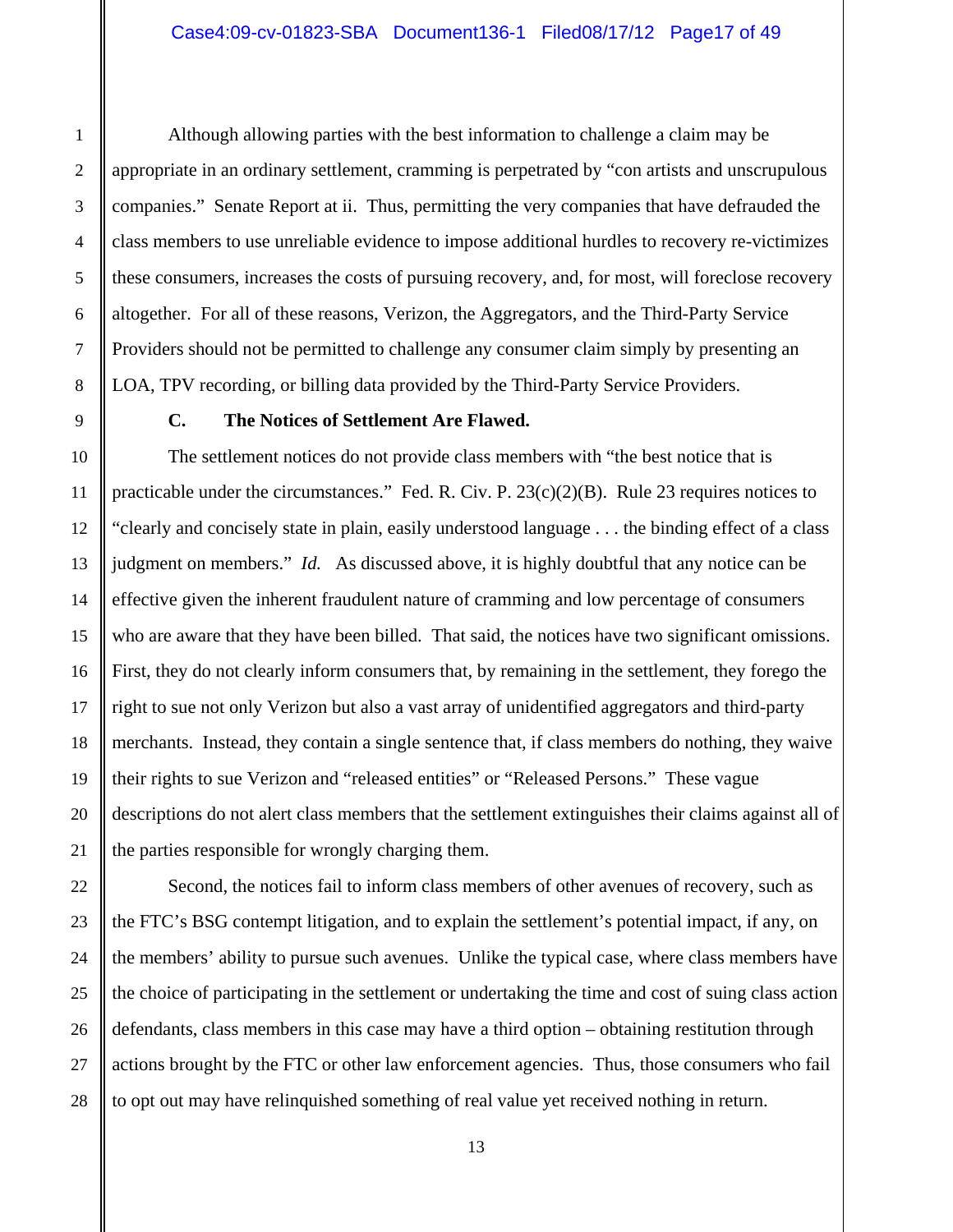By failing to inform consumers about the implications of the release, the settlement notices do not provide consumers with the necessary information to determine whether they should object, withdraw, or remain in the settlement. These notices should, at a minimum, more fully inform consumers about the parties released under the settlement (including a full list of Aggregators and Third-Party Service Providers the settlement releases and any billing names they use) and the fact that consumers may have alternate means of recovery through law enforcement actions brought on their behalf. Because the notices, as currently structured, do not meet Rule 23's requirements, they are legally deficient.

#### **D. The Injunctive Relief Does Not Protect Consumers from Cramming.**

The crux of the settlement's injunctive relief – which places the burden of detecting and halting cramming on consumers – will not deter cramming.<sup>23</sup> Specifically, the settlement provides that for current customers Verizon must: (1) send bill stuffer notices that Third-Party Charges *may* appear on their phone bills and that they have the option to block such charges and (2) annually reiterate such notice. *See* Settlement Agreement at § II.A(1). This provision, however, completely ignores the fundamental nature of cramming – that the vast majority of consumers do not know they have been billed. *See* Section III.A, *supra*. Because consumers are likely to disregard a notice regarding charges they know nothing about, this provision is highly unlikely to cause consumers who are being fraudulently billed to discover – and halt – such

l  $23$  Although the settlement provides additional injunctive relief, this brief focuses on the relief highlighted by Plaintiffs in their motion for preliminary approval of the settlement. *See* Motion for Approval at 4-5. That said, other aspects of the injunctive relief raise additional problems. For example, the settlement purports to lower certain complaint thresholds for the suspension or termination of aggregators and Third-Party Service Providers. *See* Settlement Agreement at § II.A(2). However, because "complaint" in this context is defined as "a customer contact that results in a refund of a Third Party Charge," this provision hinges on consumers discovering and removing crammed charges – a prospect that flies in the face of judicial, legislative, and agency findings. *See* Section III.A, *supra*. Moreover, as the Senate Report found, complaint thresholds are ineffective in "root[ing] out bad actors," because, among other things, crammers employ a variety of tactics to dilute the number of complaints and lower their thresholds. Senate Report at 35-36; *see also Unauthorized Charges on Telephone Bills: Why Crammers Win and Consumers Lose, Hearing Before the S. Comm. on Commerce, Science, and Transportation*, 112th Cong. 106- 07 (2011) (testimony of Walter B. McCormick, Jr., President and CEO, United States Telecom Ass'n), *available at* http://www.gpo.gov/fdsys/pkg/CHRG-112shrg71640/pdf/CHRG-112shrg71640.pdf (explaining that it is a "real challenge" for carriers to stop crammers because "once you identify a scammer, . . . those scammers quickly come back in another disguise").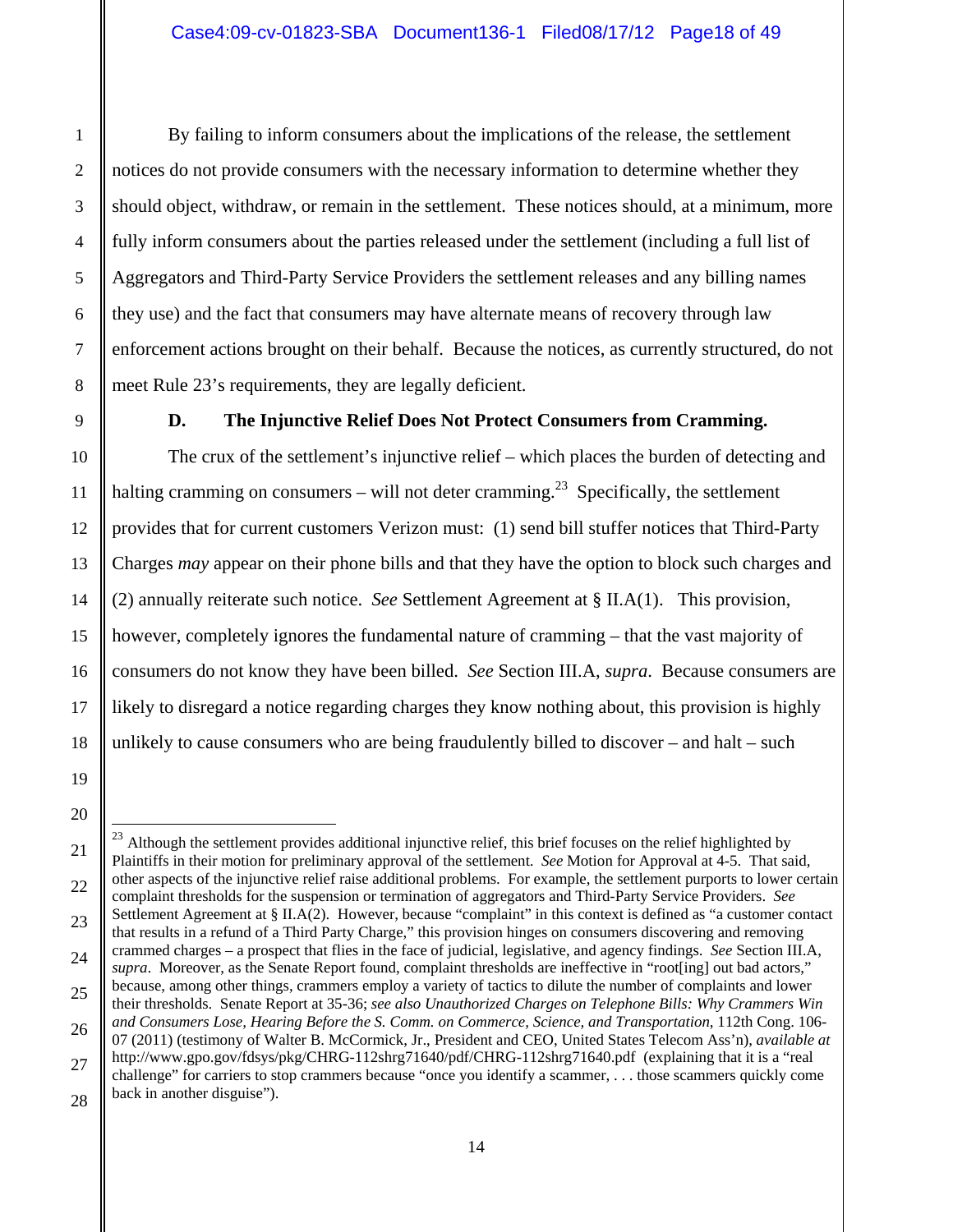charges, especially where, as here, the notice accompanies a lengthy and hard-to-understand phone bill.

The injunctive provisions aimed at halting unauthorized Third-Party Charges for new customers are similarly flawed. For example, the settlement requires Verizon to advise new customers that their accounts may be billed for Third-Party Charges and to ask these customers "if they wish to block such charges at no additional cost." *See* Settlement Agreement at § II.A(1). Although class counsel touts this relief as ending the current "'default' in favor of allowing third-party billing," an "essential element" in the cramming problem, Motion for Approval at 4, it does no such thing. The plain language of the settlement makes clear that consumers must opt out of third-party billing when they open their accounts. Moreover, because the settlement does not specify how new consumers will be advised that their accounts are subject to third-party billing or of their ability to block such billing, there is no way to evaluate whether the disclosure will provide consumers adequate notice about these issues. What is clear, however, is that this injunctive provision places the burden of blocking third-party billing on the consumer rather than providing the consumer with meaningful protection from unauthorized charges.24

Finally, the settlement requires Verizon to require Aggregators to send confirmation letters to consumers they bill for new Third-Party Charges. *See* Settlement Agreement at § II.A(7). As with the notices, consumers are likely to disregard these letters because they relate to charges consumers know nothing about. Moreover, although class counsel makes much of the fact that the Aggregators – rather than the Third-Party Service Providers – send this notice, *see* Motion for Approval at 4-5, this requirement does nothing to protect consumers. Indeed, as discussed above, the FTC has recently sued the largest aggregator for LEC billing for allegedly placing more than \$70 million in unauthorized charges on consumers' phone bills. Vesting the responsibility of notifying consumers with such parties – who benefit financially if Third-Party

 $24$  That new customers will be subject to Third-Party Charges is contemplated by the injunctive provisions requiring Verizon to send annual notices and provisions requiring Aggregators to send confirmation letters for new Third-Party Charges, both of which appear to cover current and new Verizon customers. *See* Settlement Agreement at §§ II.A(1), II.A(7).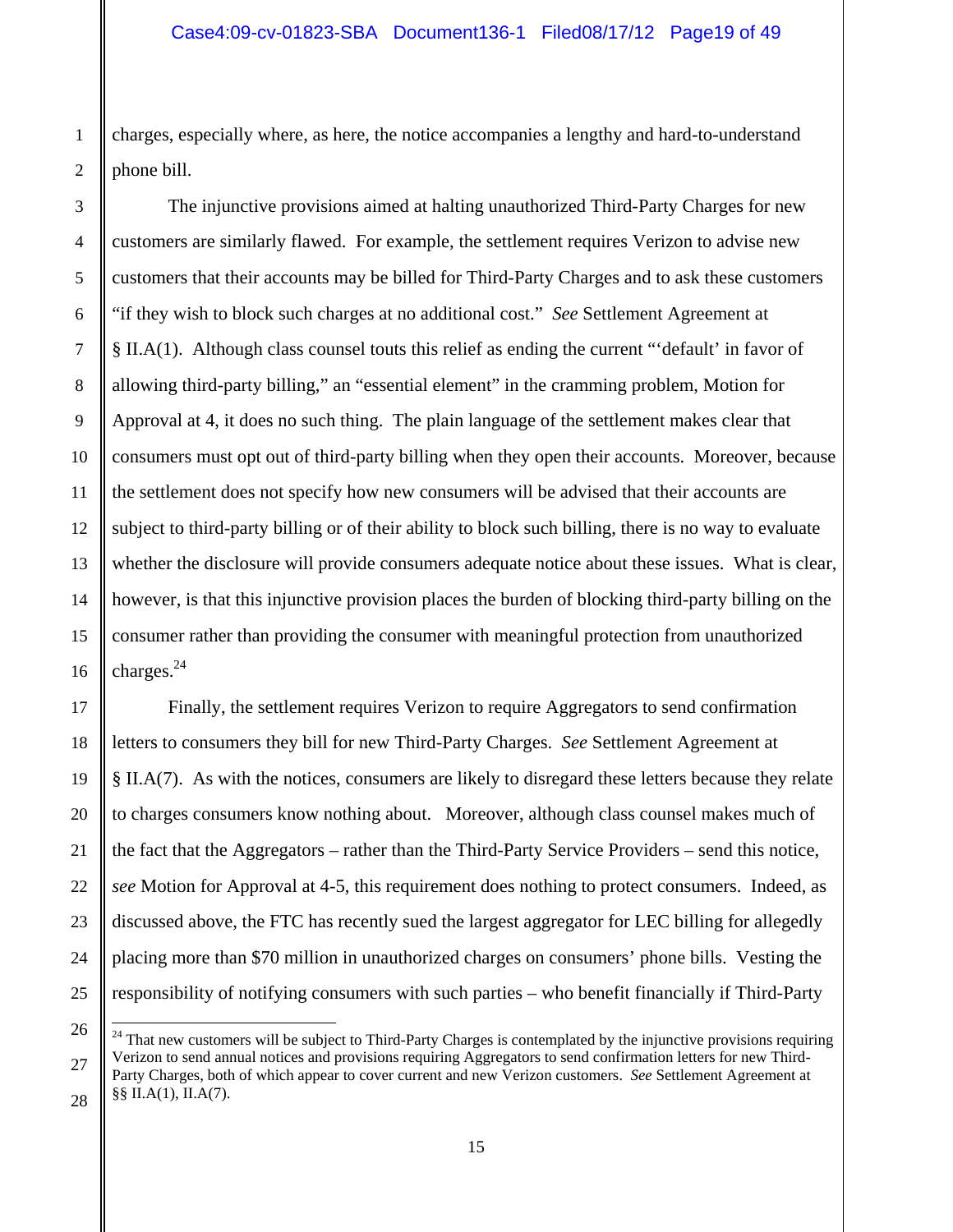Charges continue – increases the likelihood that consumers will not receive a simple notice designed to halt fraudulent charges and constitutes an independent reason that this provision does not protect consumers.25

In short, the injunctive relief in the settlement does little more than preserve the status quo and, in fact, may perpetuate cramming. Consumers currently being fraudulently billed for Third-Party Charges are unlikely to discover – and halt – such charges.<sup>26</sup> Likewise, new Verizon customers must opt out of the third-party billing regime and, if they fail to do so, have no meaningful protection from cramming. Indeed, the settlement does not require Verizon to address the chief flaw in its billing system alleged to have facilitated cramming – its blind reliance on Aggregators and Third-Party Service Providers for consumer authorizations. *See*  Second Am. Compl. ¶¶ 55-57, 61, ECF No. 101. Moreover, Verizon has no incentive to ensure that the consumers it bills for Third-Party Charges have authorized them because it can raise the ineffective notices blessed by this settlement as a defense to future claims that its billing practices have facilitated cramming. Given the difficulties with providing notice, the inherently deceptive nature of cramming, and the insignificant number of legitimate Third-Party Charges, the only effective way to stop Verizon from being a conduit of cramming is to prohibit billing for Third-Party Charges unless consumers affirmatively authorize Verizon to place such charges on their bills. That the settlement does not take this simple – and effective – approach and instead largely relies on ineffective notices underscores its inadequacy, especially where, as here, Plaintiffs concede that "the 'default' in favor of allowing third-party billing" is "an essential element" of the cramming problem. Motion for Approval at 4.

 $25$  Although the Settlement Agreement provides that the envelope containing the notification have prominent language stating, "CONTAINS IMPORTANT INFORMATION ABOUT CHARGES ON YOUR VERIZON BILL," see Settlement Agreement at § II.A(7), it provides no guidance about what information the actual notice must contain or how the information is presented to consumers.

 $^{26}$  Section I.E. of the Settlement Agreement provides that Verizon must cease billing consumers for charges where the consumer has submitted a successful claim. However, for the reasons discussed in Section III.A, *supra*, few consumers are likely to undergo this process and, thus, halt fraudulent charges to their phone bills through this provision.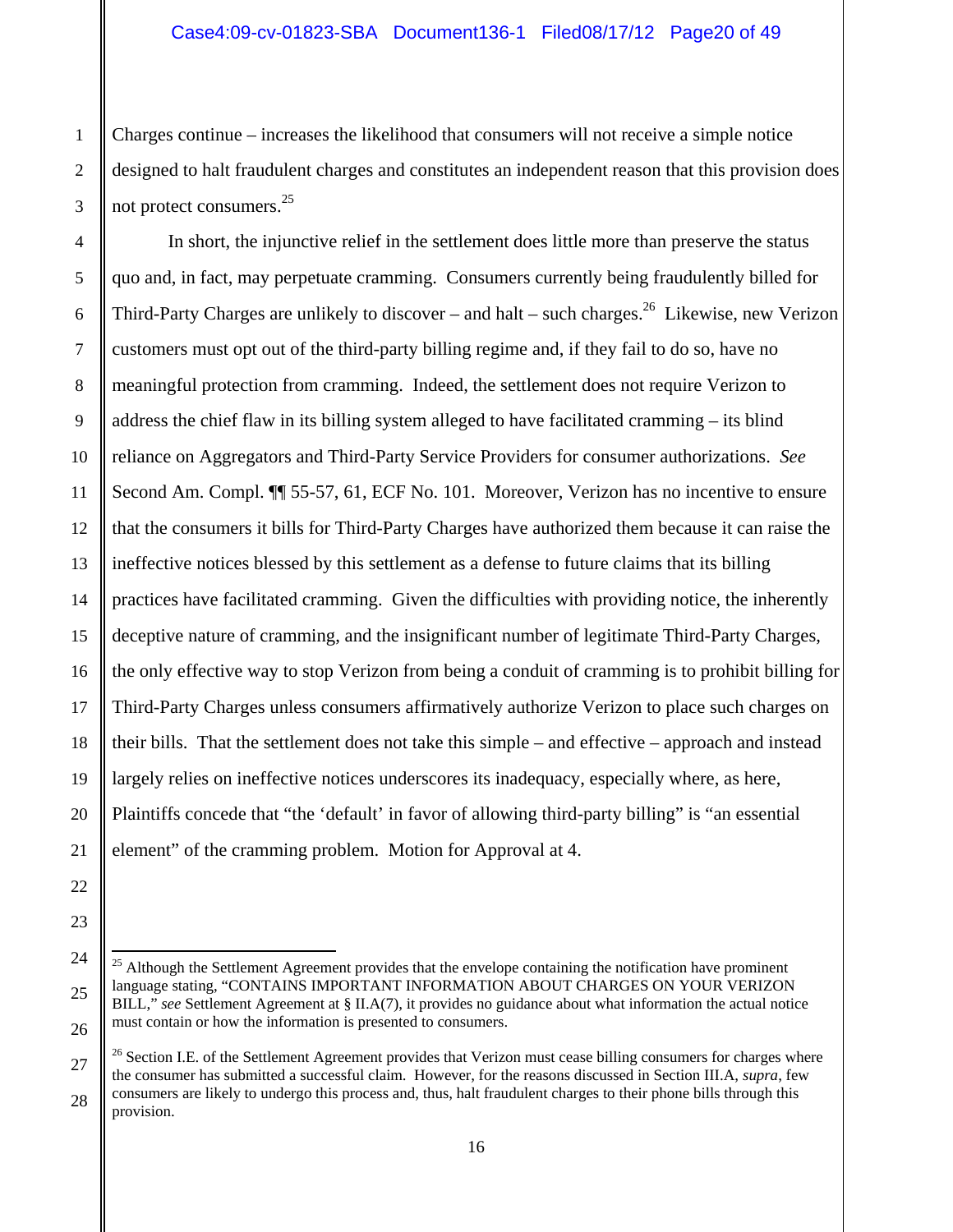#### **E. The Attorneys' Fees Raise Concerns.**

The Ninth Circuit has long recognized that class action settlements "present unique due process concerns for absent class members." *Bluetooth*, 654 F.3d at 946 (internal citations and quotations omitted). This is because "[t]he incentives for the negotiators to pursue their own self-interest and that of certain class members are implicit in the circumstances. . . ." and can "result in a decree in which 'the rights of [class members, including the named plaintiffs] may not be given due regard by the negotiating parties.'" *Staton v. Boeing Co.*, 327 F.3d 938, 959-60 (9th Cir. 2003) (citing *Officers for Justice v. Civil Serv. Comm'n of San Francisco*, 688 F.2d 615 (9th Cir. 1982)) (alterations in original). The facts here raise exactly these concerns and therefore call into question the fairness of the settlement. First, Plaintiffs' counsel will receive a lump-sum payment irrespective of the size of the benefit to the class. As one court in this Circuit has noted, where the attorneys' payment "is unaffected by the size of the benefit received by the class," they "lack any structural incentive to ensure that the class benefits from robust notice and simplified claim procedures." *Kagan*, 2012 WL 1109987, at \*7. As discussed above, the settlement here, with its nearly insurmountable claims process and ineffective notice framework, suffers from these very flaws. Second, Verizon has agreed not to challenge Plaintiffs' counsel's fee application. *See* Settlement Agreement at § V.A. The Ninth Circuit has found such "clear sailing" arrangements a "subtle sign that class counsel have allowed pursuit of their own selfinterests . . . to infect the negotiations." *See Bluetooth*, 654 F.3d at 947 (citation omitted).<sup>27</sup>

Moreover, the reasonableness of attorneys' fees must be assessed in light of the results obtained. *Bluetooth*, 654 F.3d at 942-43. Given the small percentage of consumers likely to file

<sup>&</sup>lt;sup>27</sup> Indeed, although Plaintiffs' counsel have asserted that the fees were negotiated after the relief to the class was agreed upon, the specifics of the settlement and supporting documents, such as the problematic claims form and flawed notice, appear to have been agreed to *after* Verizon and Plaintiffs' counsel agreed to the fees. Specifically, the parties reached only an "agreement in principle" and executed a term sheet on November 21, 2011. Declaration of the Honorable Daniel H. Weinstein (Ret.) in Support of Motion for Preliminary Approval of Class Action Settlement ¶ 10, ECF No. 91-2. After this date, they "continued to negotiate and prepare a final settlement agreement that set forth specific terms and language . . ., as well as supporting documents including, among other things, a claim form and multiple forms of class notice," culminating in an executed settlement on January 25, 2012. *Id.* In the interim, on November 28, 2011, the parties agreed on Plaintiffs' counsel's fees. *Id.* at ¶ 18. That the parties continued to negotiate for two months after agreeing on fees further calls into question the fairness of the settlement.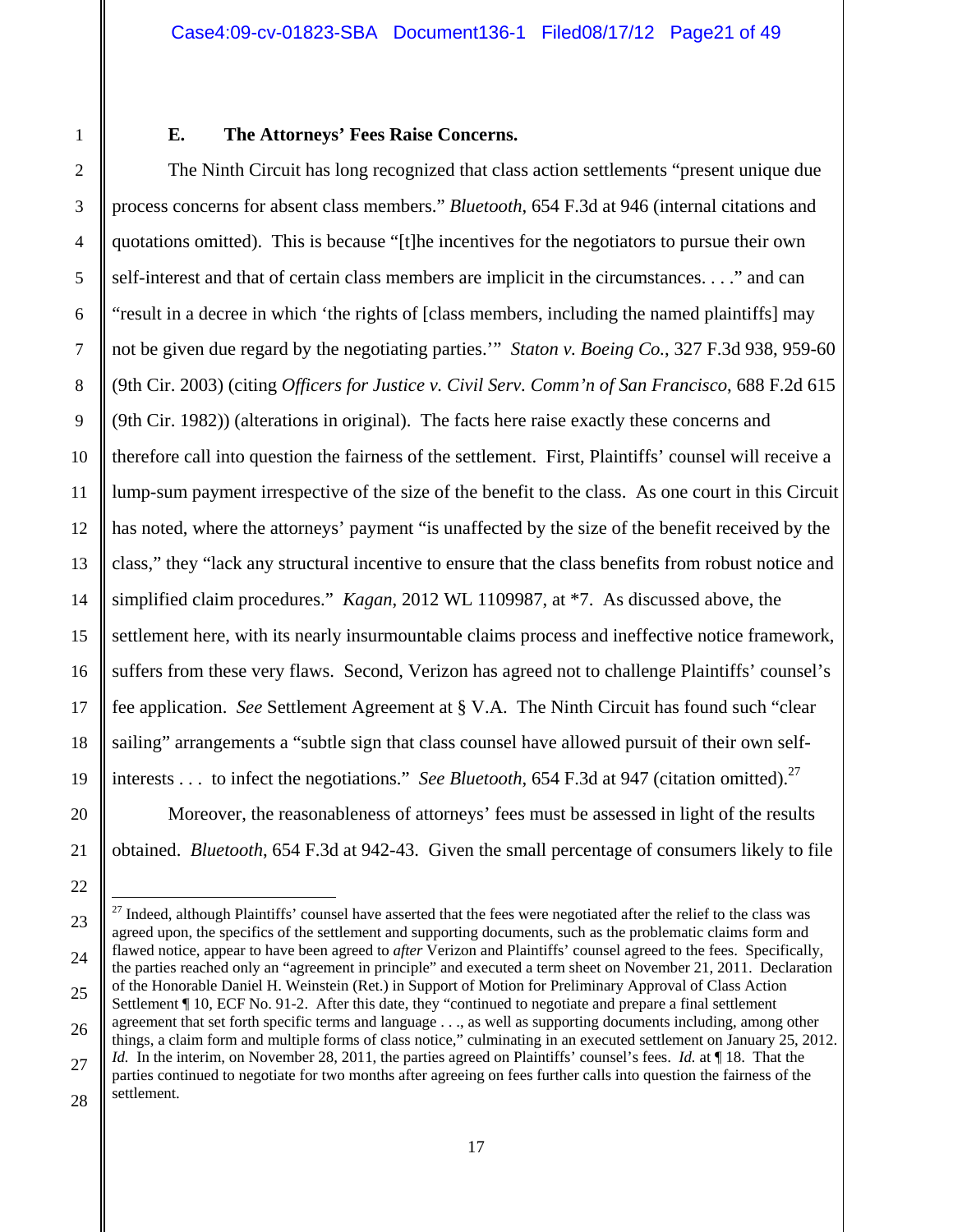a claim and the grossly unfair challenge process, the \$7.5 million in uncontested fees may be disproportionate to the actual benefit received by the class. *See Ferrington v. McAfee, Inc.*, No. 10-CV-01455-LHK, 2012 WL 1156399, at \*11-12 (N.D. Cal. Apr. 6, 2012) (calculating the benefit to the class on the claims participation rate and rejecting settlement where, among other things, counsel's fee would have been more than 83% percent of the total amount paid by defendants to settle the lawsuit); *Walter*, 2011 WL 2650711, at \*12-13 (calculating the benefit to the class based on the likely submission rate of claims).<sup>28</sup> Such a result would be yet another factor suggesting that the settlement is not fair, adequate, or reasonable. *See Bluetooth*, 654 F.3d at 947 (identifying "a disproportionate distribution of the settlement" going to counsel as a sign that class counsel placed their own interests above those of the class).

### **IV. The Defined Class Does Not Meet Rule 23's Requirements.**

To obtain class certification, Plaintiffs must show that they have met the requirements set forth in Rule 23(a) and Rule 23(b). *See Zinser v. Accufix Research Inst., Inc.*, 253 F.3d 1180, 1186 (9th Cir. 2001), *amended by* 273 F.3d 1266 (9th Cir. 2001) (citing *Hanon v. Dataproducts Corp.*, 976 F.2d 497, 508 (9th Cir. 1992)). Among other things, Rule 23(a) requires that class members "be afforded adequate representation before entry of a judgment which binds them." *Hanlon*, 150 F.3d at 1020 (citing *Hansberry v. Lee*, 311 U.S. 32 (1940)). Here, class members have not received such representation. Class counsel has negotiated a settlement with damages that provide only illusory redress for class members and injunctive relief that is highly unlikely to prevent future cramming. *See* Sections III.A, III.D, *supra*. That class counsel accepted this settlement – in spite of its obvious flaws – calls into question their knowledge of cramming and "claims made" settlements and suggests that they cannot adequately represent the class.

 Moreover, the claims process – which requires class members seeking full restitution to litigate whether they were charged fraudulently – is a *de facto* adjudication on the merits in which consumers may not have any representation. As discussed above, the claims process allows Verizon, the Aggregators, and Third-Party Service Providers to challenge claims made for

 $28$  Although the Settlement Agreement also contains injunctive relief, such relief is likely to be ineffective for the reasons discussed in Section III.D, and thus of little value.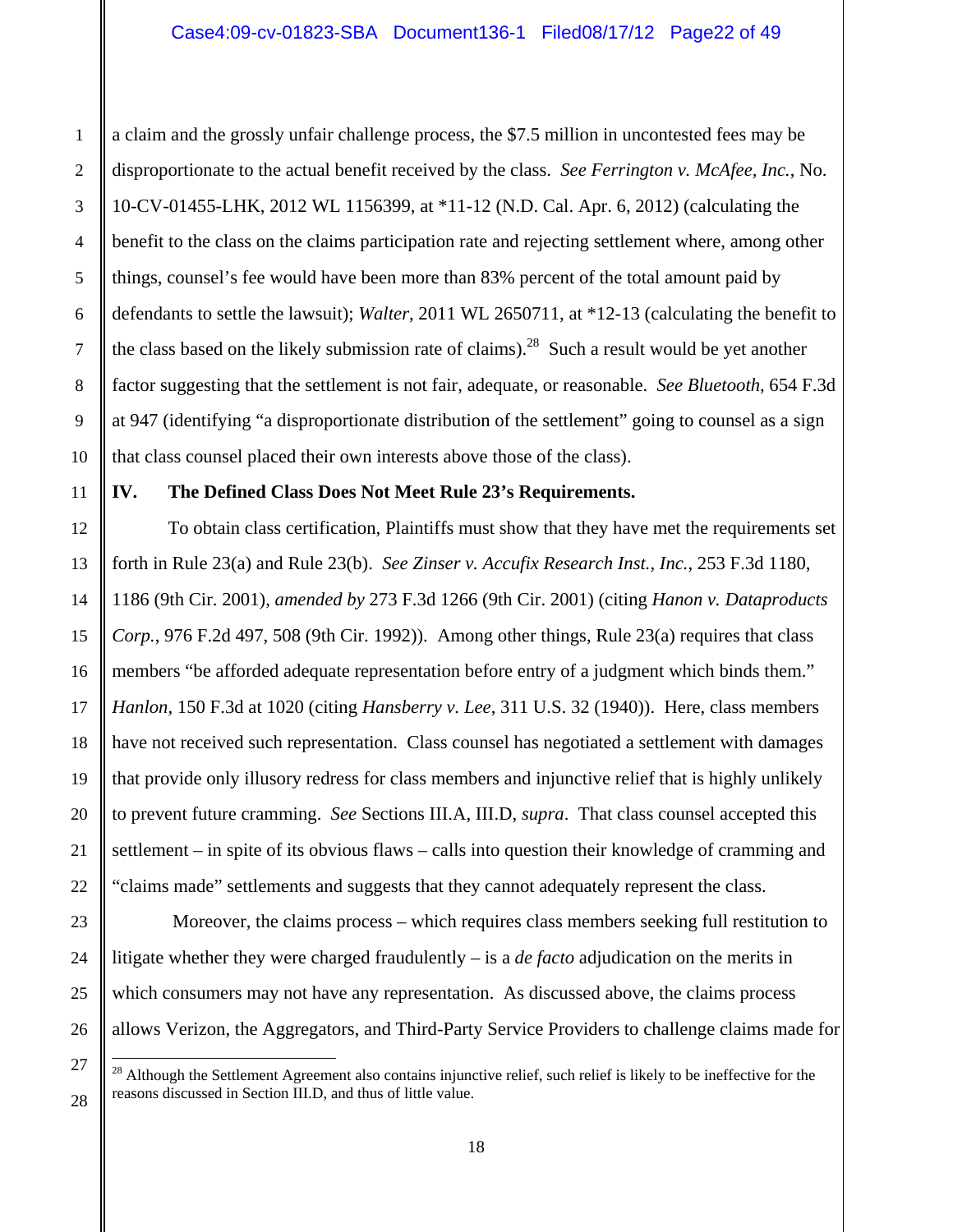full restitution by, among other things, presenting an LOA or TPV recording that the disputed charges were authorized. Claimants may rebut such challenges "with evidence and/or further sworn testimony." Settlement Agreement at § I.D.4. Furthermore, there is nothing in the settlement that requires class counsel to provide assistance to class members facing such a challenge.<sup>29</sup> Unlike the typical claims process, where the defendants' liability is not at issue, this settlement gives Verizon, the Aggregators, and the Third-Party Service Providers the ability to re-litigate the crux of the case – whether consumers were billed without their authorization. That the settlement does not require representation of the class members during this process is an independent reason it does not meet Rule 23's requirements.

#### **V. The Settlement Implicates Important Public Policy Issues.**

The broad release in the settlement could also stymie the FTC's ability to redress consumers for their harm.<sup>30</sup> One court has found, for example, that the FTC was barred under *res judicata* principles from seeking restitution for those consumers who previously settled claims against an FTC defendant. *See FTC v. Amrep Corp.*, 705 F. Supp. 119, 124 (S.D.N.Y. 1988). It is unclear whether courts addressing this issue would follow *Amrep* given the public interest involved. 31 *See FTC v. QT, Inc.*, 448 F. Supp. 2d 908, 969-71 (N.D. Ill. 2006), *amended* 

<sup>&</sup>lt;sup>29</sup> Although the settlement provides that "Class Counsel may participate in the challenge and rebuttal process," Settlement Agreement at § I.D.4, it does not make clear that class counsel will be available to class members who need help navigating the claims process or rebutting the unreliable TPV recordings, LOAs, or other records that may be asserted to thwart their claims.

 $30$  The release would not bar the FTC from bringing an action. The definition of Releasing Parties specifically excludes "the U.S. government and any State government or instrumentality thereof." Settlement Agreement at Definition 38.

<sup>&</sup>lt;sup>31</sup> This more than 20-year-old decision, which involved consumer redress under Section 19 of the FTC Act, has not been adopted by other courts. Section 19 of the FTC Act allows the FTC to bring a suit for consumer redress for: (1) a violation of an FTC rule or (2) an unfair or deceptive act or practice where the FTC has issued a final cease and desist order applicable to that entity. 15 U.S.C. § 57b. This section provides that a court may "grant such relief as the court finds necessary to redress injury to consumers or other persons, partnerships, and corporations resulting from the rule violation or the unfair or deceptive act or practice . . . includ[ing] . . . rescission or reformation of contracts, the refund of money or return of property, the payment of damages, and public notification respecting the rule violation or the unfair or deceptive act or practice, as the case may be." *Id.* at § 57b(b). This statutory scheme for consumer redress does not impact the FTC's right to pursue consumer redress through other means, such as through the equitable remedies available in cases brought under Section 13(b) of the FTC Act, 15 U.S.C. § 53. *See id.* at § 57b(e); *FTC v. H.N. Singer, Inc.*, 668 F.2d 1107, 1113 (9th Cir. 1982) (holding that Section 19 of the FTC Act does not restrict "the broad equitable jurisdiction" granted to the district court under Section 13(b) and that

Section 13(b) permits a district court to grant any relief ancillary to a permanent injunction "necessary to accomplish complete justice").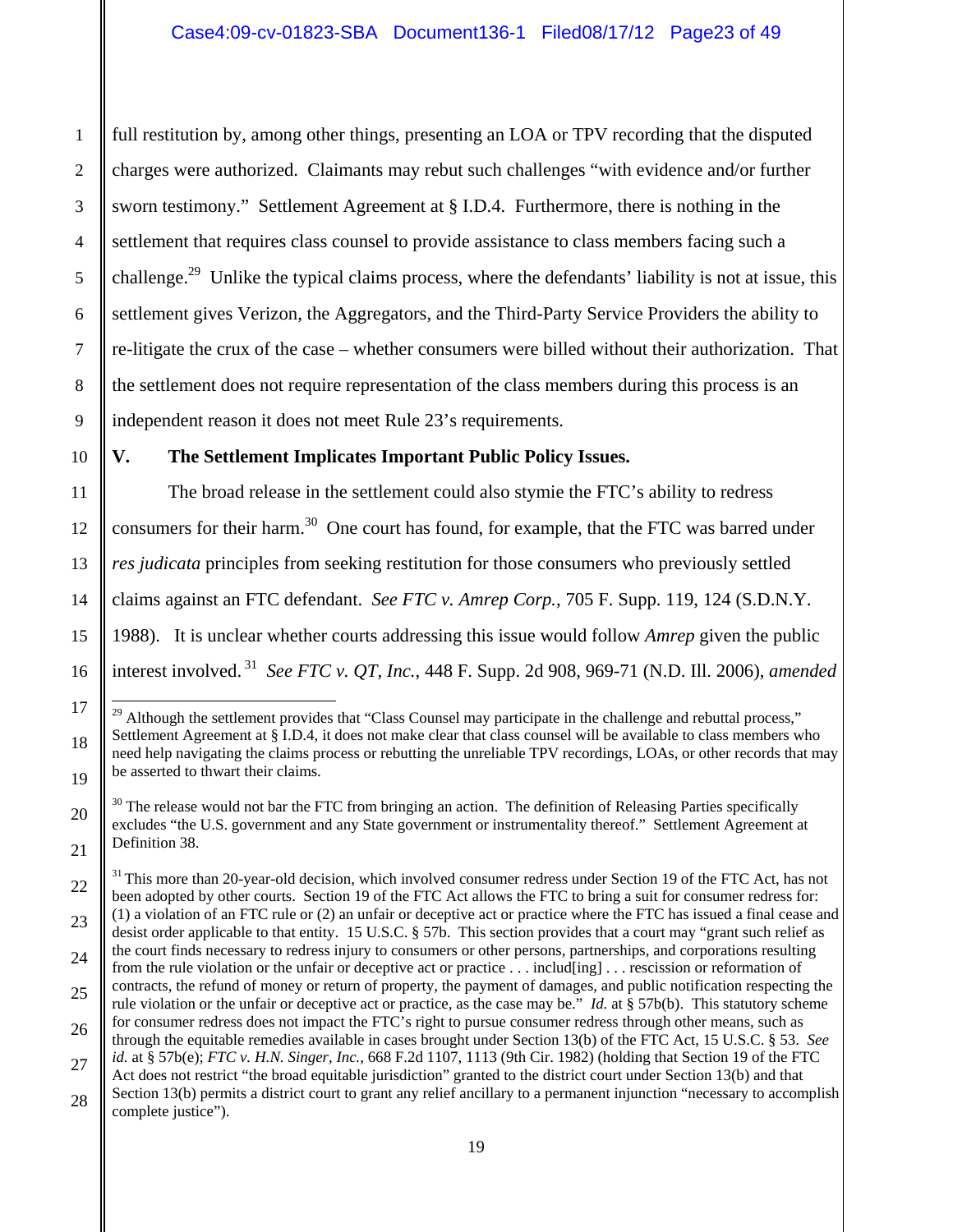*by* 472 F. Supp. 2d 990 (N.D. Ill. 2007), *aff'd* 512 F.3d 858 (7th Cir. 2008) (holding that "fundamental fairness" precluded the application of *res judicata* where an FTC defendant had prevailed in a state law class action).<sup>32</sup> However, the *Amrep* decision would undoubtedly be raised by future FTC defendants released by this settlement, creating risk regarding the extent to which the agency can compensate victims who do not opt out of the settlement.

For example, consumers who comprise the class in this case overlap with those in the FTC's ongoing contempt case against BSG, which is, by far, the largest aggregator in the country and one of the entities released by the terms of this settlement. The FTC has alleged that BSG fraudulently billed more than a million telephone numbers in violation of a federal court order and, accordingly, seeks compensatory sanctions for these fraudulent billings, irrespective of which LEC BSG used to bill consumers. *See* BSG Contempt Motion at 13, 20. The class members who are also covered by the BSG contempt litigation – and who are unlikely to recover under the terms of the settlement –simply would be out of luck if the court interprets the release to preclude compensation for them. Such a result – which treats similarly situated consumers differently based upon the LEC they were wrongfully billed through – is manifestly unfair.<sup>33</sup> It also impedes the agency's ability to redress consumer harm – a key objective in fulfilling the FTC's consumer protection mission.<sup>34</sup>

l  $32$  Indeed, QT, Inc. drew a distinction between the vindication of the public interest through a case brought under Sections 5 and 12 of the FTC Act and "redress for the private claims" that would flow from a Section 19 action. 448 F. Supp. 2d at 970-71. *QT, Inc.* is distinguishable from *Amrep* in that it involved whether an FTC defendant, who had successfully dismissed a state class action against him, could escape individual liability under the FTC Act. However, the court's reasoning is equally applicable in the redress context – especially since redress for violations of Sections 5 and 12 proceeds under the equitable powers afforded to the court under Section 13(b) of the FTC Act rather than the statutory scheme set forth for consumer redress under Section 19. *Cf. Amrep*, 705 F. Supp. at 124 (noting that "common law fraud remedies and Section 5 remedies continue to exist unaffected by the enactment of Section 19").

<sup>&</sup>lt;sup>33</sup> Moreover, Verizon is only one of more than a thousand LECs through which consumers can be fraudulently billed. Thus, if a court found that the FTC must exclude Verizon customers from receiving restitution, the process of providing restitution to the remaining consumers – and the administrative costs associated with it – could be greatly increased, thereby reducing the overall funds available for consumer redress in such actions. Accordingly, the settlement could negatively impact consumers who were billed through another LEC and were thus not part of the class.

 $34$  In Fiscal Year 2010, for example, the FTC obtained 82 judgments and orders requiring the defendants to pay nearly \$368 million in consumer redress or disgorgement of ill-gotten gains. *See* FED. TRADE COMM'N, THE FTC IN 2011: FEDERAL TRADE COMMISSION ANNUAL REPORT 21 (2011), available at http://ftc.gov/os/2011/04/ 2011ChairmansReport.pdf.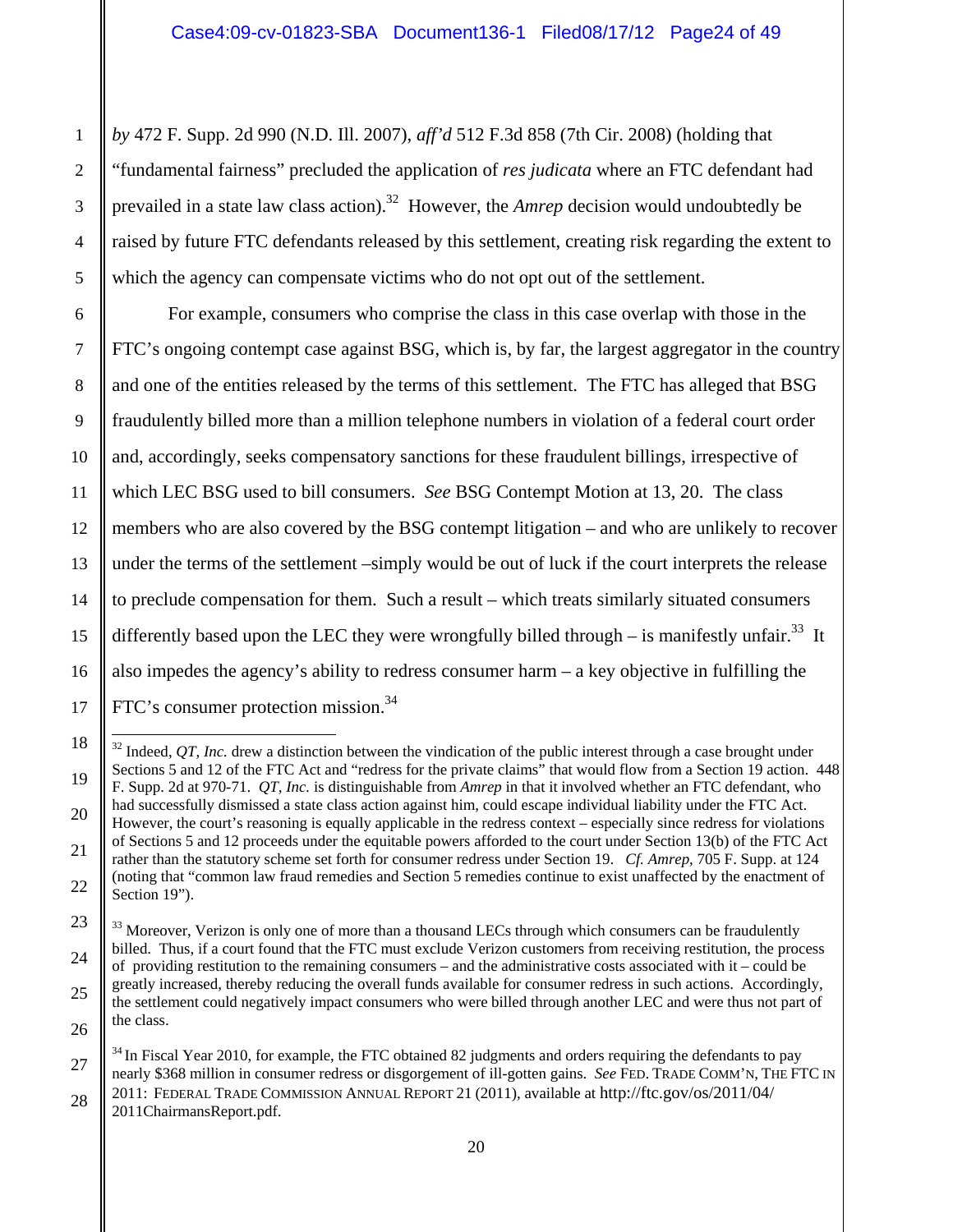Indeed, in the context of this case, the public interest mandates that consumers who have been wrongfully billed without their authorization have access to restitution through FTC enforcement actions.<sup>35</sup> Because class members are unlikely to recover under the terms of this settlement, their only hope for recovery rests with government enforcement actions. The risk that the settlement poses to their right to receive restitution or compensation as a result of such actions implicates important public policy concerns and provides an independent reason to reject the settlement.<sup>36</sup> Moreover, where, as here, consumers who have been victims of cramming release their claims regardless of whether they receive a benefit, the FTC respectfully suggests that the public interest requires that the settlement include a term that clarifies that it does not impact consumers' right to receive restitution from government enforcement actions.

**VI. Conclusion** 

 Everyone involved in this case except consumers who were fraudulently billed benefits from this settlement. Verizon obtains a beneficial release regardless of whether it pays a penny in claims, those who fraudulently billed consumers walk away with their ill-gotten gains and at least partial immunity from making their victims whole, and the Plaintiffs' attorneys receive millions of dollars. Most consumers will have their rights forfeited and will not get a penny.

l 35 In *Hanlon,* the Ninth Circuit analyzed a provision in a class action settlement that permitted the defendants to suspend relief to class members of any jurisdiction implicated by an administrative proceeding or action filed by federal, state, or local governments. The court rejected arguments by several state Attorneys General that such a provision would chill state enforcement, reasoning that any chilling effect would come "from the potential anger of class members . . . at the attorney general of their state for interfering with their receipt of the benefits of the settlement." 150 F.3d at 1028. *Hanlon* is distinguishable from this case. In reaching its decision, the *Hanlon* court emphasized that the class members "knowingly agreed to the settlement provisions . . . did not opt out, and readily accepted the benefits of the agreement." *Id*. For the reasons discussed above, the vast majority of consumers will not receive financial recovery under the settlement in this case, and none of the consumers are aware of the settlement's potential impact on rights they would have pursuant to a federal, state, or local enforcement action. Thus, unlike the class members in *Hanlon,* whose recovery was suspended until the outcome of the suit, class members in this case are in danger of not recovering at all.

<sup>&</sup>lt;sup>36</sup> In addition, the FTC has an active law enforcement program to combat cramming and cases in the pipeline that have not been publicly filed that could be implicated by the release in this case. Moreover, the release would also foreclose other class actions that might reach a superior result to the settlement in this case.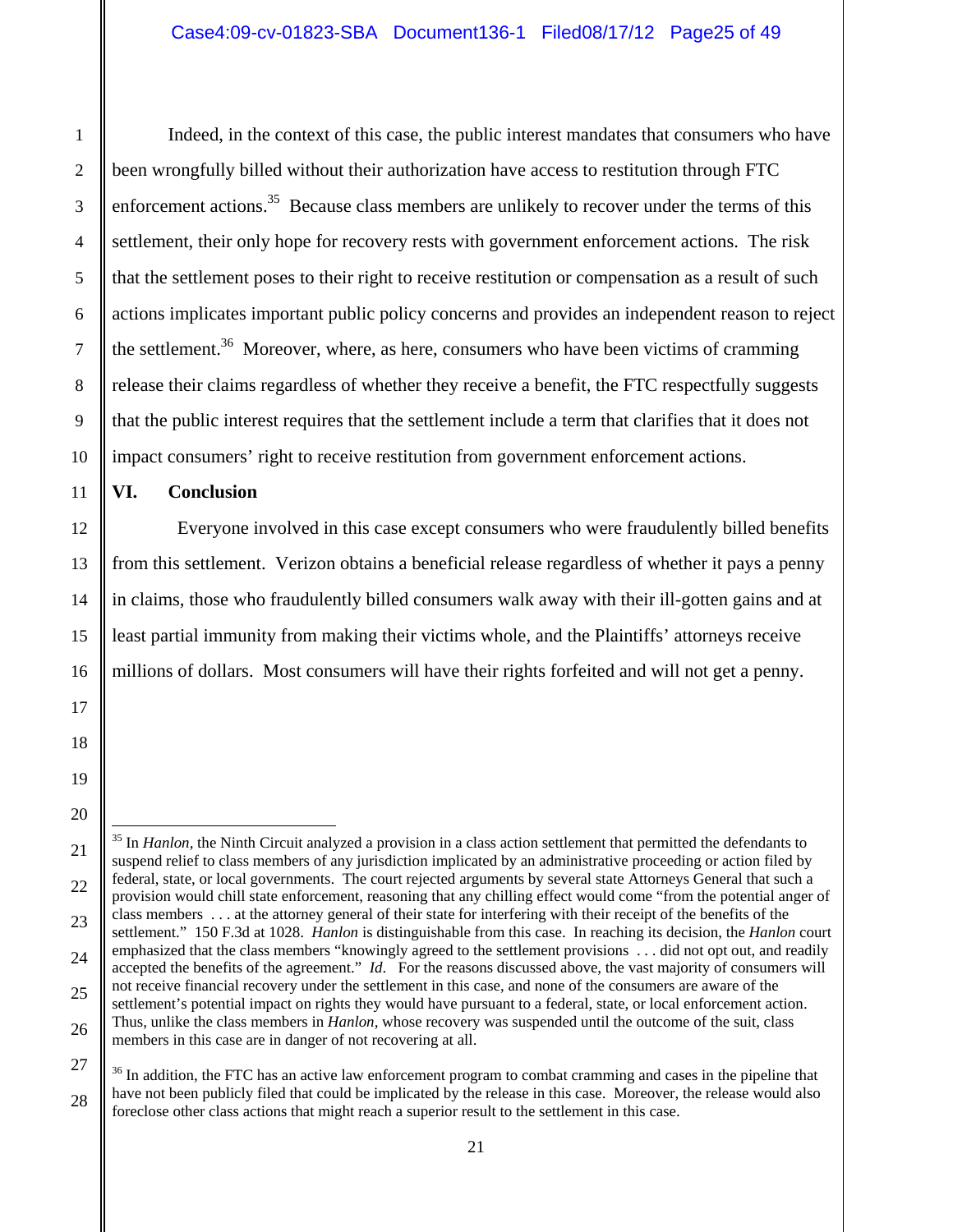## Case4:09-cv-01823-SBA Document136-1 Filed08/17/12 Page26 of 49

 Because such a result is not fair, adequate, and reasonable, the settlement should not be approved.

| $\overline{4}$ | Dated: August 17, 2012 | Respectfully submitted,                                                 |
|----------------|------------------------|-------------------------------------------------------------------------|
| $\mathfrak s$  |                        |                                                                         |
| 6              |                        | /s/ Robin L. Moore                                                      |
| $\tau$         |                        | Robin L. Moore                                                          |
| $8\,$          |                        | Frank M. Gorman<br>James A. Kohm                                        |
| 9              |                        | Division of Enforcement                                                 |
| 10             |                        | <b>Bureau of Consumer Protection</b><br><b>Federal Trade Commission</b> |
| 11             |                        | 600 Pennsylvania Avenue, NW, Rm. M-8102B<br>Washington, DC 20580        |
| 12             |                        | $(202)$ 326-2167                                                        |
| 13             |                        |                                                                         |
| 14             |                        |                                                                         |
| 15             |                        |                                                                         |
| 16             |                        |                                                                         |
| 17             |                        |                                                                         |
| 18             |                        |                                                                         |
| 19             |                        |                                                                         |
| 20             |                        |                                                                         |
| 21             |                        |                                                                         |
| 22             |                        |                                                                         |
| $23\,$         |                        |                                                                         |
| 24             |                        |                                                                         |
| 25             |                        |                                                                         |
| 26             |                        |                                                                         |
| 27             |                        |                                                                         |
| 28             |                        |                                                                         |
|                |                        | $22\,$                                                                  |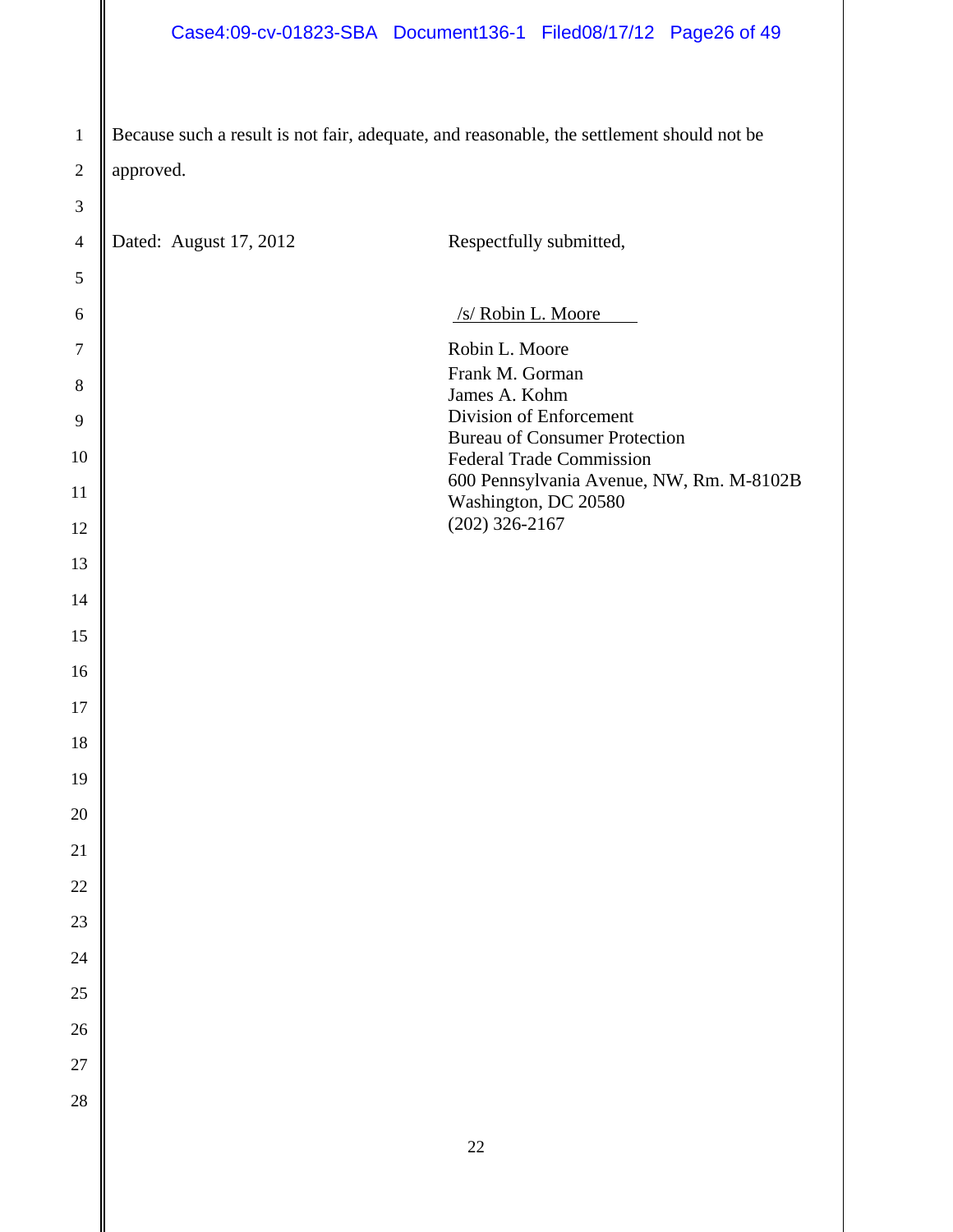# Exhibit 1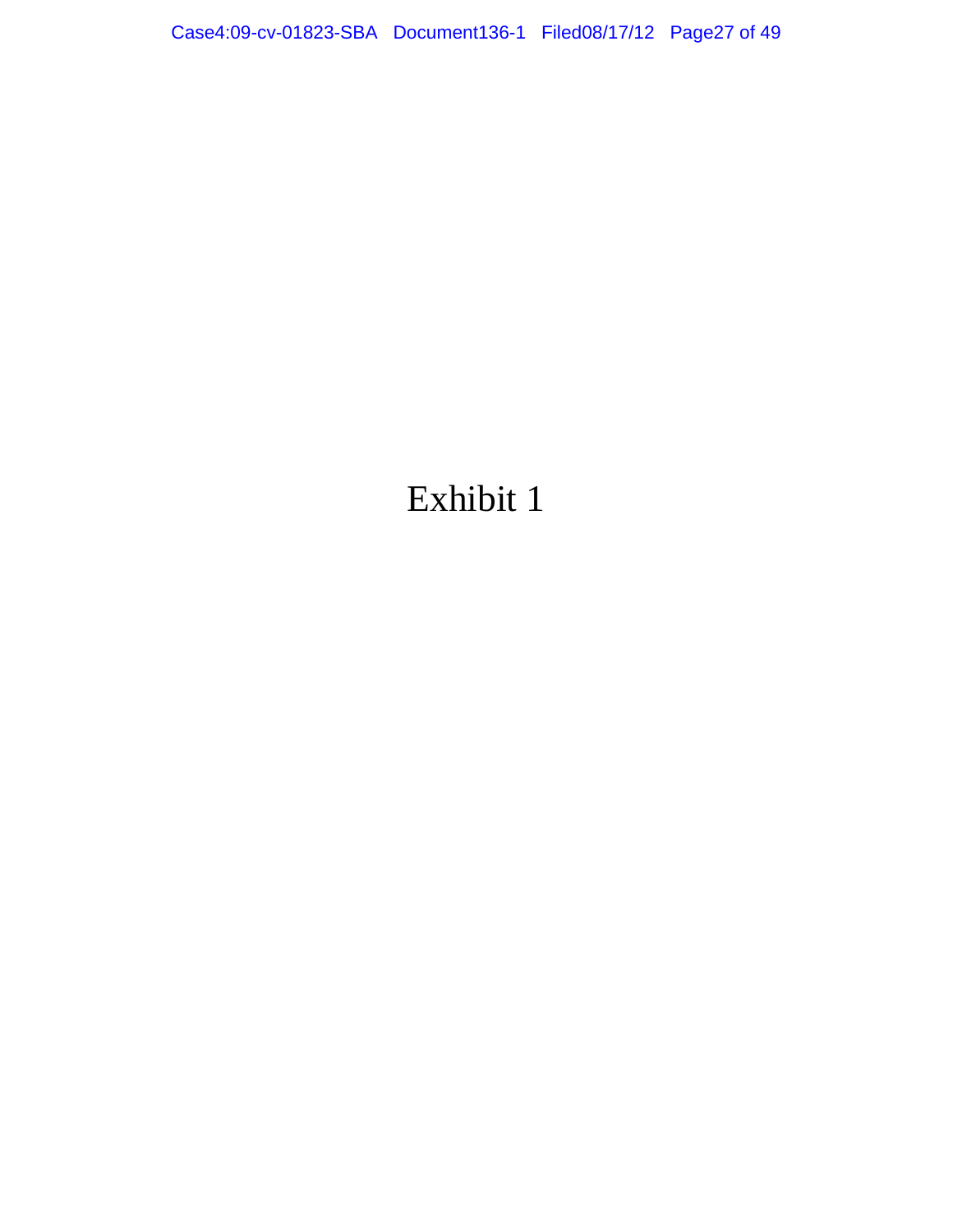#### **UNITED STATES DISTRICT COURT WESTERN DISTRICT OF TEXAS SAN ANTONIO DIVISION**

**FEDERAL TRADE COMMISSION,**  $\qquad$ **)** 

\_\_\_\_\_\_\_\_\_\_\_\_\_\_\_\_\_\_\_\_\_\_\_\_\_\_\_\_\_\_\_\_\_\_\_\_\_\_\_\_\_\_ )

 $)$ 

 $)$ 

 $)$ 

 $)$ 

Plaintiff,  $\qquad \qquad$ )

 $\mathbf{v}\mathbf{s}$ .

**HOLD BILLING SERVICES,** *et. al.* )

Defendants. \_\_\_\_\_\_\_\_\_\_\_\_\_\_\_\_\_\_\_\_\_\_\_\_\_\_\_\_\_\_\_\_\_\_\_\_\_\_\_\_\_\_) **Case No. SA-98-CA-0629-FB** 

**FEDERAL TRADE COMMISSION'S MOTION FOR AN ORDER TO SHOW CAUSE WHY BILLING SERVICES GROUP LIMITED; BILLING SERVICES GROUP NORTH AMERICA, INC.; HBS BILLING SERVICES COMPANY; ENHANCED BILLING SERVICES, INC.; BILLING CONCEPTS, INC.; and ACI BILLING SERVICES, INC. SHOULD NOT BE HELD IN CONTEMPT**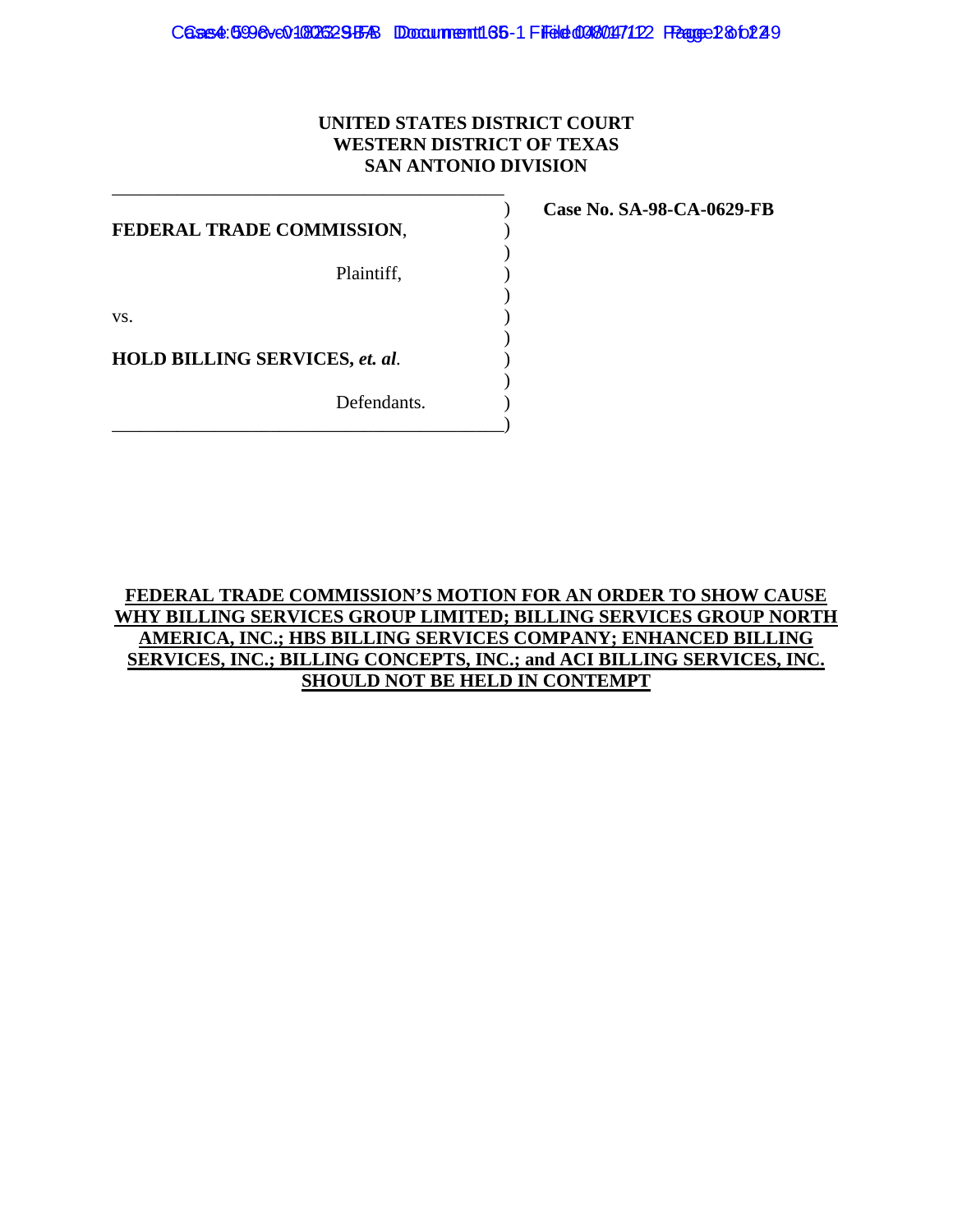### **Table of Contents**

| I. |                 |    | BSG Placed Millions of Unauthorized Charges on Consumers' Telephone Bills 2                                                                             |
|----|-----------------|----|---------------------------------------------------------------------------------------------------------------------------------------------------------|
|    | A.              |    |                                                                                                                                                         |
|    |                 | 1. |                                                                                                                                                         |
|    |                 | 2. |                                                                                                                                                         |
|    |                 | 3. |                                                                                                                                                         |
|    |                 | 4. |                                                                                                                                                         |
|    |                 | 5. |                                                                                                                                                         |
|    | <b>B.</b>       |    | Contempt Defendants ignored repeated red flags that their billings were fraudulent.                                                                     |
|    |                 | 1. |                                                                                                                                                         |
|    |                 | 2. | BSG failed to investigate the services' marketing even when faced with<br>astronomical complaint rates that were completely inconsistent with purported |
|    |                 | 3. |                                                                                                                                                         |
|    |                 | 4. | BSG continued billing for the services even after AT&T forced them to                                                                                   |
|    | $\mathcal{C}$ . |    |                                                                                                                                                         |
| Η. |                 |    | BSG's Unauthorized Billings Violated the Permanent Injunction 13                                                                                        |
|    | А.              |    |                                                                                                                                                         |
|    |                 | 1. | BSGNA's subsidiaries BSG Clearing, ESBI, ACI, and BCI aided and abetted                                                                                 |
|    |                 | 2. | Parent company BSG Ltd. aided and abetted BSGNA, and BSG Ltd. is fully                                                                                  |
|    | <b>B.</b>       |    |                                                                                                                                                         |
|    | C.              |    | The Contempt Defendants violated the Permanent Injunction.  18                                                                                          |
|    |                 | 1. | Contempt Defendants billed and collected for vendors who did not disclose                                                                               |
|    |                 | 2. | Contempt Defendants billed and collected for vendors who sold services that                                                                             |
|    |                 | 3. | Contempt Defendants misrepresented that consumers authorized charges for                                                                                |
|    | D.              |    | Contempt Defendants' violations caused more than \$50,000,000 in harm.  20                                                                              |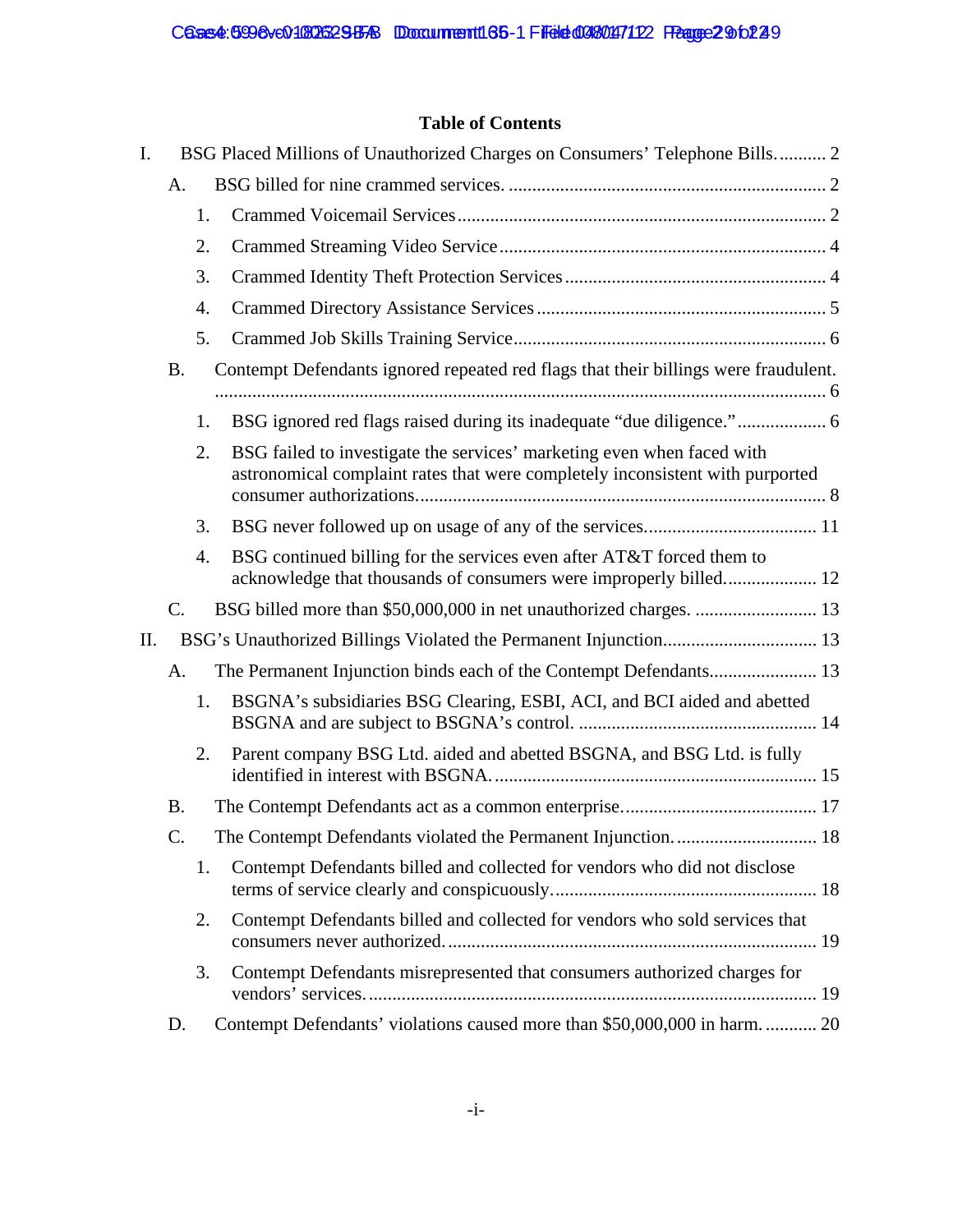#### Cases4:0998ve01080623BFAB Doccummentt165-1 Filedet0080047122 Peagee3 0602249

From 2006 through 2010, billing aggregator Billing Services Group ("BSG")<sup>1</sup> violated this Court's Permanent Injunction by putting more than \$70 million in bogus charges on consumers' phone bills for "enhanced services," such as voicemail and streaming video, that consumers never authorized or even knew about. BSG billed for these services on behalf of a serial phone bill crammer<sup>2</sup> amid a flood of complaints, while utterly failing to investigate either the highly deceptive marketing for these services or whether consumers actually used them. Rather, in the face of stark evidence of ongoing fraud, BSG continued to bill month after month for these services, even approving billing for new services pitched by the same crammer. In fact, BSG continued to bill and collect for these services after major telephone companies refused to do so. BSG did not turn off its lucrative illicit billing spigot until the FBI forced its hand by executing a search warrant at the crammer's office.

BSG's billing violated three core provisions of the Permanent Injunction this Court entered on September 22, 1999 (the "Permanent Injunction"), which prohibits unauthorized billing, misrepresentations to consumers, and billing for vendors who fail to clearly disclose the

 $\overline{\phantom{a}}$ 

<sup>&</sup>lt;sup>1</sup> "BSG" or "Contempt Defendants" refers collectively to Billing Services Group Limited ("BSG Ltd."); Billing Services Group North America, Inc. f/k/a HBS, Inc. ("BSGNA"); BSG Clearing Solution North America, LLC ("BSG Clearing"); HBS Billing Services Company f/k/a Hold Billing Services, Ltd. ("HBS"); Enhanced Billing Services, Inc. ("ESBI"); Billing Concepts, Inc. ("BCI"); and ACI Billing Services, Inc. ("ACI"). As discussed below, the seven companies operate as a single enterprise and are all subject to the Permanent Injunction entered by the Court against Defendants Hold Billing Services, Ltd., HBS, Inc., and Avery Communications, Inc. on September 22, 1999.

<sup>&</sup>lt;sup>2</sup> "Cramming" is the placement of unauthorized charges on a consumer's phone bill.  $\P$ 1. In the phone billing industry, vendors contract with billing aggregators (such as BSG) to submit their charges to the phone companies, which then include the vendors' charges on consumers' monthly phone bills. ¶¶ 1-2. (All factual citations in this Motion refer to paragraph numbers in the accompanying Fact Appendix, *see* Local Court Rule CV-7(c).)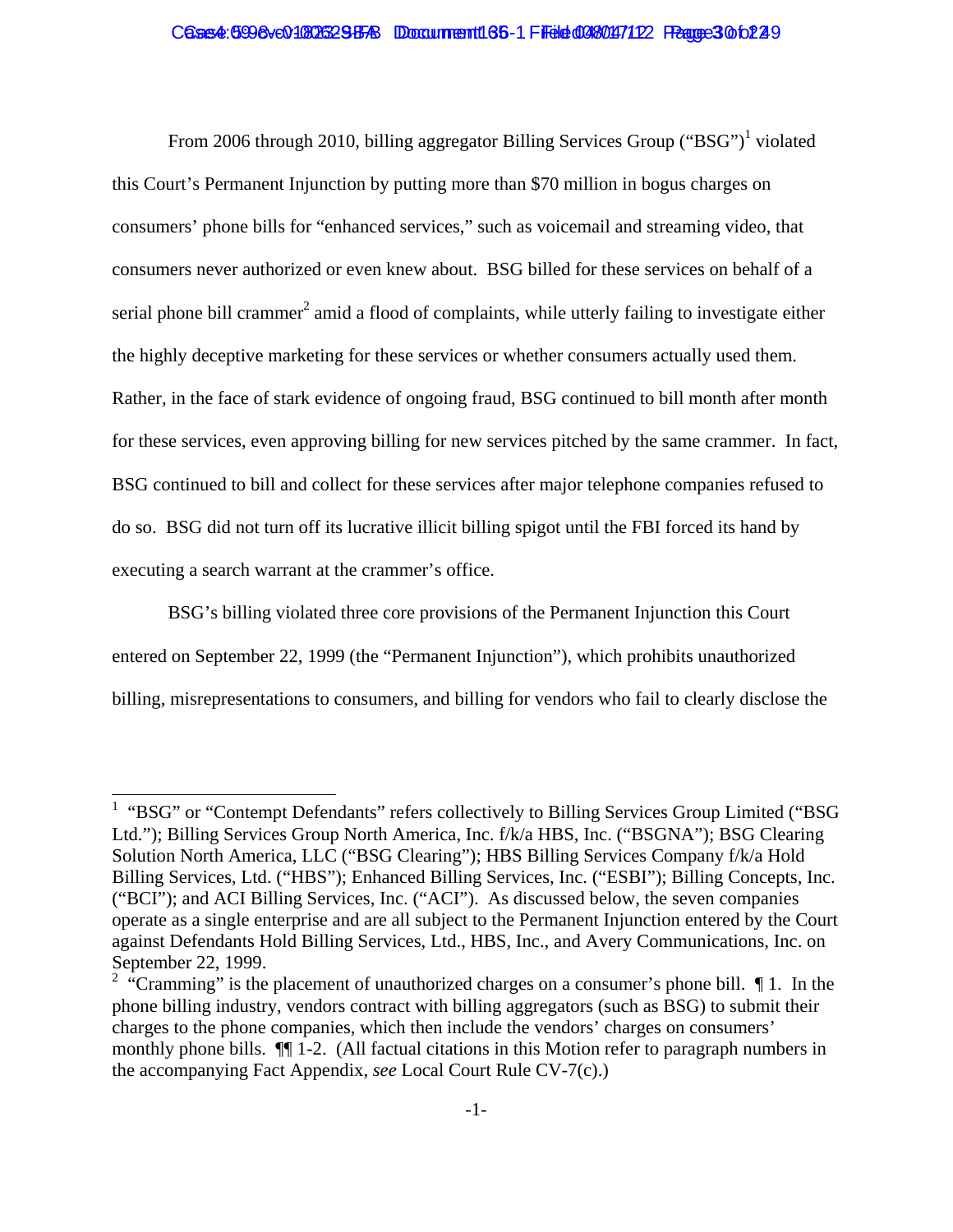terms of their services.<sup>3</sup> Accordingly, the FTC moves this Court to find BSG in contempt and order compensatory sanctions of \$52,631,224.46, the total amount BSG billed consumers and failed to refund.<sup>4</sup>

### **I. BSG Placed Millions of Unauthorized Charges on Consumers' Telephone Bills.**

### **A. BSG billed for nine crammed services.**

For five lucrative years, BSG billed consumers through Local Exchange Carriers

("LECs," or telephone companies providing local phone service) for nine crammed "enhanced

services."<sup>5</sup> II 20, 112. As discussed further in Section I.B below, BSG worked with known

crammer Cindy Landeen and her associates to bill consumers for these services, which were

deceptively marketed on the Internet. They included three voicemail services, one streaming

video service, two identity theft protection services, two directory assistance services, and one

job skills training service. ¶¶ 38, 63, 81, 83 n.4

### 1. Crammed Voicemail Services

BSG subsidiary ESBI billed consumers for three of Landeen's voicemail services:

**MyIproducts**, **800 Vmailbox**, and **Digital Vmail**. ¶¶ 35-38, 63. It charged consumers for these

<sup>&</sup>lt;sup>3</sup> This contempt filing marks the fourth FTC action addressing extensive cramming by BSG entities. In addition to the Permanent Injunction, the FTC previously obtained two other cramming orders against BSG: *FTC v. Nationwide Connections, Inc.*, which addressed \$34.5 million in charges for collect calls that never occurred, ¶ 13 n.4, and *United States v. Enhanced Services Billing, Inc.*, which, like this action, addressed crammed charges for enhanced services,  $\P 9 n.3.$ 

The FTC contacted BSG on March 13 to initiate the Conference required by Local Court Rule CV-7(h). Although not required by the Rule, the FTC provided BSG with a draft of this motion, as well as the detailed Fact Appendix and all cited documents the FTC received from third parties. Counsel then met on March 21 to discuss a possible resolution, followed by a lengthy teleconference on March 23. The parties, however, did not come close to an agreement to resolve the more than \$50 million in consumer harm at issue.

<sup>&</sup>lt;sup>5</sup> "Enhanced" services are those products or services unrelated to the completion of a call, such as web hosting, directory listings, and e-mail services. ¶ 22.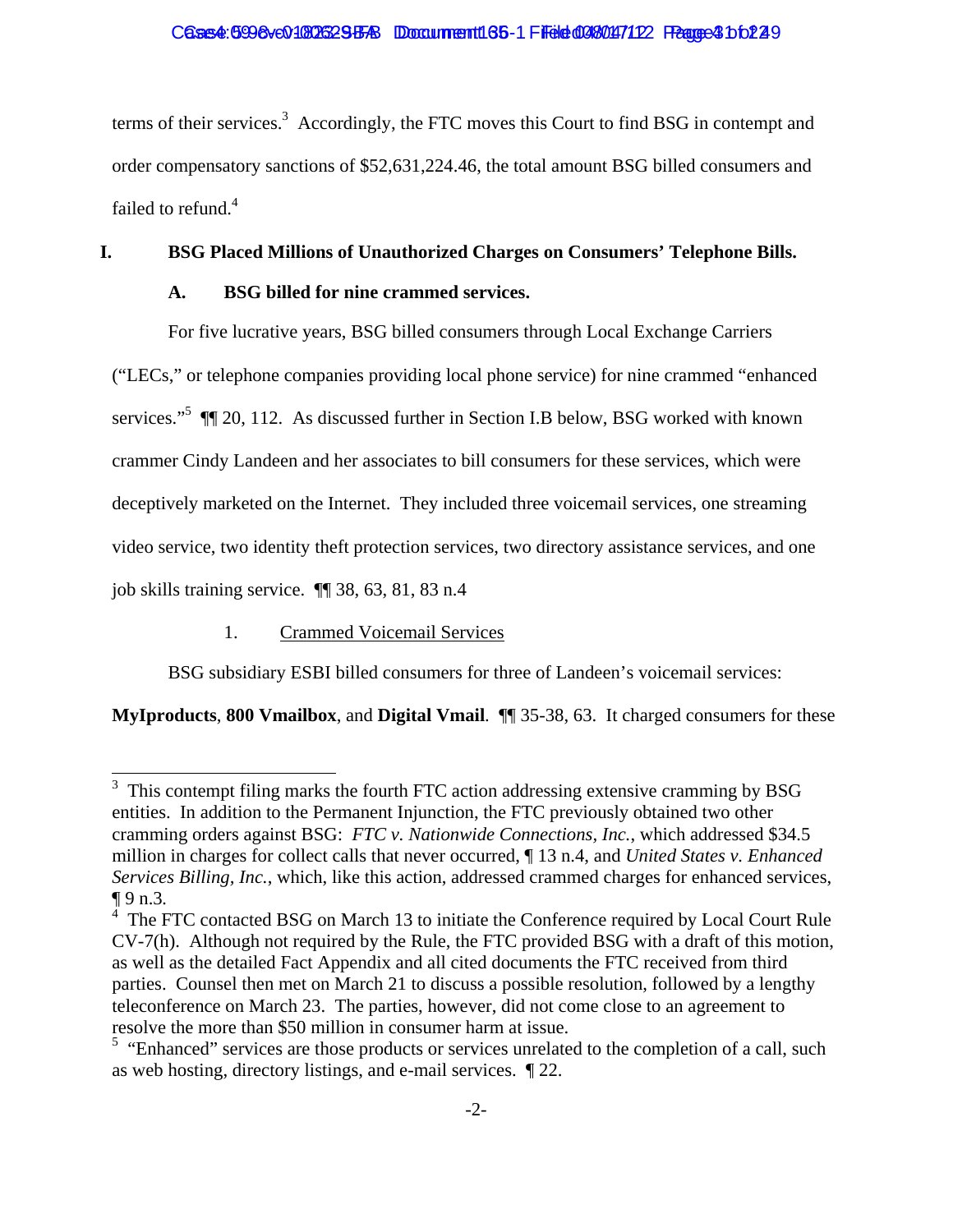#### Cases4: 6998ve01080625BBB Doccument186-1 Filedet 0980147122 Peage 52 of 229

services without their authorization, as demonstrated by voluminous consumer complaints, astronomical refund rates, and the fact that almost none of the consumers BSG billed for the services ever used them.

The voicemail services generated tens of thousands of complaints, consistently tripping BSG's complaint-to-billings thresholds of 12.5% and, later, 15%.<sup>6</sup> [[ 47-54, 84, 84 n.15, 85, 85 n.17. Specifically, complaints about MyIproducts ranged between 12.68% and 19.92% from October 2006 to October 2007, complaints about 800 Vmailbox ranged from 16.59% to 38.39% from April to November 2009, and complaints about Digital Vmail ranged from 15.19% to 32.21% from April 2009 to February 2010. ¶¶ 48-54, 84.

Not surprisingly, in October 2007, Verizon notified BSG that it was terminating MyIproducts' ability to bill its customers, "as they have not and will not bring cramming complaint level" down. ¶¶ 54-55. AT&T followed suit in early 2010, terminating MyIproducts and refusing to bill for any new sales of 800 Vmailbox or Digital Vmail. ¶ 97. Despite the terminations, BSG continued to bill consumers for the voicemail services through other LECs. ¶¶ 58, 99-101.

These consistently high complaint levels culminated in astronomical refund rates. Approximately 60% of the consumers BSG billed for each of the voicemail services sought and received credit for at least one charge from either BSG or the LECs. ¶ 114. For comparison, in the credit card billing industry, a chargeback rate of 1% is considered suspicious and an indicator of fraud. ¶ 114.

 $\overline{\phantom{a}}$ 

 $6$  BSG notifies its vendors when the ratio of consumer inquiries about a service in a one-month period to telephone numbers billed for the service in that period exceeds a certain threshold. *See, e.g.*, ¶¶ 47-54. This threshold was initially 12.5% for non-telecommunications services, but BSG later raised the threshold to 15%. ¶¶ 47-52, 84, 84 n.15.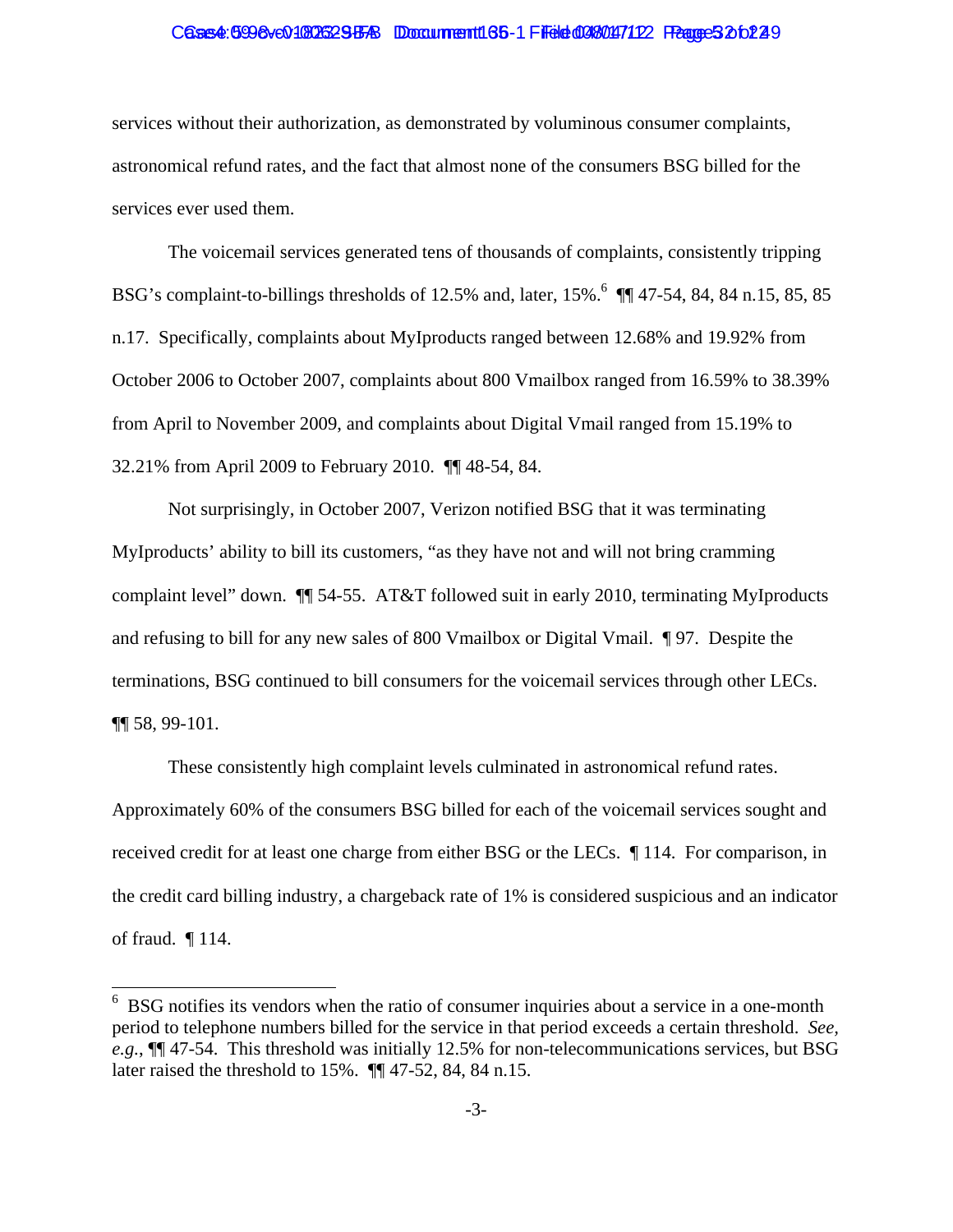#### Case4: 5998ve01806329EAB Doccument165-1 Filed 0980147122 Pagge6360229

Moreover, barely anyone used these voicemail services. BSG billed tens of thousands of consumers for voicemail boxes each month from July 2009 through March 2010, but consumers used a mere 209 boxes during that time. ¶ 107. Despite this overwhelming evidence of fraud, BSG billed consumers a net \$30,115,928.32 for the voicemail services. ¶ 113.

#### 2. Crammed Streaming Video Service

BSG subsidiary HBS billed consumers for Landeen's **Streaming Flix**, a service that purportedly allowed consumers to stream movies through their computers. ¶¶ 80-83. Like the voicemail services, BSG's charges for the video service were unauthorized, as evidenced by voluminous complaints and credits, and essentially no usage.

BSG knew of at least 65,025 billing complaints about Streaming Flix, comprising 25.67% of the consumers it billed. ¶ 85. Indeed, 46% of the consumers BSG billed sought and received at least one credit. ¶ 114. In July 2010, Verizon terminated Streaming Flix's billing privileges due to excessive cramming complaints. ¶ 103. In early 2010, AT&T terminated the service's ability to bill new customers. ¶ 97. But again, BSG simply continued billing consumers through other LECs for the service. ¶¶ 101; *see also* ¶¶ 108, 112.

Almost none of the hundreds of thousands of consumers BSG billed used the service. The underlying video provider, Rovi Corporation, reports that between July 2009 and December 2010, there were 23 total movies streamed. ¶ 108. In that time, BSG billed 253,269 consumers for the service, meaning that at least 99.99% of the consumers BSG billed for the service never used it. ¶ 108. Still, BSG billed consumers a net \$9,700,870.02 for the service. ¶ 113.

#### 3. Crammed Identity Theft Protection Services

BSG also billed two of Landeen's crammed identity theft protection services through subsidiary HBS: **eSafeID** and **eProtectID**. ¶¶ 63, 63 n.12. These vendors were supposed to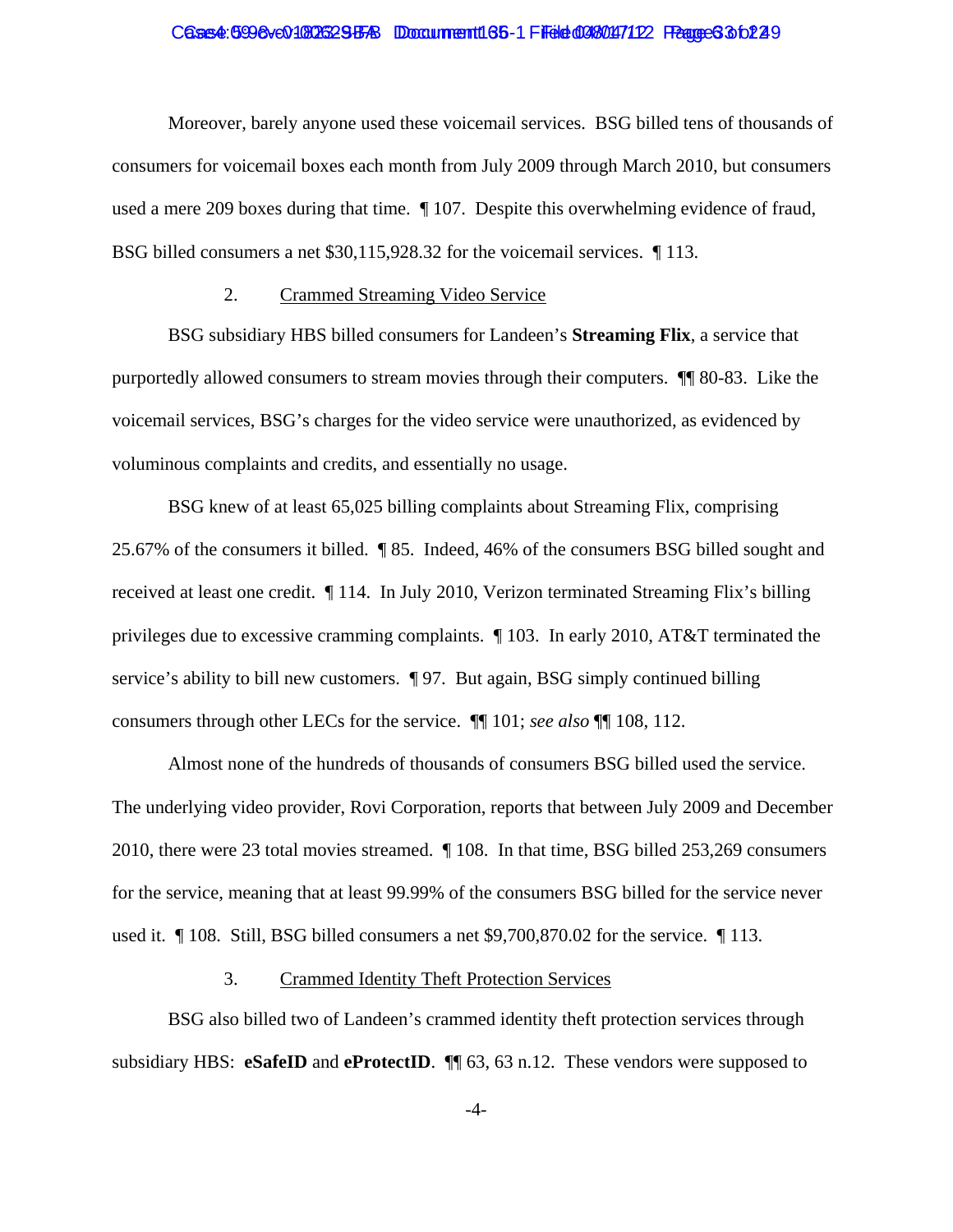#### Case4: 5998 ve01806329 BB Document 165-1 Filed 098047122 Page 74 to 229

place fraud alerts on billed consumers' credit reports, copies of which would purportedly be sent to consumers by the credit bureaus. ¶ 109. However, high complaint and refund rates, along with low usage rates, demonstrate that consumers never authorized the charges.

BSG knew about at least 11,348 eSafeID billing complaints (representing 23.84% of customers), and 6,922 eProtectID complaints (12.64% of customers). ¶ 84. Moreover, about 47% of those billed received at least one credit for the services that consumers never received. ¶ 114. Indeed, "welcome letters" eSafeID and eProtectID supposedly sent their customers directed them to create an online account and provide personal information required to place fraud alerts and order credit reports. ¶ 109. However, 95% of consumers billed by all the crammed services never created such accounts. ¶ 109. But BSG disregarded the overwhelming evidence of cramming and billed a net \$4,092,285.25 for these services. ¶ 113.

#### 4. Crammed Directory Assistance Services

BSG also billed for identical directory assistance services, **Instant411** and **InfoCall**, through BSG subsidiary ACI. ¶ 63. Few consumers would knowingly sign up for such a service, as it provided only a toll-free number a consumer could call to ask one of Landeen's employees to perform an Internet search for the requested listing. ¶ 84 n.16. It is no wonder, then, that these services generated significant consumer complaints and credit rates. Instant411 generated at least 25,893 complaints (25.2% of its customers) between June 2009 and April 2010, while InfoCall generated at least 26,665 complaints (27.1% of its customers) between May 2009 and February 2010. ¶ 84. In the end, about 54% of the consumers BSG billed for the two services received credits, and BSG billed a net \$8,445,020.80 for these worthless services. ¶¶ 113-114.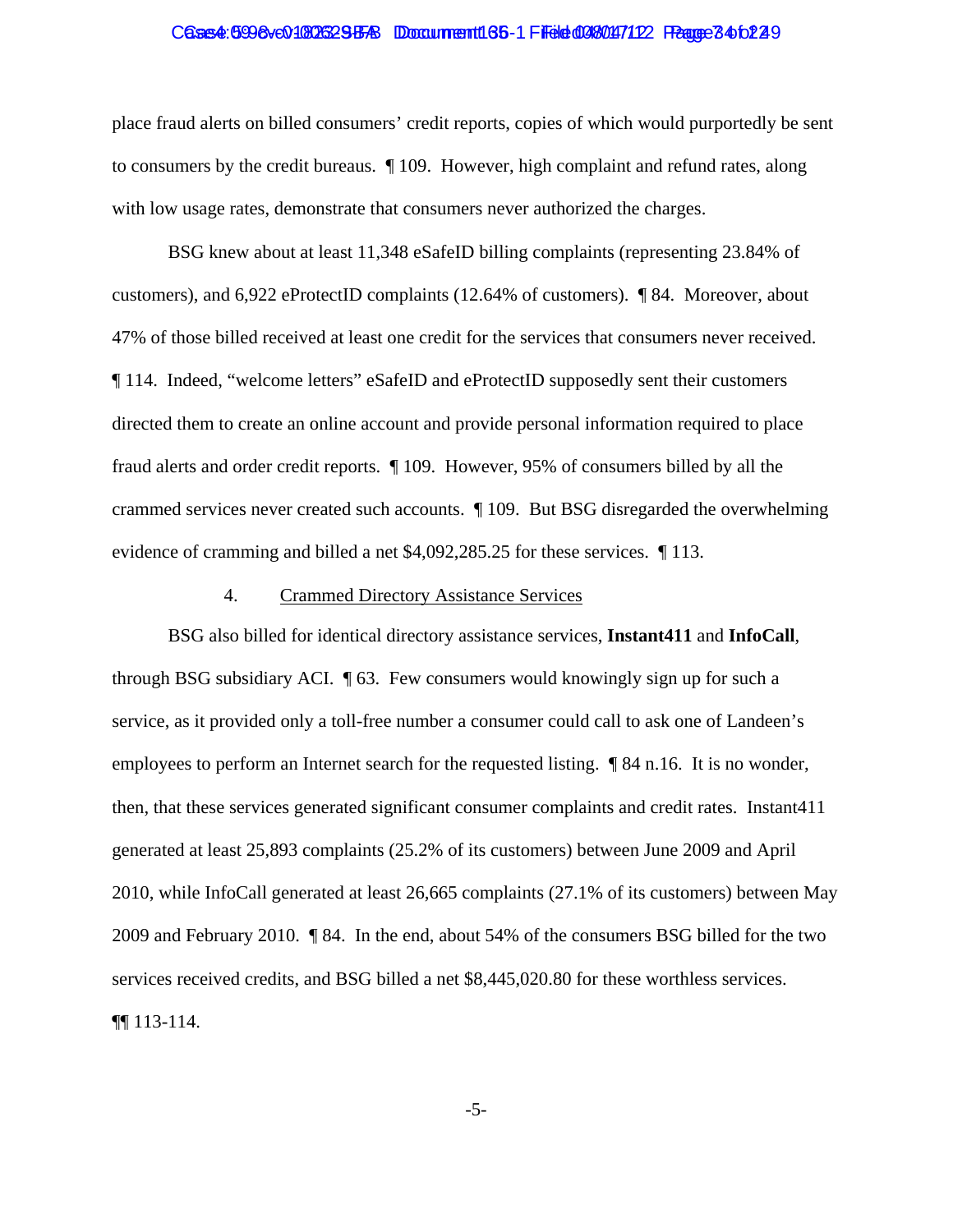#### 5. Crammed Job Skills Training Service

BSG began billing for **Uvolve**, a job skills training service, through subsidiary HBS not long before the FBI executed a search warrant at Landeen's offices. ¶¶ 83 n.14, 111. Like Streaming Flix, Uvolve purported to offer streamed video services. ¶ 83 n.14. Also like Streaming Flix, few if any "customers" ever watched a Uvolve video. While Uvolve's net billings were relatively light – \$277,120.07 – it garnered at least 738 complaints in 8 months of billing and tripped BSG's complaint thresholds twice, and 37% of the 13,900 consumers BSG billed received credits.  $\P$  85 n.17, 113-114.

#### **B. Contempt Defendants ignored repeated red flags that their billings were fraudulent.**

BSG billed for these unauthorized services despite numerous red flags. BSG conducted no meaningful pre-billing due diligence and failed to adequately monitor or address the services' deceptive marketing, enormous complaint volume, and near-complete lack of usage. Finally, even after some LECs refused to do business with the crammers, BSG kept billing for their bogus services and even solicited more business from them.

#### 1. BSG ignored red flags raised during its inadequate "due diligence."

Contempt Defendants demonstrated their willingness to bill for crammers by approving **MyIproducts,** the first of Landeen's subject vendors, in 2005. ¶¶ 34-36. As BSG knew, Landeen had a history as a crammer with Phonebillit, a former ESBI client with the same address as MyIproducts. ¶¶ 28-33, 35. During Landeen's time with Phonebillit, her company frequently exceeded the LECs' cramming complaint levels and credit-to-billings ratios; PAC Bell suspended Phonebillit's billing privileges in 2002, and Bell South did the same in 2003. ¶¶ 29- 31. When Landeen resigned from Phonebillit in 2005, she wrote to BSG employees that "I plan

-6-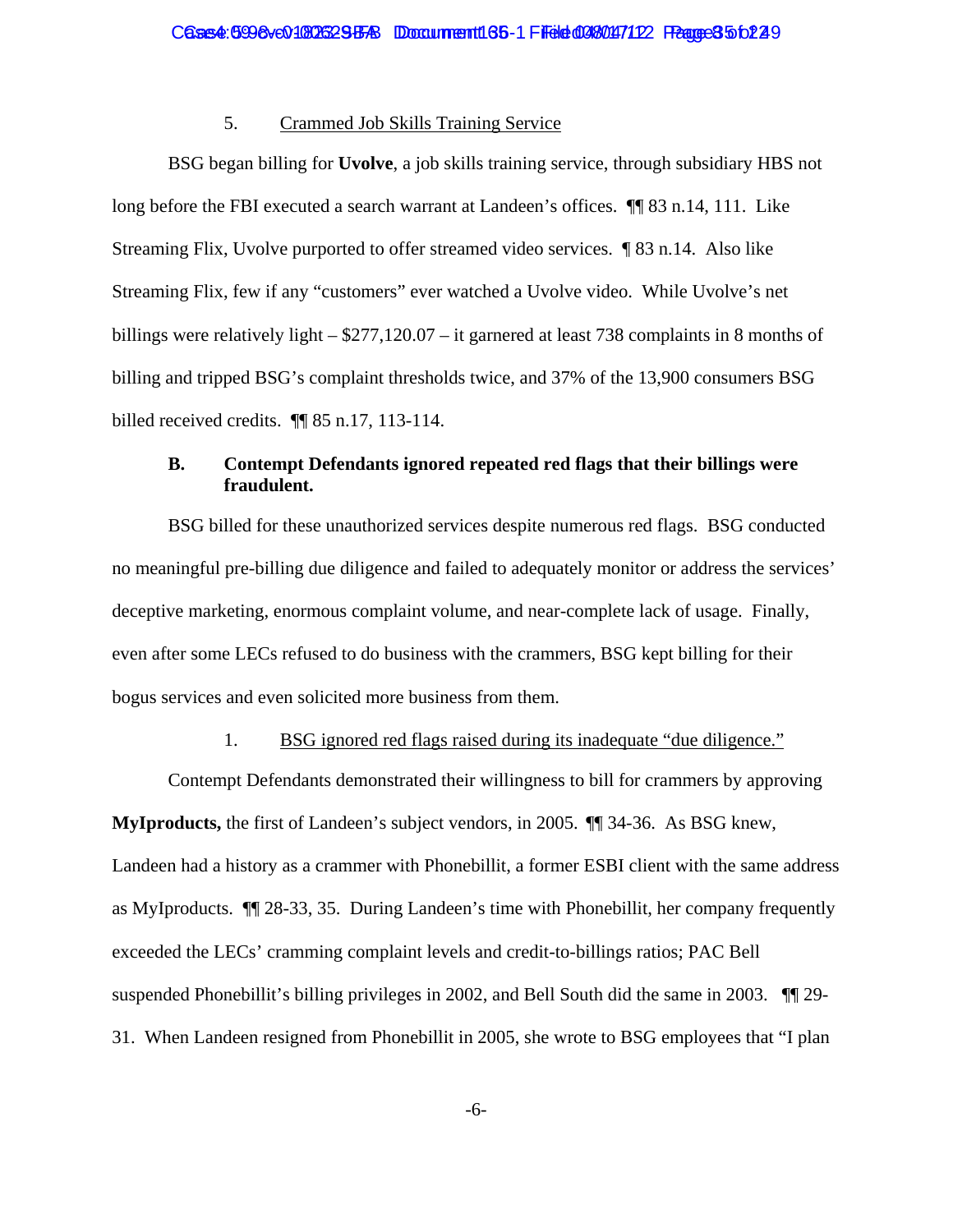#### Case4: 5998ve01806329EAB Doccument165-1 Filed 0980147122 Pagge9 66229

on being in the LEC business one way or the other and I can guarantee that you have not seen the last of me!"  $\P$ 33.

Despite knowing about Landeen's past cramming and her substantial involvement with MyIproducts, BSG agreed to bill for it and permitted Landeen's company, ABC, to handle customer service. ¶¶ 34-39. As noted above, MyIproducts predictably soon spurred voluminous cramming complaints, leading Verizon to terminate it in 2007 and another billing aggregator, ILD, to refuse billing any new sales for it soon thereafter. ¶¶ 43-55, 62.

 Nonetheless, in 2008, when Landeen submitted billing applications to BSG for **800 Vmailbox**, **Digital Vmail**, **eSafeID**, **eProtectID**, **Instant411**, and **InfoCall**, plus another directory service, NeedtheInfo, BSG again agreed to bill for her.<sup>7</sup>  $\P$  63, 83. Even after Verizon notified BSG that it would not allow any billing of its customers for InfoCall, eProtectID, and NeedtheInfo because of their connection to MyIproducts, BSG agreed to "go ahead without Verizon" and bill other LECs' customers for eProtectID and InfoCall. ¶¶ 73-76. BSG also approved billing (including of Verizon's customers) for 800 Vmailbox, Digital Vmail, eSafeID, and Instant411, even though it knew that Landeen would "manage and oversee all the operations" of those vendors. ¶ 77. Soon thereafter, BSG agreed to bill for Landeen's **Streaming Flix**. ¶ 83.

 Significantly, BSG agreed to bill for the services even though it knew barely anyone would use them – an important cramming indicator.  $\P$  69-71. As BSG's General Counsel acknowledged in an email to Landeen, "Usage data has become a sensitive subject for the LECs, regulatory agencies, and BSG" and "is very helpful in showing that the consumer did in fact use

<sup>&</sup>lt;sup>7</sup> BSG's CEO, Greg Carter, signed each agreement as an officer for each BSG subsidiary, and the same BSG employees handled the due diligence for all seven proposed vendors, no matter which BSG subsidiary proposed to handle the billing.  $\P$  64, 67.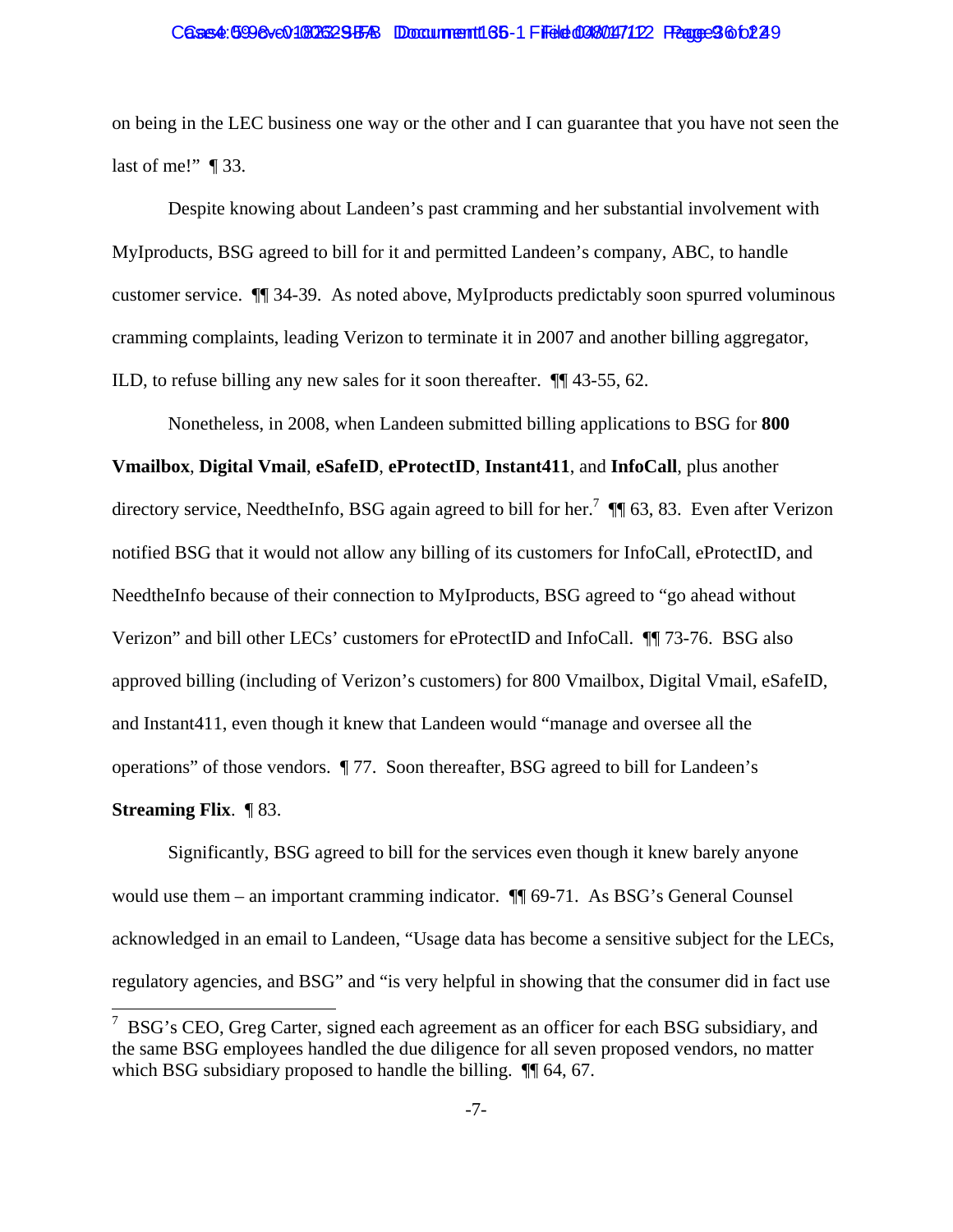#### Casse4:5098:ve008629SBB Document1355-1 Filedb0408/4/7/22 Page d37 of 1249

the service that they were charged for." ¶ 82. But BSG agreed to bill for the services even after Landeen's company submitted "Contract Information Sheets" stating it expected only 20% of those billed to actually use the services. ¶¶ 69-71, 83. Instead of rejecting the applications on the spot, a BSG employee stated, "mention to Cindy [Landeen] during your discussions that we appreciate her honesty on the estimated usage rate." ¶ 71.

### 2. BSG failed to investigate the services' marketing even when faced with astronomical complaint rates that were completely inconsistent with purported consumer authorizations.

Predictably, after BSG approved billing on behalf of these known crammers and delegated oversight of ensuring "authorized" sales to them,<sup>8</sup> the nine services quickly racked up cramming complaints. ¶¶ 83-85, 95. The specifics of some of these complaints demonstrated unequivocally that BSG billed consumers who did not knowingly sign up for the services. For example, BSG received complaints showing that Streaming Flix billed internal business lines at AT&T for video subscriptions. ¶ 105. BSG also received complaints about billings for identity theft protection services supposedly ordered by minor children, streaming video services supposedly ordered by consumers who lacked Internet access, and directory assistance services supposedly ordered by medical device maker Boston Scientific and a deployed serviceman. ¶¶ 95E, 95G, 95K, 96A, 96B, 96C. BSG even had notice that the streaming video service tried to bill at least 16 deceased consumers. ¶ 102. But these ludicrous billings and emphatic denials of authorization did not prompt BSG to investigate how such charges could have made it onto the consumers' bills. ¶¶ 52, 52 n.8.

Complaint levels for the nine services constantly tripped BSG's inquiry thresholds.

 $\overline{\phantom{a}}$ 

<sup>8</sup> BSG requires no documentation of consumer authorization before submitting a charge for billing. ¶¶ 23-27. Instead, as long as a particular data field in a billing record is populated with the number "4," BSG assumes that charge is "authorized" and submits it for billing. ¶¶ 25-26.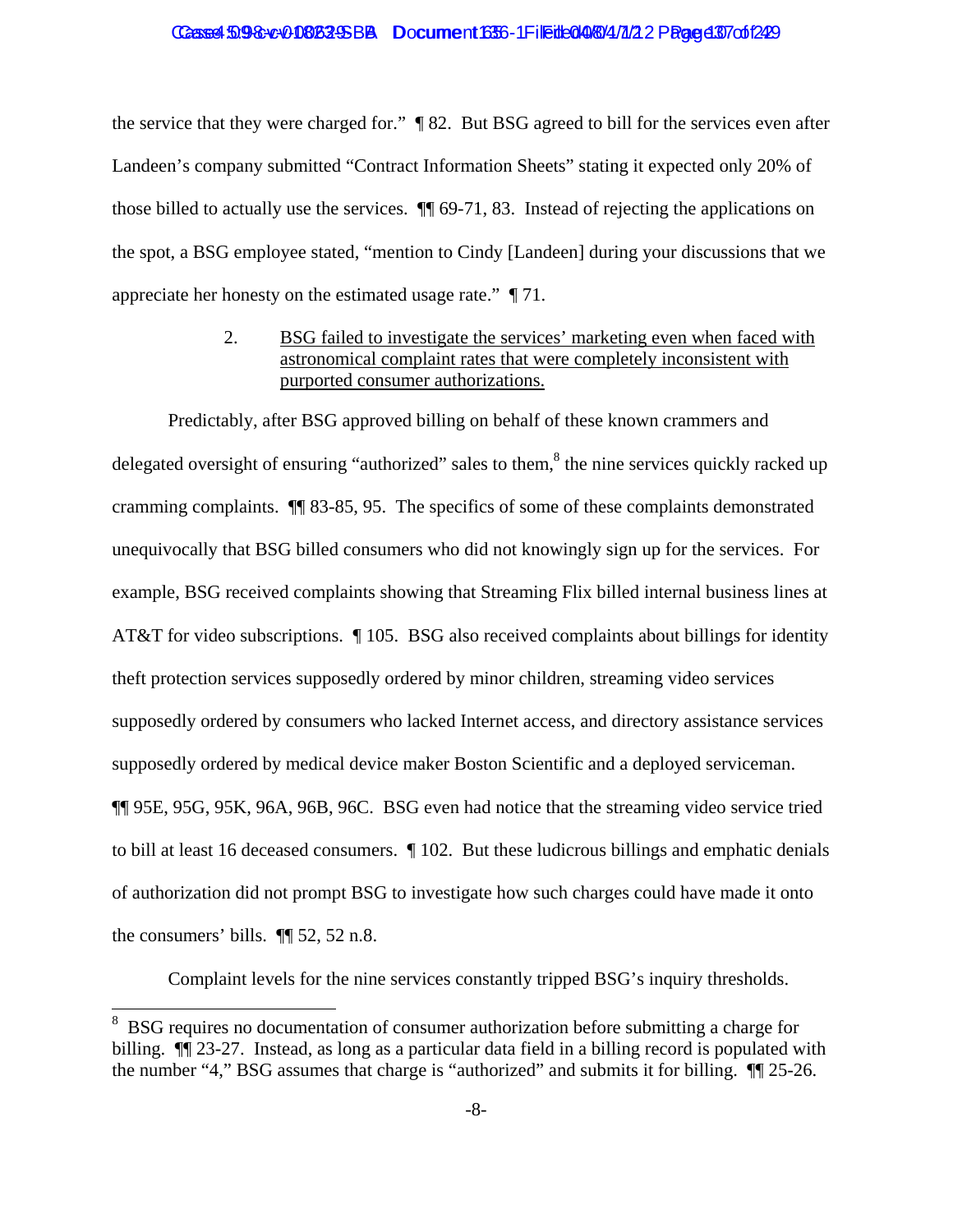#### Casse4:5098:ve00808295BB Document1635-1 Fileite0408/4/7/22 Page d 38 of 1249

¶¶ 45-54, 84. Specifically, MyIproducts exceeded BSG's 12.5% threshold for five of the last six months in 2006, and four of the first six months in 2007. ¶¶ 45-54. Digital Vmail exceeded the threshold for eight straight months in 2009 with ratios ranging from 15.17% to 32.21%; and 800 Vmailbox exceeded it for seven of those same eight months with ratios ranging from 16.59% to 38.39%. ¶ 84. Also in 2009, Instant411 and InfoCall both exceeded the threshold for seven and eight straight months, respectively. ¶ 84. The identity theft services exceeded the thresholds for five straight months with ratios ranging from 16.35% to 20.23% (eSafeID) and 18.76% to 22.65% (eProtectID). ¶ 84. From October 2009 through January 2010, and again in March and April of 2010, BSG notified ABC that inquiries about Streaming Flix billing greatly exceeded the 15% threshold as follows: 4,157 (25.42%); 7,469 (23.75%); 8,943 (22.42%); 13,907 (20.49%); 15,399 (16.05%); and 14,185 (18.3%). ¶ 85. BSG notified Landeen and ABC of these breaches month after month. ¶¶ 84-85. However, BSG did not contact purported "customers" to ask whether they agreed to be billed, used any of the services, or even knew they existed.

 Instead, each time one of the vendors tripped the complaint thresholds, BSG asked Landeen's company for a sample of 30 Letters of Authorization ("LOAs") and the "landing pages" (*i.e.*, the web pages consumers actually saw when they were enrolled). ¶ 86. LOAs are images of web pages with data fields purportedly filled in by consumers with sufficient information to show the consumer agreed to purchase the service, such as name, address, and phone number. ¶¶ 86-87. Significantly, each month, ABC failed to provide any of the landing pages to show how the services were actually marketed to consumers. ¶¶ 52, 52 n.8, 90. Rather, it provided only the purported LOAs. ¶¶ 86-90.

-9-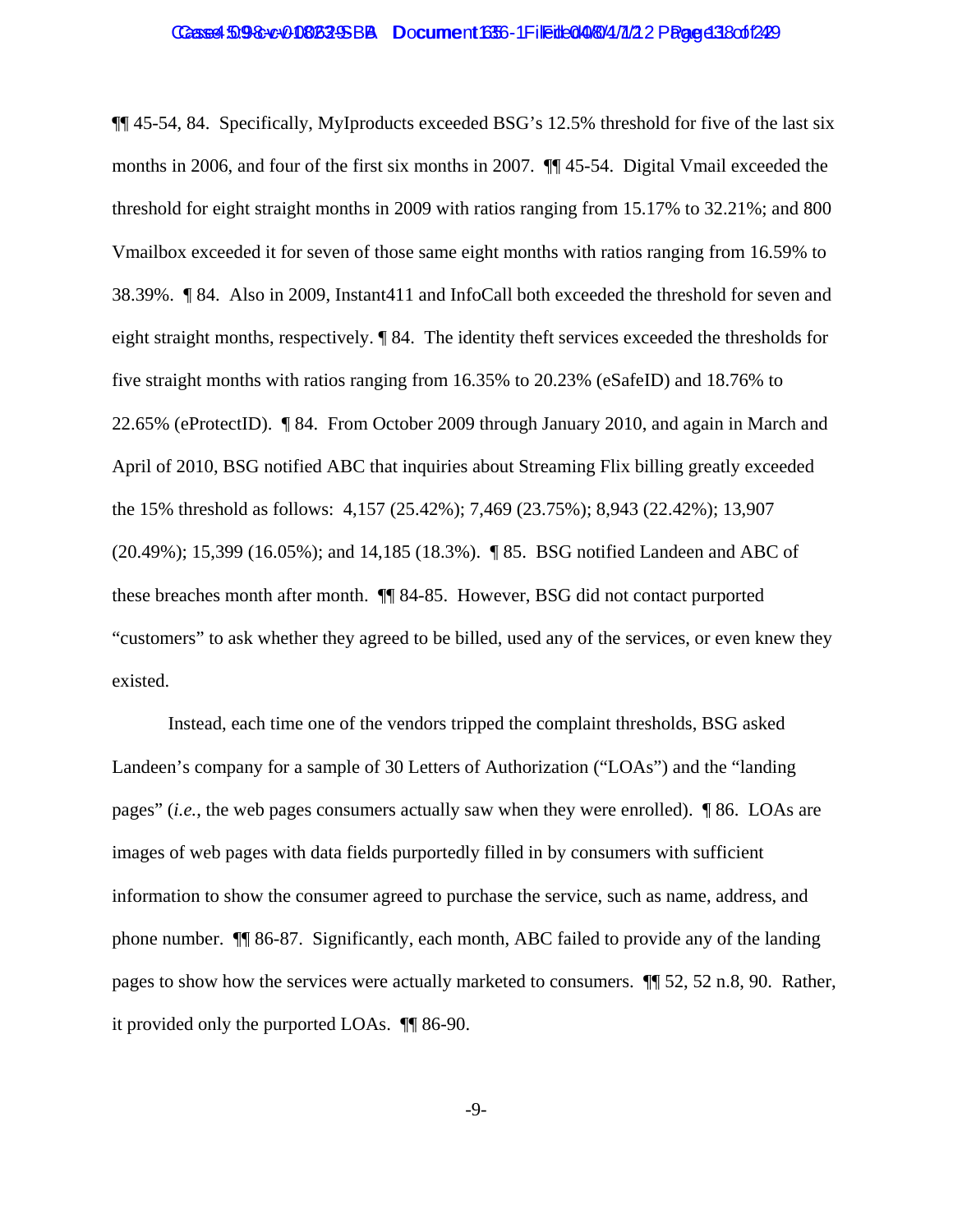#### Casse4:5098:c00086295BB Document1635-1 Filedb0408/4/7/22 Page d2900f249

 These LOAs prominently displayed the name of the service and the heading "LETTER OF AGENCY" at the top of the page, above data fields consumers had purportedly filled in. ¶ 86. They disclosed the nature, costs, and terms of the service, just above a very prominent "Order Now" button. ¶ 86. These LOAs made it appear that consumers navigated to the service's website, wanted the service, filled in the fields, and clicked the Order Now button to agree to purchase the service. ¶ 86.

Despite the obvious inconsistency between these straightforward LOAs and the astronomical complaint rates, BSG never followed up when ABC failed to produce the marketing consumers actually saw. ¶¶ 52 n.8, 90, 92. This marketing was completely contrary to the LOAs. ¶¶ 86, 93. Specifically, it consisted of Internet "offers" that appeared to be part of the sign-up process for an unrelated, free service or event, such as voting in a picture contest or obtaining a free email account. ¶ 93. As consumers clicked through the web pages related to these free events or services, the offer pages for the crammed services appeared several pages into the click-through and appeared to be part of the unrelated sign-up. ¶ 93. Indeed, the offer pages were pre-populated with information (such as name, address, and phone number) that consumers had initially entered to obtain the free email account or to vote, and contained a prominent heading such as "You're Almost Ready to Cast Your Vote!" or "Your Email Account is Almost Ready!" ¶ 93. Though the offer pages "disclosed" the service, its cost, and that it would be billed to the user's telephone number, these disclosures appeared in a lengthy block of tiny text sandwiched between the large-print headline and the pre-populated data fields.  $9 \text{ } \text{\textdegree{y}}$  93. Moreover, at the bottom of the page, well below the terms, was a button that (like prior screens) said "submit and go to next page", "submit and continue to next page," or "accept and go to next

<sup>&</sup>lt;sup>9</sup> The offer pages disclosed nothing about any refund policy. ¶93.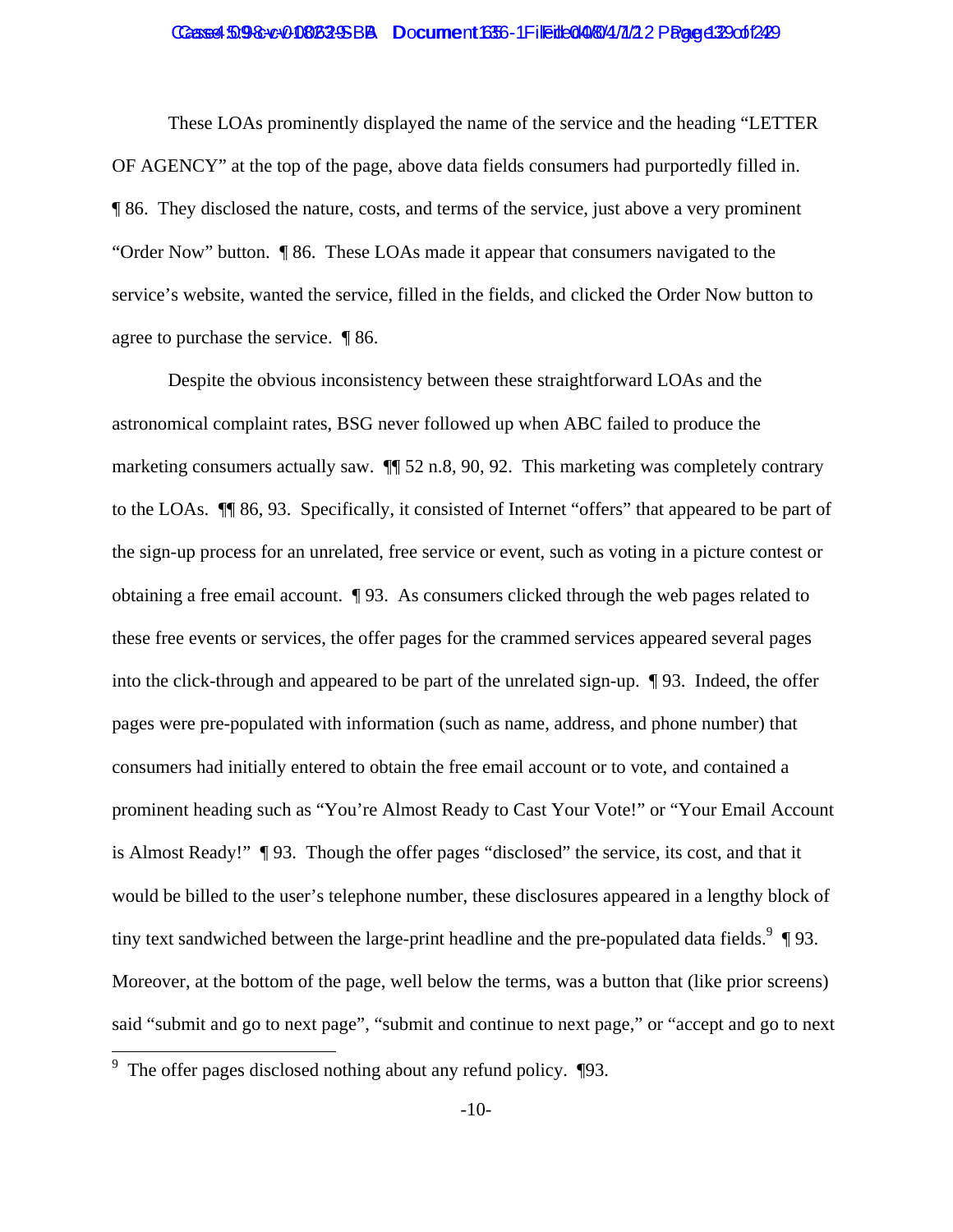#### Casse4:509-8040-080529-SBBA Document16356-1 Filedde049/8/4/7/22 Page d400 of 1249

page." ¶ 93. However, when consumers clicked that button, they did not just continue to the next page related to the free event or service; they were signed up to be LEC billed for the service. ¶ 93. Nothing in the following screens indicated that they had just agreed to be billed.  $\P$ 93.

But BSG did nothing to investigate or address this patently deceptive marketing. In fact, when BSG once asked how a particular consumer would have seen an advertisement, ABC responded, "We do not track the signup specific information you are asking about[.]" ¶ 91. BSG never followed up on this admission.  $\P$  52 n.8, 90. Nor did BSG follow up on, or treat with any urgency, the recorded calls from angry consumers alleging fraud in the online sign-up process.<sup>10</sup>

#### 3. BSG never followed up on usage of any of the services.

Faced with voluminous complaints, Landeen's failure to provide the actual marketing,

and woefully inconsistent LOAs, BSG still failed to monitor usage information. That usage

 $\overline{\phantom{a}}$ 

 $10$  Consumers often stated, in no uncertain terms, that they never signed up for the services. ¶ 95. When a call-center representative told a consumer that his law firm's phone line had paid six months of charges for voicemail ordered by "David Jones," the consumer replied, "Nice gig you guys got, David Jones. I got seven employees and we don't have any Davids or any Joneses." ¶ 95A. Another consumer complained of unauthorized charges for InfoCall, and the representative countered that the LOA included her correct address and telephone number. The consumer responded, "Yeah, which you can look in the phone book and find … I can't even believe that AT&T even allows you guys to bill on this." ¶ 95B. Another representative refused to issue credits to a consumer who was charged for Streaming Flix, even though consumer did not have a computer and the order was in her ex-husband's name. The consumer responded, "But this is not right, how somebody can put something on my phone bill that I don't even have and I have to pay it. … the phone is in my name and I did not okay this." ¶ 95G.

On these calls, representatives sometimes misrepresented the services' sign-up process in an effort to sustain the charges. For example, when a consumer disputed charges for Digital Vmail, the representative told him he could only be charged after "manually enter[ing] all of your information in on the order form and then click[ing] the order now button and submit it to us." ¶ 95H. But the representatives had moments of accidental honesty as well. When a consumer disputed charges for Instant411 that were in her son's name, the representative told her, "Well, he may have been on one of our advertising affiliate sites and thought he was signing up for something else." ¶ 95L.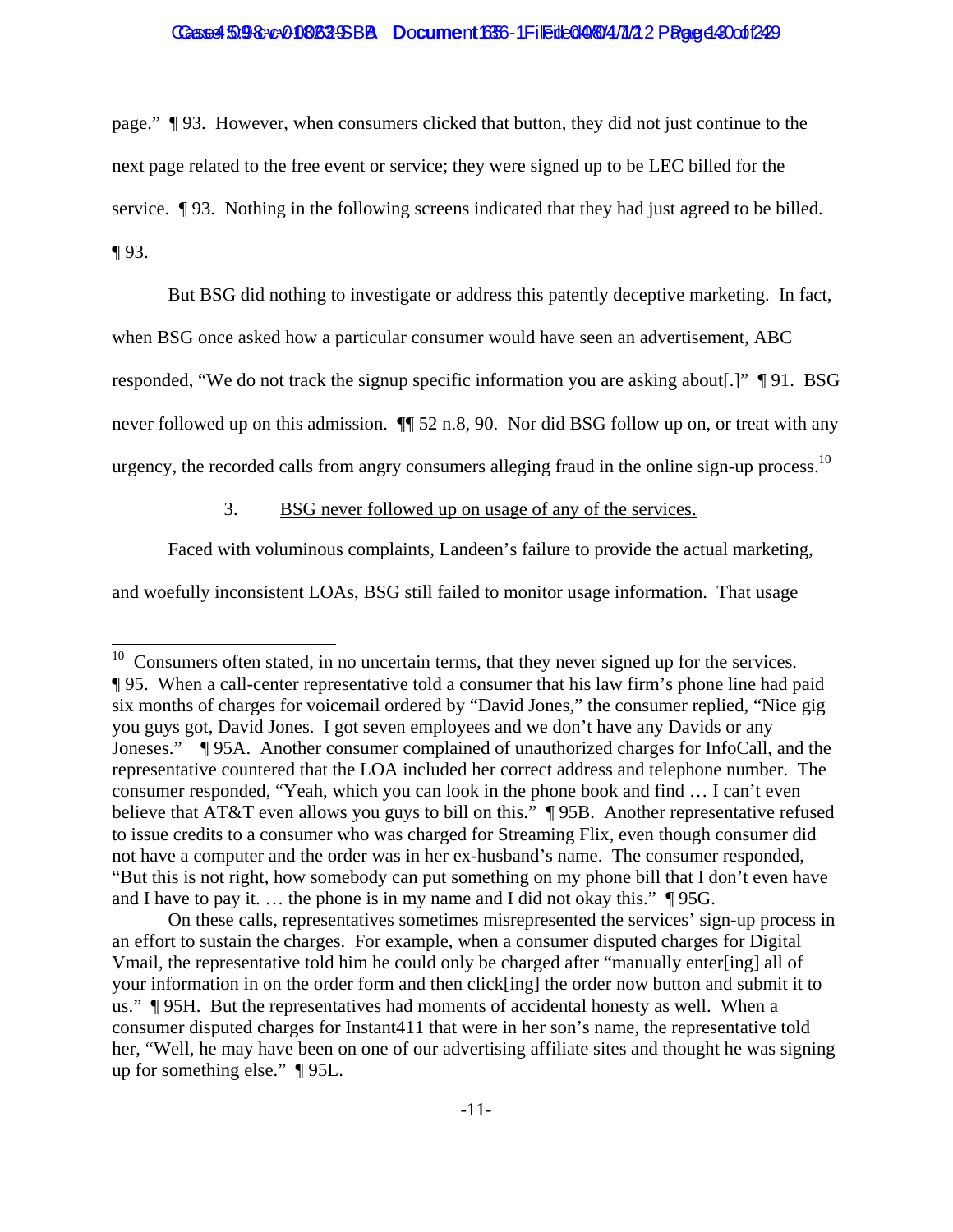#### Casse4:5098:cx0086295BB Document1635-1 Filedb0408/4/7/22 Page 441 of 1249

information reveals that for the hundreds of thousands of the consumers BSG billed, usage was practically nonexistent. ¶¶ 106-110. For example, while BSG was billing between 85,000 and 100,000 "customers" each month for voicemail boxes, only 209 voicemail boxes were used by consumers. ¶ 107. Likewise, during the lucrative year and a half BSG billed over 250,000 consumers a net \$9,642,992.00 for Streaming Flix, at least 99.99% of Streaming Flix's "customers" never streamed any movies. ¶ 108.

#### 4. BSG continued billing for the services even after AT&T forced them to acknowledge that thousands of consumers were improperly billed.

In early 2010, in response to continuously high complaint levels, AT&T terminated billing for MyIproducts and stopped all billing of new "customers" for 800 Vmailbox, Digital Vmail, and Streaming Flix. ¶ 97. At AT&T's prompting, BSG then "scrubbed" the existing customer lists for those services in AT&T's southeast region to determine whether the phone numbers it was billing matched the names and addresses purportedly provided by consumers when they "signed up" for the services.  $\parallel$  99. BSG conducted the analysis for 800 Vmailbox and Digital Vmail, finding that 5,430 of the 8,413 telephone numbers it was currently billing in that region for the two services – a stunning 64% – did not match the provided name and address. ¶ 100. Moreover, when Landeen's company conducted a similar scrub for Streaming Flix for all billings (not limited to AT&T's southeast region), it found that 26% of the phone numbers billed did not belong to the consumer who purportedly ordered the service. ¶ 100.

With this stunning information in hand, BSG still did not cut off all billing for the services.  $\P$ [101, 111. Nor did it issue credits to "scrubbed" consumers whose numbers were improperly billed, conduct a full-scale investigation commensurate with such widespread unauthorized billing, or report the matter to law enforcement. ¶ 101. Instead, BSG simply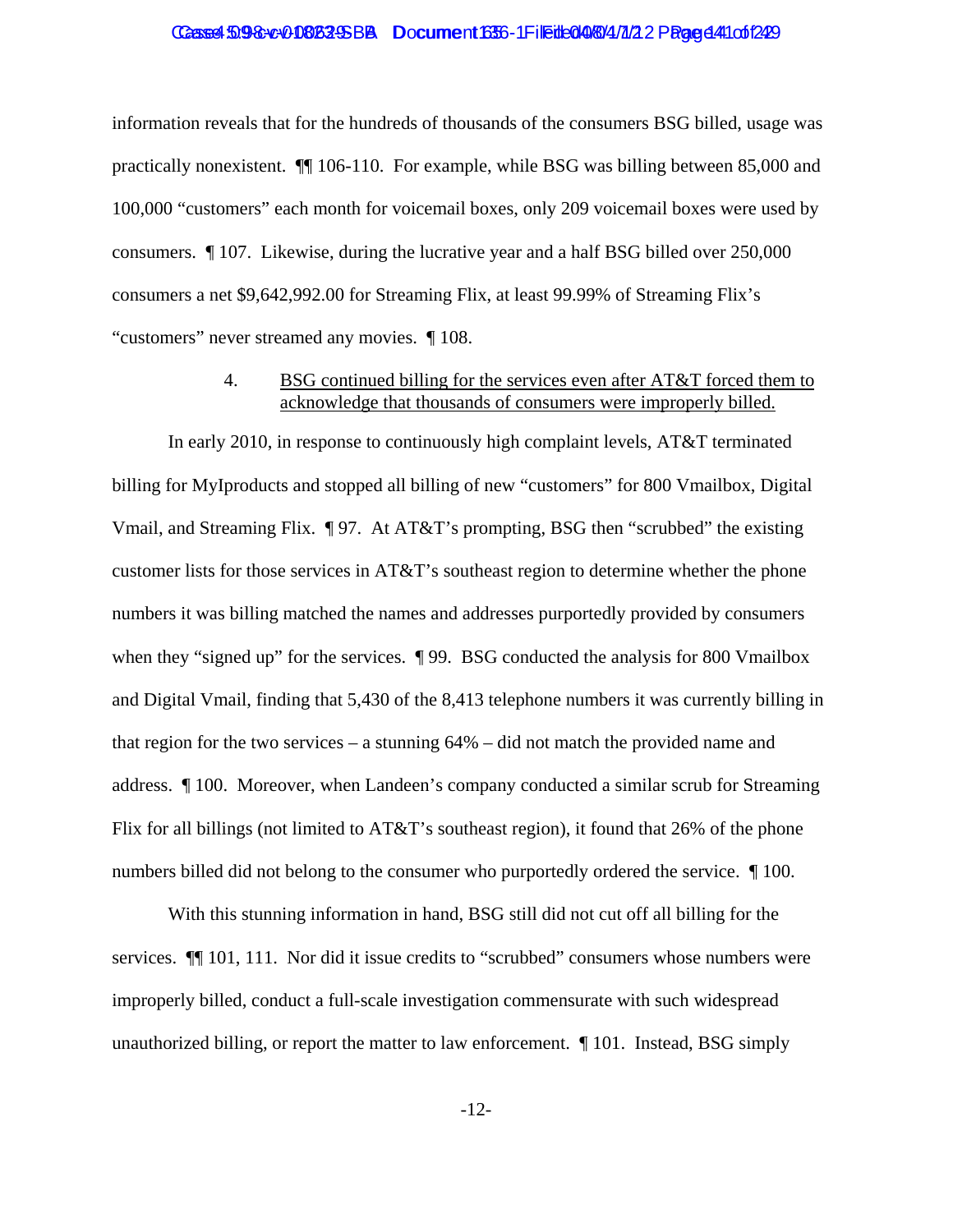#### Casse4:5098:ve00808295BB Document1635-1 Fileite0408/4/7/22 Page 452cof249

removed the mismatched numbers from the services' billing rosters and continued billing the rest of the Landeen companies' "customers." ¶ 101. In fact, BSG then doubled down on its relationships with the crammers, approving two new Landeen services for billing in the fall of 2010. ¶ 104. Fortunately for consumers, Verizon caught the services' connections to the terminated Streaming Flix and denied the applications. ¶ 104. However, it was not until the FBI raided Landeen's Minneapolis offices in December 2010 that BSG finally stopped billing for her companies' services. ¶ 111.

#### **C. BSG billed more than \$50,000,000 in net unauthorized charges.**

In total, BSG billed 1,196,346 telephone numbers for Landeen's services. ¶ 112. This resulted in \$52,631,224.46 in net billings collected from consumers. ¶ 112.

#### **II. BSG's Unauthorized Billings Violated the Permanent Injunction.**

#### **A. The Permanent Injunction binds each of the Contempt Defendants.**

The Permanent Injunction binds HBS and BSGNA as parties to the underlying proceeding. Fed. R. Civ. P. 65(d)(2)(A). When the Court entered the Permanent Injunction, HBS was known as Hold Billing and BSGNA was known as HBS, Inc. ¶¶ 4, 6, 7, 12. Both entities have since changed their names and made superficial adjustments to their corporate forms, none of which affects their status as parties to the Permanent Injunction. ¶¶ 6, 7, 12; *see New York v. Operation Rescue Nat'l*, 80 F.3d 64, 70 (2d Cir. 1996) (an organization may not avoid an order "merely by making superficial changes in the organization's name or form").

Injunctions also bind nonparties who (1) have actual notice of the injunction and (2) are "in active concert or participation with" a party. Fed. R. Civ. P.  $65(d)(2)(c)$ . Bound nonparties fall into two categories: first, those who aid or abet a party's violation of an order; and second, those who have "sufficiently close identity of interests [with a party] to justify  $\dots$  the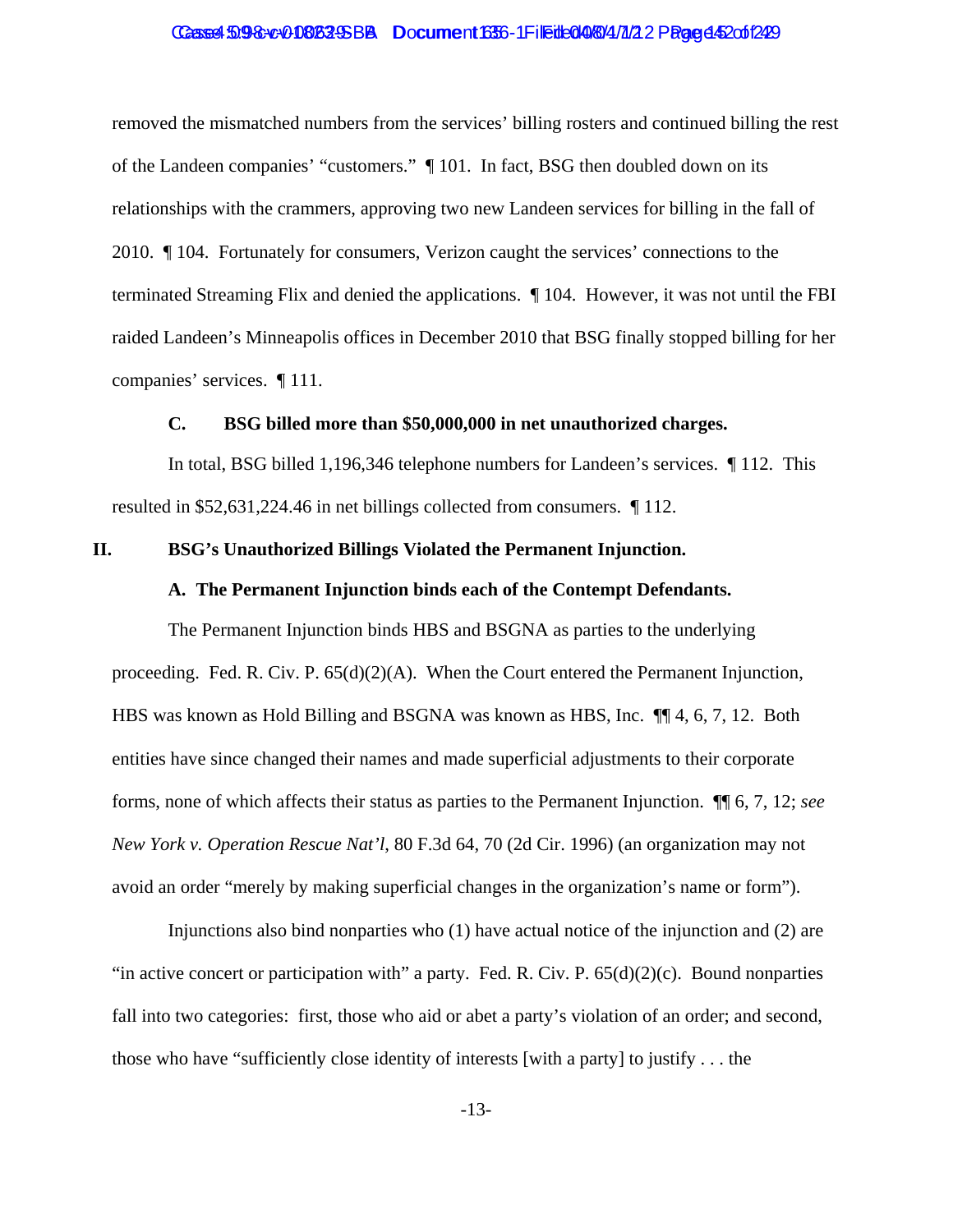#### Casse4:5098:ve0086295BB Document1635-1 Fileite0408/4/7/22 Page 443 cof249

enforcement of an injunction against a nonparty." *Nat'l Spiritual Assembly of the Baha'is of U.S. Under Hereditary Guardianship, Inc. v. Nat'l Spiritual Assembly of the Baha'is of U.S., Inc.*, 628 F.3d 837, 848-49 (7th Cir. 2010) (internal quotation marks omitted). In the second category, nonparties who have sufficiently close relationships with parties include those who are "identified with them in interest, in 'privity' with them, represented by them or subject to their control." *Regal Knitwear Co. v. NLRB*, 324 U.S. 9, 13-14 (1945); *see Waffenschmidt v. MacKay*, 763 F.2d 711, 717 (5th Cir. 1985).

Here, all of the BSG entities have actual notice of the Permanent Injunction, as evidenced by its disclosure in agreements that each company signed during a 2003 merger. ¶ 10. Additionally, as described below, all of the companies both aided and abetted Defendant BSGNA and are closely identified in interest with BSGNA. Accordingly, they are all bound by the Permanent Injunction.

#### 1. BSGNA's subsidiaries BSG Clearing, ESBI, ACI, and BCI aided and abetted BSGNA and are subject to BSGNA's control.

BSGNA's subsidiaries BSG Clearing, ACI, ESBI, and BCI aided and abetted BSGNA to violate the Permanent Injunction, as the subsidiaries are simply shells through which BSGNA acts. *See Waffenschmidt*, 763 F.2d at 717 ("[D]efendants may not nullify a decree by carrying out prohibited acts through aiders and abettors"), quoting *Regal Knitwear*, 324 U.S. at 14. In fact, CEO Greg Carter testified that the billing subsidiaries (HBS, ACI, ESBI, and BCI) exist only as "identities" on a consumer's telephone bill. ¶ 16. Indeed, the insignificance of the companies' nominal corporate structure is highlighted by their integrated daily operations. Notably, BSGNA and its subsidiaries have operated from one building in San Antonio ever since an "operational merger" of the six companies in 2004. ¶ 13, 15. Moreover, one roster of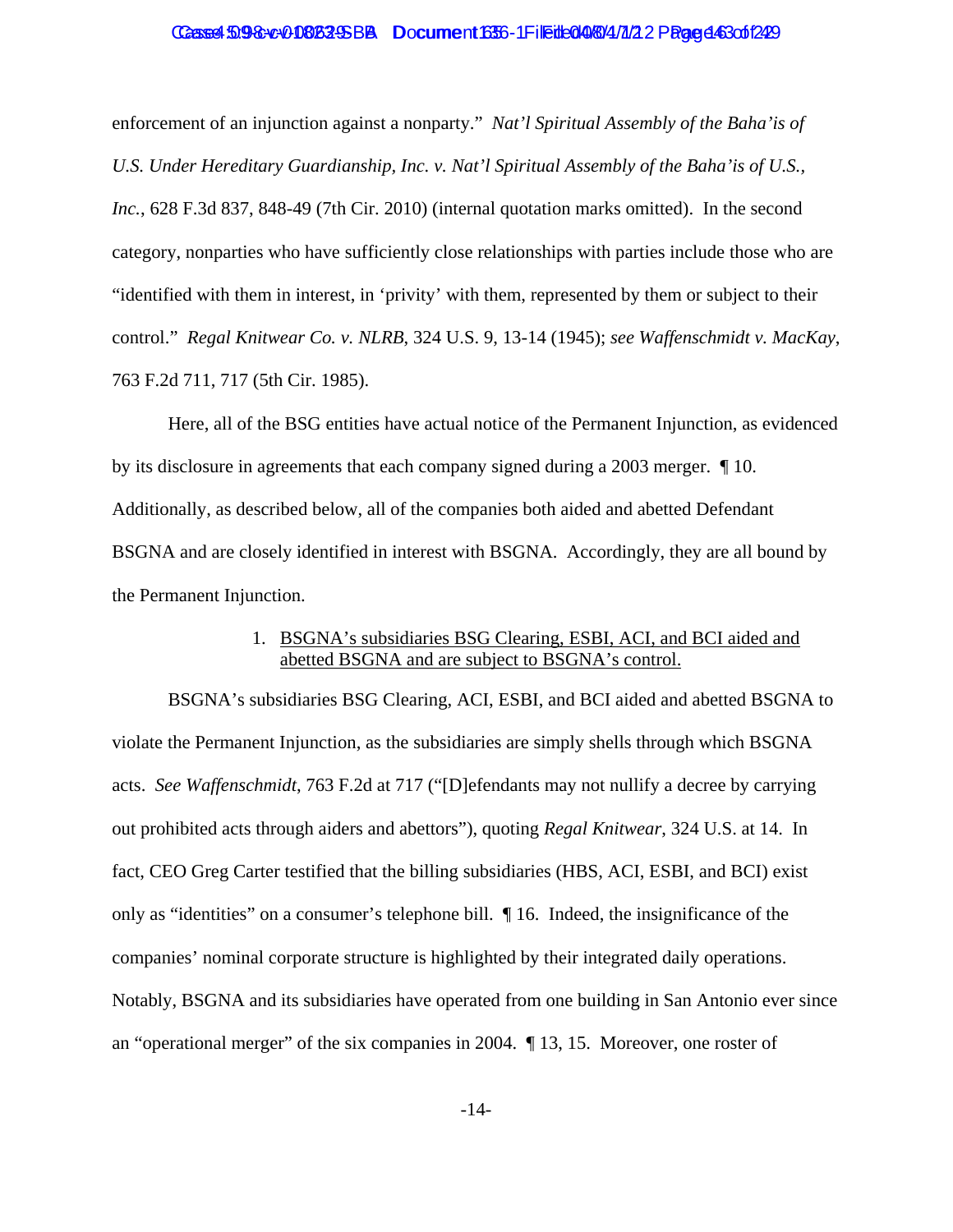#### Casse4:509-8040-01806295-BBA Document16356-1 Filedde049/64/11/2 2 Page d 474 cot f 2429

employees performs the work of all the entities, and the same officers manage all of them. ¶¶ 14-15. Further, BSGNA files one consolidated tax return for the BSG companies. ¶ 18. BSGNA's subsidiaries are thus "aiders and abettors" through which BSGNA carries out the acts prohibited by the Permanent Injunction.

The companies' intertwined corporate structure also demonstrates BSGNA's control over its subsidiaries and, thus, the "close identity of interests" among the entities. *Baha'is*, 628 F.3d at 849; *see Regal Knitwear*, 324 U.S. at 13-14. As discussed above, BSGNA runs its operations from a single office and uses the same personnel to conduct all of the enterprise's business. Indeed, BSGNA highlighted its subsidiaries' status as mere instruments of its will by covenanting in loan documents to ensure that the subsidiaries – among other things – "comply in all material respects with all applicable . . . orders." ¶ 18. In a similar case, the Fifth Circuit found a "control relationship" that justified enforcing a parent's order against an unnamed subsidiary where, as with BSGNA, the subsidiary and the parent operated from the same office; the same officers, directors, and employees conducted the business of both parent and subsidiary; and the subsidiary existed only to carry out its parent's transactions. *Teas v. Twentieth-Century Fox Film Corp.*, 413 F.2d 1263, 1268-69 (5th Cir. 1969)*.*

#### 2. Parent company BSG Ltd. aided and abetted BSGNA, and BSG Ltd. is fully identified in interest with BSGNA.

BSGNA's parent company BSG Ltd. aided and abetted BSGNA to violate the Permanent Injunction by enabling and overseeing its violative conduct. *See Waffenschmidt*, 763 F.2d at 717; *Goya Foods, Inc. v. Wallack Mgmt. Co.*, 290 F.3d 63, 75-76 (1st Cir. 2002) (non-party "played an essential role in consummating the forbidden transaction" by executing contracts to carry out a sale). BSG Ltd.'s board is responsible for approving the budget for all of the

-15-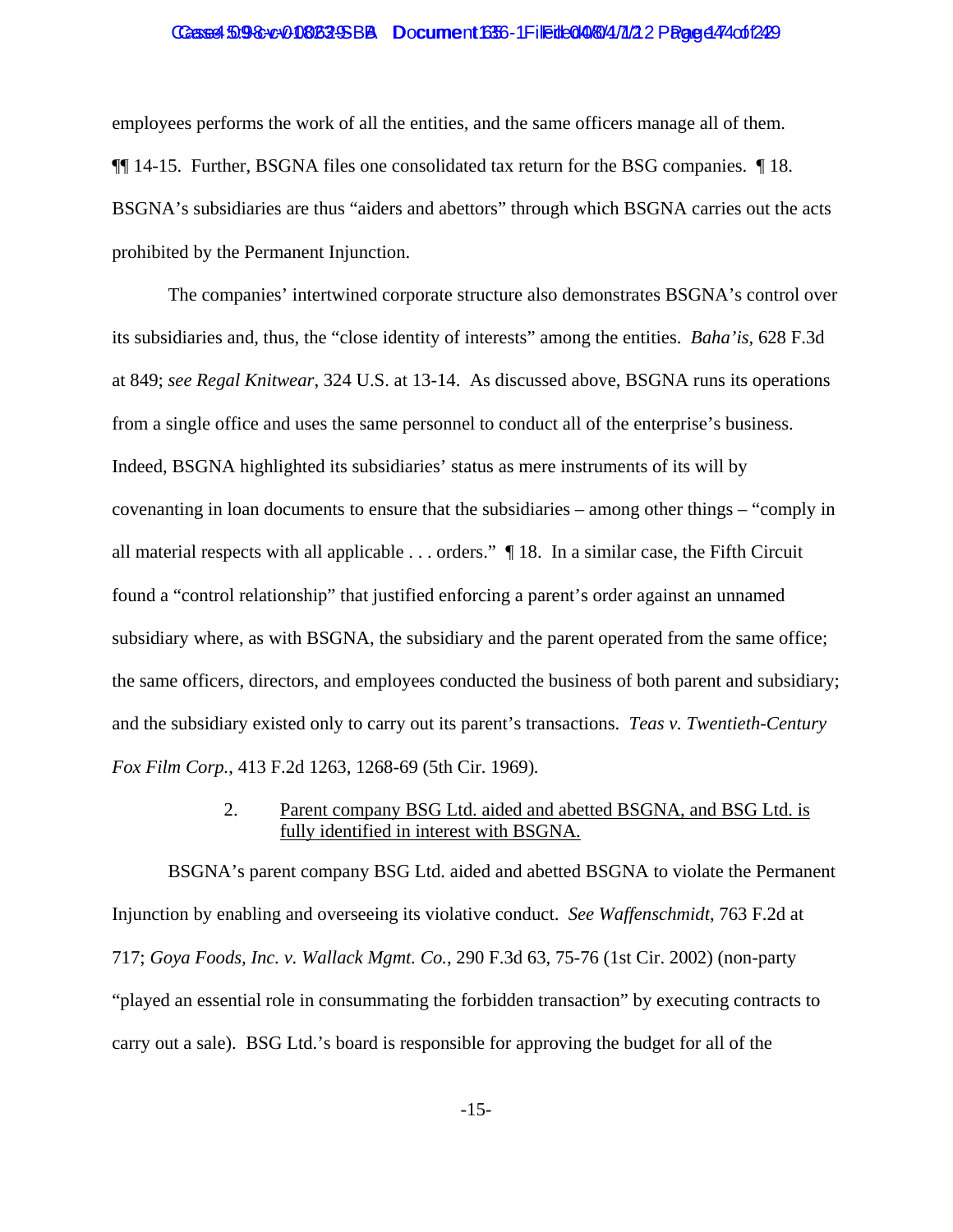#### Casse4:5098:ve00808295BB Document1635-1 Fileite0408/4/7/22 Page 445 of 1249

companies and monitoring the companies' financial performance. ¶ 19. BSG Ltd. also authorized the funding that supports BSGNA's billing activities. ¶ 19. Further, BSG Ltd.'s board regularly audits the enterprise's "internal controls," including its supposed anti-cramming measures, and CEO Greg Carter – who oversees the entire billing operation – sits on BSG Ltd.'s board as "executive director."  $\P$  14, 19. BSG Ltd. therefore aided and abetted BSGNA's violative billing actions because it worked "hand in glove" with BSGNA to determine corporate strategy, fund their operations, and audit billing activities. *See Gemco Latinoamerica, Inc. v. Seiko Time Corp*., 61 F.3d 94, 99 (1st Cir. 1995) (finding a nonparty bank in contempt of an asset remittance order because it controlled the parties' funds).

Because BSG Ltd. is integrated with BSGNA and responsible for its subsidiary's conduct, the companies also have a sufficiently close relationship to justify enforcement of the Permanent Injunction against BSG Ltd. *See Baha'is*, 628 F.3d at 849; *Regal Knitwear*, 324 U.S. at 13-14 (1945). For example, where a parent corporation has knowledge of an order against its subsidiary, is responsible for the subsidiary's conduct, and fails to take action within its power to ensure compliance, it is equally liable with its subsidiary for violations of the order. *Wirtz v. Ocala Gas Co., Inc.*, 336 F.2d 236, 242 (5th Cir. 1964) (quoting *Wilson v. United States*, 221 U.S. 361, 376 (1911)). As noted above, BSG Ltd. has notice of the Permanent Injunction through its predecessor entity. ¶¶ 9-11. Moreover, as BSG Ltd.'s board of directors oversees the group's operations, BSG Ltd. is responsible for setting the group's policies. ¶¶ 14, 19. Oversight of BSGNA is in fact BSG Ltd.'s primary responsibility, as BSGNA is BSG Ltd.'s sole asset.  $\P\P$  9, 11-12.<sup>11</sup> In particular, BSG Ltd. has demonstrated its compliance authority over BSGNA's

 $\overline{\phantom{a}}$ 

 $11$  As the same directors oversee the actions of BSG Ltd. and BSGNA, BSGNA's CEO sits on BSG Ltd.'s board, and BSG Ltd.'s sole asset is BSGNA, it appears the companies' rights and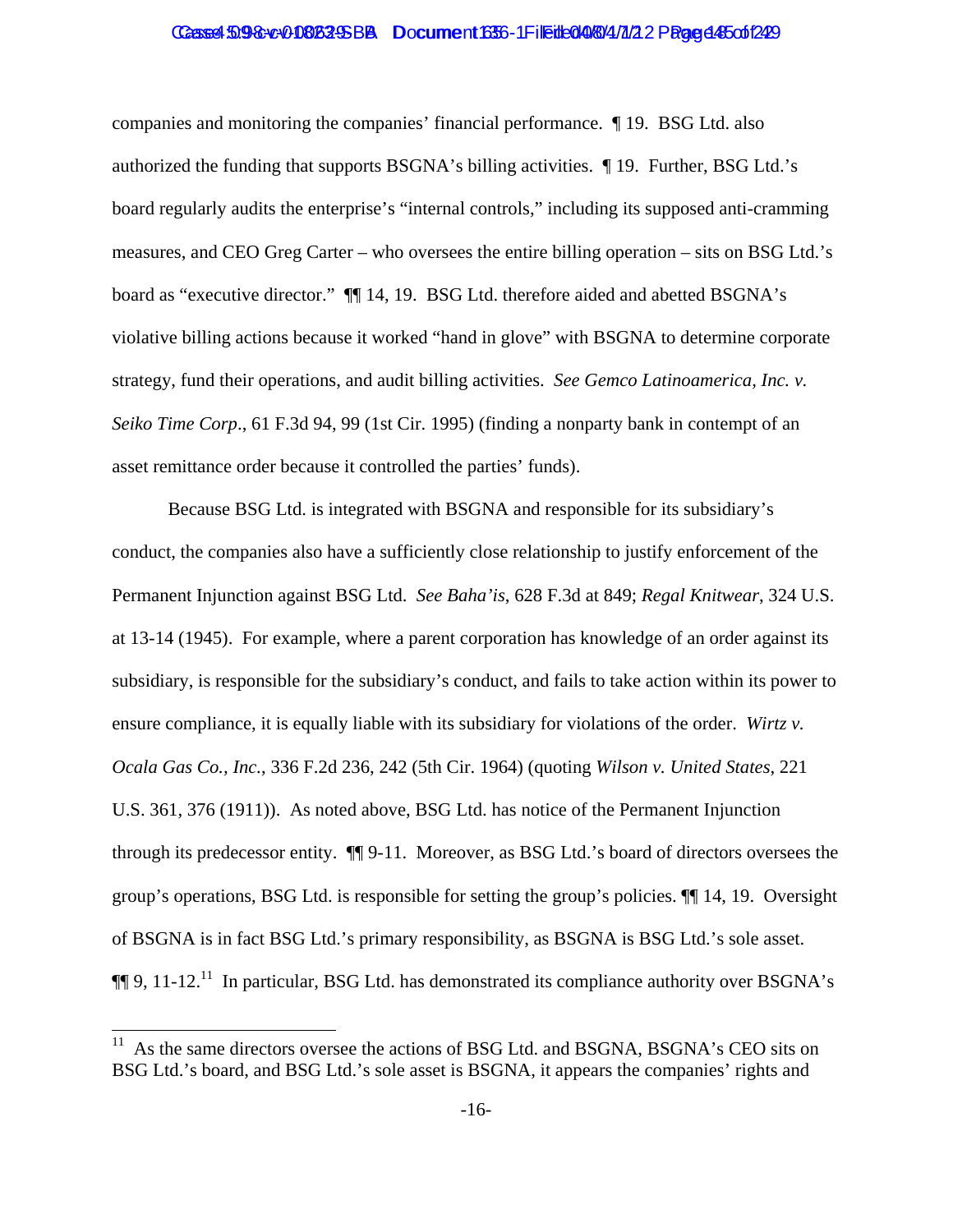#### Casse4:509-8040-080529-SBBA Document16356-1 File tte 0140461/4/17 2 Page 14-05 of 1249

operations by commissioning audits that examined the group's billing practices. ¶ 19. Yet, BSG's long record of unauthorized billing, described above, demonstrates that BSG Ltd. utterly failed to ensure its subsidiaries' compliance with the Permanent Injunction, rendering it liable for the group's violations of the Permanent Injunction.<sup>12</sup>

#### **B. The Contempt Defendants act as a common enterprise.**

The BSG companies operate as a single enterprise. ¶¶ 13-19. As discussed above, all the BSG companies share directors, officers, and employees; all of the companies' operations are integrated and occur in the group's San Antonio office; all of the companies present themselves under the BSG brand. ¶¶ 13-15. *See Zale Corp. v. FTC*, 473 F.2d 1317, 1321-22 (5th Cir. 1973); *Delaware Watch Co., Inc. v. FTC*, 332 F.2d 745, 746 (2d Cir. 1964); *FTC v. Kennedy*, 574 F. Supp. 2d 714, 722-23 (S.D. Texas 2008) (common enterprise exists where companies share control group, office space, and officers, and transact business through interrelated companies). It is therefore appropriate not only to bind each of the Contempt Defendants under the Permanent Injunction, but also to consider their actions as a whole rather than company-bycompany. *See Zale*, 473 F.2d at 1321-22 (when a group of companies acts as a common enterprise and recognition of their corporate forms would frustrate a statutory policy, the Fifth

 $\overline{\phantom{a}}$ 

interests are identical. *See Regal Knitwear*, 324 U.S. at 13-14; *Teas*, 413 F.2d at 1269 n.7 (finding "substantial identity" where a subsidiary and parent had integrated operations and a single group of officers and directors acted for both); *compare Harris County v. Carmax Auto Superstores Inc.*, 177 F.3d 306, 314 (5th Cir. 1999) (declining to enforce an order obtained against the El Paso district attorney as to actions taken by the Harris County attorney where the two defendants represented separate jurisdictions and did not have a sufficiently close relationship to establish privity).

<sup>&</sup>lt;sup>12</sup> Although the facts demonstrate that BSG knew or should have known that it was billing unauthorized charges for vendors who ensnared consumers with deceptive marketing, the Permanent Injunction imposes liability on BSG for such conduct regardless of its knowledge. *See also McComb v. Jacksonville Paper Co.*, 336 U.S. 187, 191 (1949) (willfulness is not an element of civil contempt).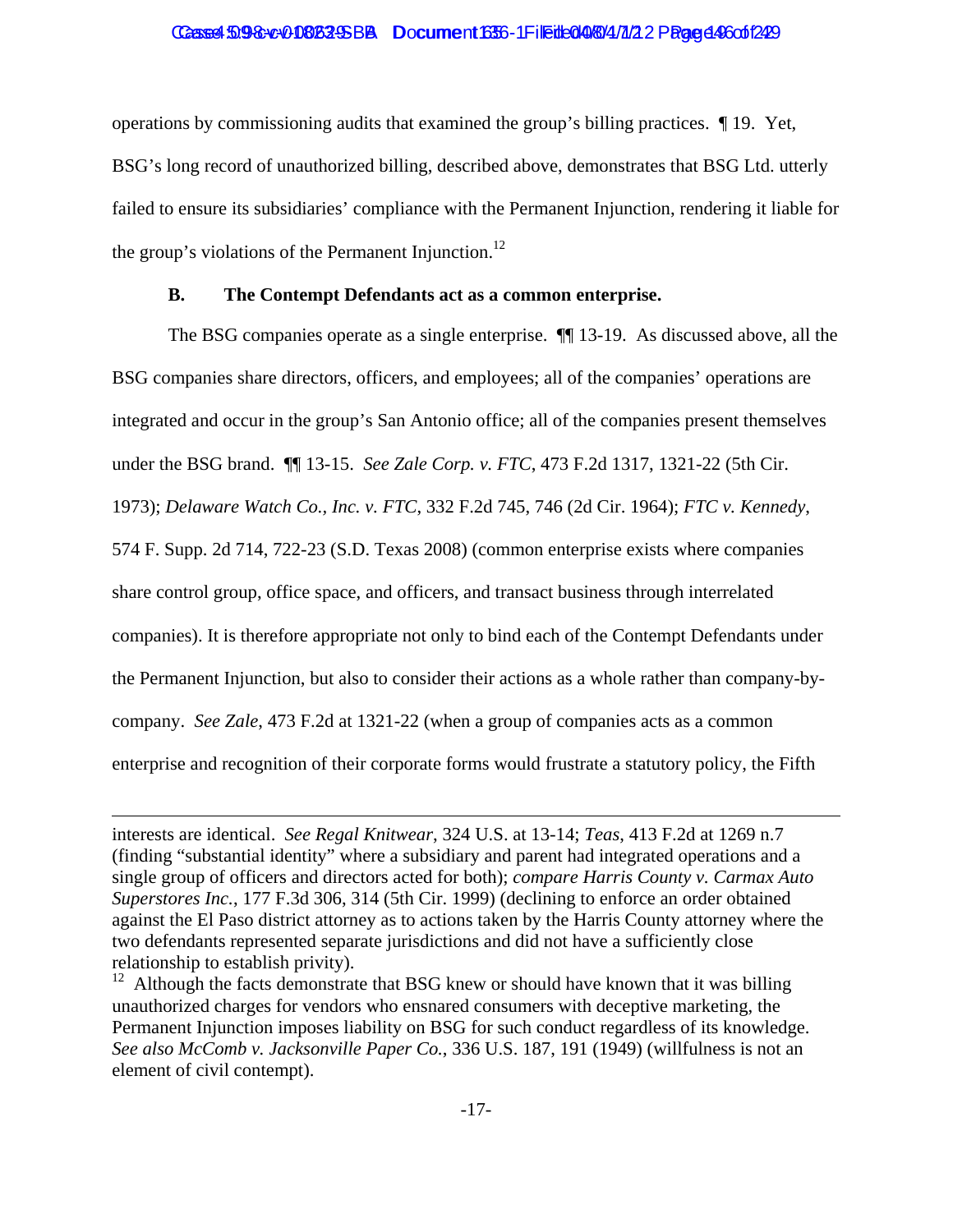#### Casse4:5098:cx0086295BB Document1635-1 Filedb0408/4/7/22 Page 247 of 1249

Circuit treats them as one). Turning a blind eye to the realities of BSG's operation would frustrate enforcement of an order obtained in the public interest to protect consumers under the FTC Act. Therefore, all of the BSG companies are responsible for any acts the enterprise took to violate the Permanent Injunction and for all of the harm caused by the enterprise's violative conduct.

#### **C. The Contempt Defendants violated the Permanent Injunction.**

BSG violated the Permanent Injunction in three ways. First, the enterprise billed on behalf of corrupt vendors who, instead of clearly and conspicuously disclosing the terms of their services, used deceptive Internet click-through marketing. Second, it billed for services that consumers never authorized. Third, by placing charges for those services on consumers' bills, it misrepresented that consumers authorized the charges.

### 1. Contempt Defendants billed and collected for vendors who did not disclose terms of service clearly and conspicuously.

Permanent Injunction Paragraph V.A prohibits Defendants from "[b]illing" or "collecting" payments, directly or indirectly, for any vendor that does not "clearly and conspicuously" disclose certain terms before making a sale, including the cost of service, the fact that the service will be LEC-billed, and the vendor's refund policy. Contempt Defendants billed for vendors who buried their "offers" several screens into click-through pages of an unrelated, free service sign-up, and even those offers failed to disclose all required terms.

Contempt Defendants violated Paragraph V.A by billing for all of the vendors described above. Those vendors sold services through click-through advertising for seemingly innocuous, free services or events, such as free email accounts or photo contests. "Offers" for the vendors' crammed services were hidden within numerous pages concerning these innocuous events, were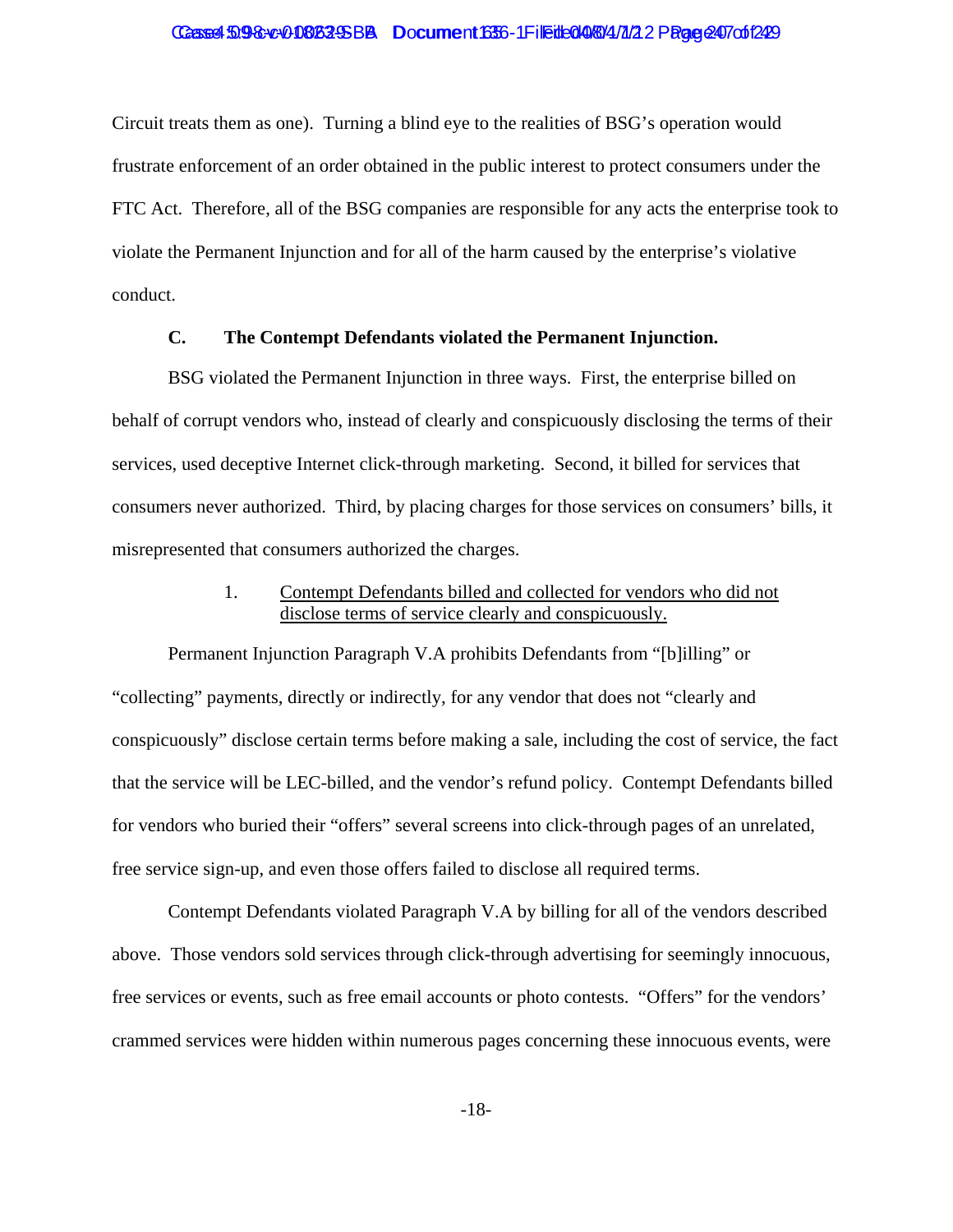#### Casse4:5098:ve00808295BB Document1635-1 Fileite0408/4/7/22 Page 24 8 of 1249

pre-populated with consumers' information, and only disclosed terms of the crammed services in tiny print. Moreover, the offers were accompanied by a "submit and continue" button, instead of an "Order Now" button or confirmation screen that would have made clear that the user was ordering a LEC-billed service. These offers utterly failed to disclose the services' terms "clearly and conspicuously" and entirely failed to address the refund policy as required by the Permanent Injunction.

#### 2. Contempt Defendants billed and collected for vendors who sold services that consumers never authorized.

Permanent Injunction Paragraph III prohibits Defendants from "billing" or "collecting" payment, directly or indirectly, for any charge that was not "expressly authorized" by the owner of the phone line billed. Similarly, Permanent Injunction Paragraph V.B.1 prohibits Defendants from "[b]illing" or "collecting" payment for any charge on behalf of a vendor that did not obtain "express authorization" for the charge.

Contempt Defendants violated these paragraphs by billing and collecting for the vendors described above. These vendors charged for services that were not expressly authorized, as demonstrated by their deceptive click-through marketing, astronomical complaint rates, and miniscule usage. Additionally, more than 50% of consumers billed for these services sought and received credits for some or all of the charges. In the credit card billing context, such a chargeback rate is extraordinarily high and a clear indicator of fraud.

#### 3. Contempt Defendants misrepresented that consumers authorized charges for vendors' services.

Paragraph II.A.3 of the Permanent Injunction prohibits Defendants from "[m]aking any express or implied misrepresentation of material fact" in connection with LEC billing, including any misrepresentation that a consumer authorized a charge.